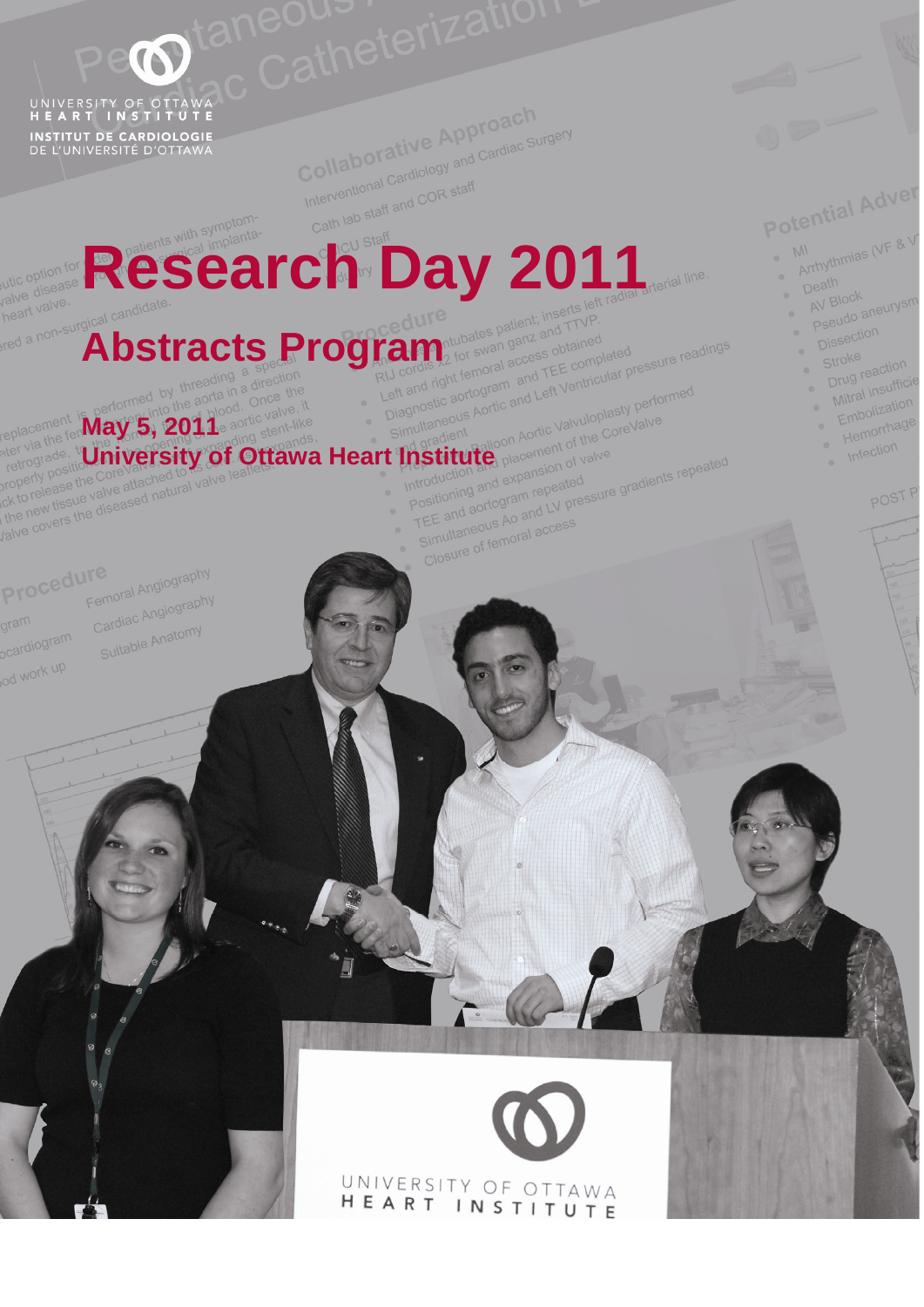

**May 5, 2011**

# **BASIC SCIENCE ORAL PRESENTATIONS**

#### **O-1**

**Autologous Endothelial Progenitor Cells Provide a More Extensive Paracrine Repertoire than Resident Cardiac Stem Cells with Equivalent Angiogenic Potential** 

**Nicholas Latham (Supervisor: Dr. Darryl R Davis)**

**Background:** Cardiac stem cell (CSC) transplantation improves post infarct function by directly growing new myocardium and by preserving reversibly damaged tissue while recruiting endogenous CSCs. These mechanisms are reminiscent of the well studied bone marrow-derived endothelial progenitor cells (EPCs) that enhance cardiac repair solely through cytokine mediated effects. The relative merits of the CSC/EPC cytokine repertoire has long been an area of speculation with no head to head study ever being performed. To accomplish this, we compared the angiogenic potential and cytokine profile of both cell types to identify potential differences, similarities and synergies.

**Methods/Preliminary Results:** Human atrial appendages and blood samples were obtained from patients undergoing clinically-indicated surgery. Resident CSC cultures were established by plating minced and digested tissue fragments in cardiac explant media. Heterogeneous populations of stem cells spontaneously emigrated from the plated tissue and these cells were harvested using mild trypsinization. EPC cultures were established by Ficoll separation of clinical blood samples with cells harvested one week after plating.

To stimulate growth factor secretion, cells were cultured under hypoxic conditions (1% oxygen) in low-serum (FBS 2.5%) growth factor-free media for 48 hours. Conditioned media was collected and frozen. To provide a relative measure of cell abundance, cells were harvested and lysed for protein quantification. A custom cytokine array (RayBio) was used to screen for 58 pro-angiogenic or cardiomyogenic growth factors. Each location within the array returned a positive signal of varying intensity that corresponded to the concentration of a specific growth factor within the conditioned media. Conditioned media from normal human dermal fibroblasts was used a negative cellular control. As compared to conditioned media from normal human dermal fibroblasts, EPCs provided a more extensive repertoire of growth factors than CSCs  $(37 \text{ vs. } 7, \text{ p} < 0.001)$ . When compared to EPCs, CSCs released significantly greater amounts of seven growth factors including the pro-angiogenic angiogenin and hepatocyte growth factor. The angiogenic capacity of each cell type was established by culturing human umbilical vein endothelial cells in matrigel (Millipore) with conditioned media. CSCs and EPCs have a similar capacity to promote the growth of tubular networks  $(22.1 \pm 6.1 \text{ vs. } 24.9 \pm 0.2 \text{ mm})$  as compared to dermal fibroblast conditioned media and unconditioned media (14.2  $\pm$ 4.2 vs. 4.9 ±3.4 mm).**Conclusions:** These results demonstrate that EPCs provide a more extensive paracrine repertoire than CSCs with equivalent effects on angiogenesis. Proliferation stimulated by the modest, yet significant, growth factors released by CSCs may underlie this observation. The striking contrast between these paracrine profiles hints that combination therapy with both autologous cell sources may synergistically enhance the revascularization effects of cell therapy.

# **O-2**

#### **Automated Synthesis of a Novel F-18 Labeled Tracer for PET Imaging of AT1 Receptors**

**Natasha Arksey (Supervisor: Dr. Jean N. DaSilva and Dr. Rob S. Beanlands)**

**Background:** The aim of this study was to synthesize an F-18 labeled analog of losartan for PET imaging of AT1 receptors via "click chemistry" with 2-[18F]fluoro-3-pent-4-yn-1-yloxypyridine ([18F]FPyKYNE). It has been previously shown that the hydroxyl position of losartan is amenable to addition of large groups while maintaining high affinity for AT1 receptors. Several disease states, including cardiac hypertrophy, ischemic and idiopathic cardiac hypertrophy, ischemic and idiopathic cardiomyopathy, and myocardial infarction, result in upregulation of cardiac AT1 receptors. The ability to detect, and more so quantify, this upregulation is important for both disease management and prevention. **Methods/Results:** The tetrazole group of losartan was first tritylated. Azidation of the hydroxyl group was performed through the Merck method using diphenylphosphoryl azide (DPPA) and 1,5 diazabicyclo(5.4.0)undec-5-ene (DBU) in 4:1 THF/water (40oC, 16 hr). [18F]FPyKYNE was generated in the first reactor vessel of the TRACERLab FX N Pro module (GE Healthcare) via nucleophilic substitution of the nitro group (145oC, 10 min, DMSO). After transferring the reaction mixture onto a silica cartridge, [18F]FPyKYNE was eluted into the second reactor vessel for conjugation with the azido-modified trityl losartan via the Cu(I) catalysed variant of the Huisgen 1,3-dipolar cycloaddition in the presence of CuSO4 and Na ascorbate in 5:1 DMSO/H2O (80oC, 20 min). The trityl group was then cleaved with acid (TFA) to produce the [18F]fluoropyridine analog of losartan. Unlabeled fluoropyridine losartan derivative, intermediates and precursors were characterized by ESI-MS, HPLC, and 1H-NMR. The F-18 labeled product was produced in >5% radiochemical yield (decay corrected) in less than 1 hr. HPLC purification and product formulation are currently being optimized. Analytical HPLC (Phenomenex Luna C(18)2 , 10 M) confirmed product identity by co-injection with the cold standard. **Conclusions:** A [18F]fluoropyridine losartan derivative was synthesized using a completely automated dual reactor module in high purity and radiochemical yield allowing for in vivo microPET studies. In contrast to the 20 min half life of C-11, the 110 min half-life of F-18 will allow for longer scan times and provide the opportunity for multiple scans per patient. This novel tracer, designed from clinically used losartan, shows high potential for monitoring various cardiovascular diseases through imaging AT1 receptor upregulation.

#### **O-3**

#### **Development of Reporter Gene PET Imaging Techniques for Long-term Assessment of Transplanted Human Circulating Progenitor Cells**

**Yan (Mary) Zhang (Supervisor: Dr. Marc Ruel and Dr. Erik J Suuronen)**

**Background:** Direct cell radiolabeling methods with positron emission tomography (PET) have been used to track transplanted stem cells noninvasively. However, this technique can only monitor cells for several hours due to the short half-life of PET radioisotopes. To further investigate cell fate and function in vivo by PET imaging,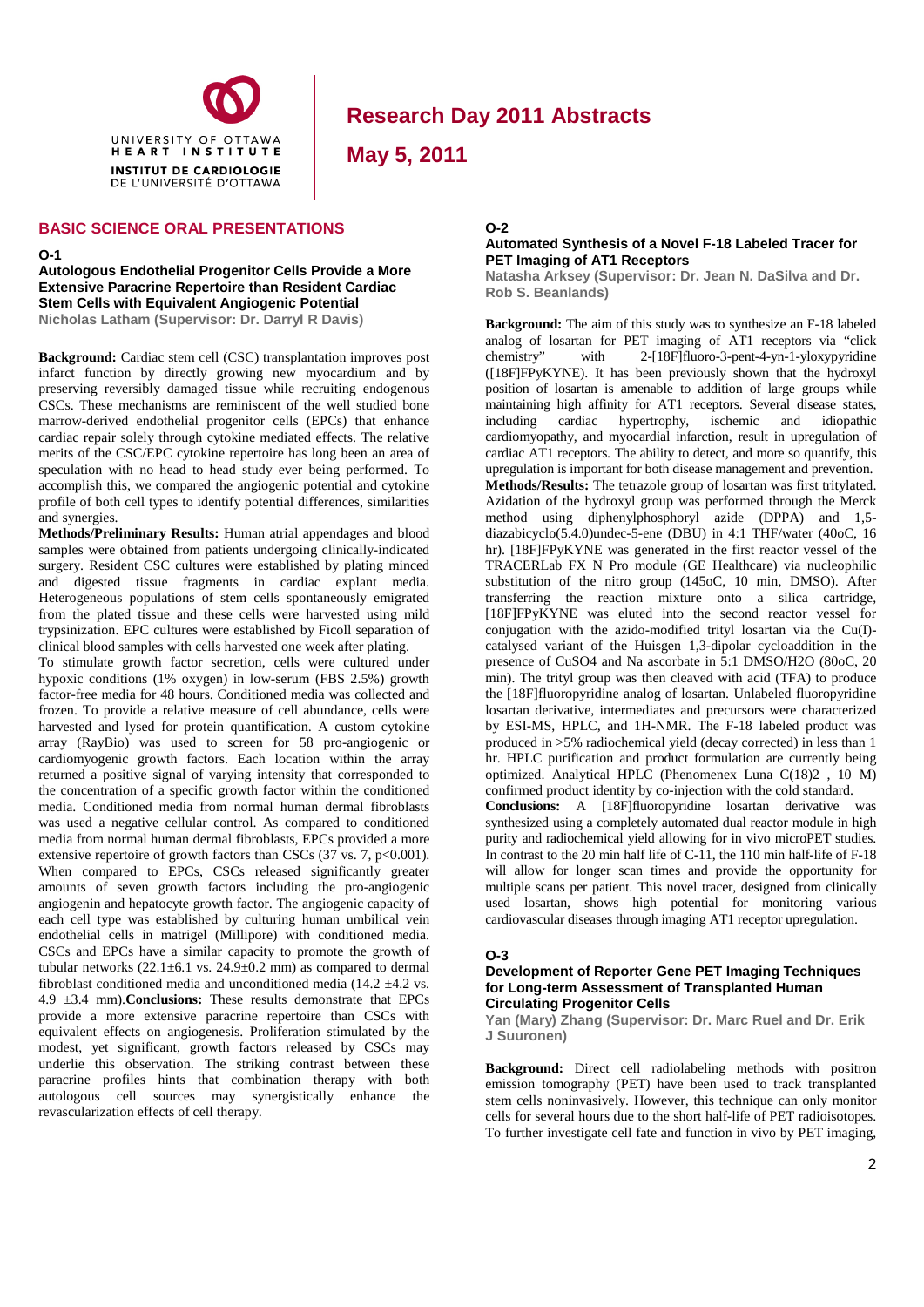

**May 5, 2011**

we transduced human circulating progenitor cells (CPCs) with reporter genes for long-term assessment of transplanted cells.

**Methods/Results:** A self-inactivating lentiviral particle, carrying a triple-fusion reporter (TFR) construct consisting of PET (herpes simplex virus type 1 truncated thymidine kinase; HSV1-sr39tk), fluorescence (monomeric red fluorescence protein; mRFP), and bioluminescence (firefly luciferase) reporter genes, was produced by transient co-transfection into 293FT cells with pFUUFRTW, psPAX2, and pMD2.G plasmids, using the calcium-phosphate precipitation method. Human CPCs were transduced with the created viral particle at increasing multiplicities of infection (MOI) on RetroNectin-coated plates. The transduction efficiency was determined by flow cytometry analysis of RFP expression. The mean transduction efficiency was 2.6%, 2.2%, 3.3%, 6.7%, 10.3%, 12.4% and 17.3% at MOIs of 0.1, 0.5, 2.5, 12.5, 25, 50 and 100, respectively. The expression of RFP in CPCs was visualized under the fluorescence microscope. Western blot analysis confirmed HSV1 tk protein expression in transduced CPCs. Both transduced and control CPCs exhibited similar rounded or spindle shapes. No significant difference was observed in cell viability between the transduced CPCs and the untreated controls at the low level of MOIs (=50); however, there was a reduction in transduced CPC viability at the MOI of 100 (66.2 $\pm$ 9.5% versus 82.8 $\pm$ 10.3%, p<0.05). The effect of TFR transduction on cellular functions was evaluated by in vitro assays. The migration potential  $(66.2 \pm 21.3 \text{ cells/field of view (FOV)})$ and capillary tube length of cells (5.6±0.6mm) were not adversely affected by the transduction process compared to the control  $(61.1 \pm 19.6 \text{ cells/FOV} \text{ and } 5.7 \pm 0.5 \text{mm}; \text{ p=0.7} \text{ and } \text{p=0.8},$ respectively). Fluorescence-activated cell sorting analysis isolated the RFP+ transduced CPCs. After 4 weeks, 80.3±8.4% of the sorted cells continued to express RFP.

**Conclusions:** Quiescent human CPCs transduced with a lentiviral vector show stable expression of the triple reporter genes. The TFR gene approach can be developed for tracking transplanted CPCs, while preserving the cells' morphology, viability, migration and angiogenesis capabilities. This technique may be used for the development of reporter gene PET imaging, to monitor the fate of transplanted cells noninvasively, longitudinally, and quantitatively, and thereby help elucidate the mechanisms and effectiveness of cellbased therapies.

#### **O-4**

#### **Validation of New Image-Derived Blood Input Function for Mouse Heart Positron Emission Tomography Imaging: Evaluation in the Human Arg302Gln-PRKAG2 Mutation-Induced Metabolic Cardiomyopathy**

**Stephanie Thorn (Supervisor: Dr. Jean N. DaSilva and Dr. Michael Gollob)**

**Background:** PET imaging can measure non-invasively the extent and progression of metabolic changes in cardiac disorders commonly investigated using transgenic mouse models. Accurate quantification of a blood time activity curve is highly variable due to myocardium activity spillover and camera spatial resolution. Test-retest studies by our group have a population variability of 74% when using the LV cavity for derivation of the blood input function (IF). This study aimed to assess the population variability and test-retest reproducibility of FDG myocardial uptake using the abdominal vena cava IF. These

methods were further evaluated in a transgenic mouse model of the PRKAG2 cardiac syndrome, an autosomal dominant disease that results in excessive cardiac glycogen deposition and hypertrophy.

**Methods:** n=6 normal, fed FVB mice were IV-injected with 10-85 MBq of FDG and PET data was acquired for 60 min. Scans were repeated with the same injected dose and at the same time of day 3 days later. Dynamic images were reconstructed with OSEM3D10 iterations/MAP0 iterations. Semi-automated analysis with FlowQuant© software produced left ventricle (LV) polar maps. Blood curves were derived from ROIs drawn on the abdominal vena cava. The fractional rate of uptake values (Ki) were derived from Patlak analysis. Coefficient of variation was determined for population variability and Bland-Altman analysis was used to measure reproducibility. These methods were then applied to  $n=5$ affected PRKAG2 mice (TGmut) and n=3 wildtype (TGwt) controls. **Results:** Global LV Ki using the vena cava ROI had a mean  $\pm$  SD of  $1.10 \pm 0.22$  corresponding to a population variability of 20%

respectively. The global difference between test-retest Ki values was  $0.03 \pm 0.28$  with a coefficient of repeatability of 0.55. In the PRKAG2 mouse model a significant global FDG uptake decrease was found in TGmut mice compared to TGwt controls (p

value <0.001). These results correspond to a decrease in overall GLUT4 expression.

**Conclusions:** Measurement of an accurate image-derived blood input function using the mouse LV cavity is inaccurate due to the relative size of the heart and spillover from the myocardium. Manual blood sampling is invasive and limited by total blood volume. The vena cava is easily identifiable with limited spillover from adjacent tissues, allowing accurate assessment of the blood time activity curve for Patlak kinetic modeling of myocardial glucose uptake. Using these methods, we are able to assess myocardial glucose uptake in a mouse model of the PRKAG2 glycogen storage disease.

#### **O-5**

#### *In Vivo* **Evaluation of Angiogenic Factors in A Collagen-Chitosan Matrix as a Potential Islet Transplant Site Joanne McBane (Supervisor: Dr. Erik J. Suuronen)**

**Background:** Islet transplantation for the treatment of type I diabetes often fails due to a lack of proper blood supply to support islet survival at the transplant site. Circulating progenitor cells (CPCs) promote angiogenesis while collagen matrices can enhance cell retention and function of CPCs. We are evaluating the use of a collagen-chitosan scaffold as a possible highly vascularized ectopic site for pancreatic islet transplantation. In the current study, collagen and collagen-chitosan matrices +/- CPCs were tested for their ability to promote pro-angiogenic cytokines in vivo and viability of islets cultured in vitro.

**Methods/Results:** Diabetes was induced in nude mice by a tail vein injection of 220mg/kg streptozotocin (STZ). Diabetes induction was considered successful if blood glucose levels were greater than 10mmol/L at one-week post-injection. Human peripheral blood mononuclear cells were seeded onto fibronectin-coated dishes for 4d to obtain CPCs. Collagen and 10:1 collagen:chitosan matrices +/- CPCs were implanted subcutaneously into the backs of diabetic nude mice 4 weeks after STZ treatment, or non-diabetic controls. After 1 or 2 weeks, implants were removed and analyzed by RayBiotech® mouse cytokine array. Neonatal pig islets were harvested from the pancreas and cultured in islet media,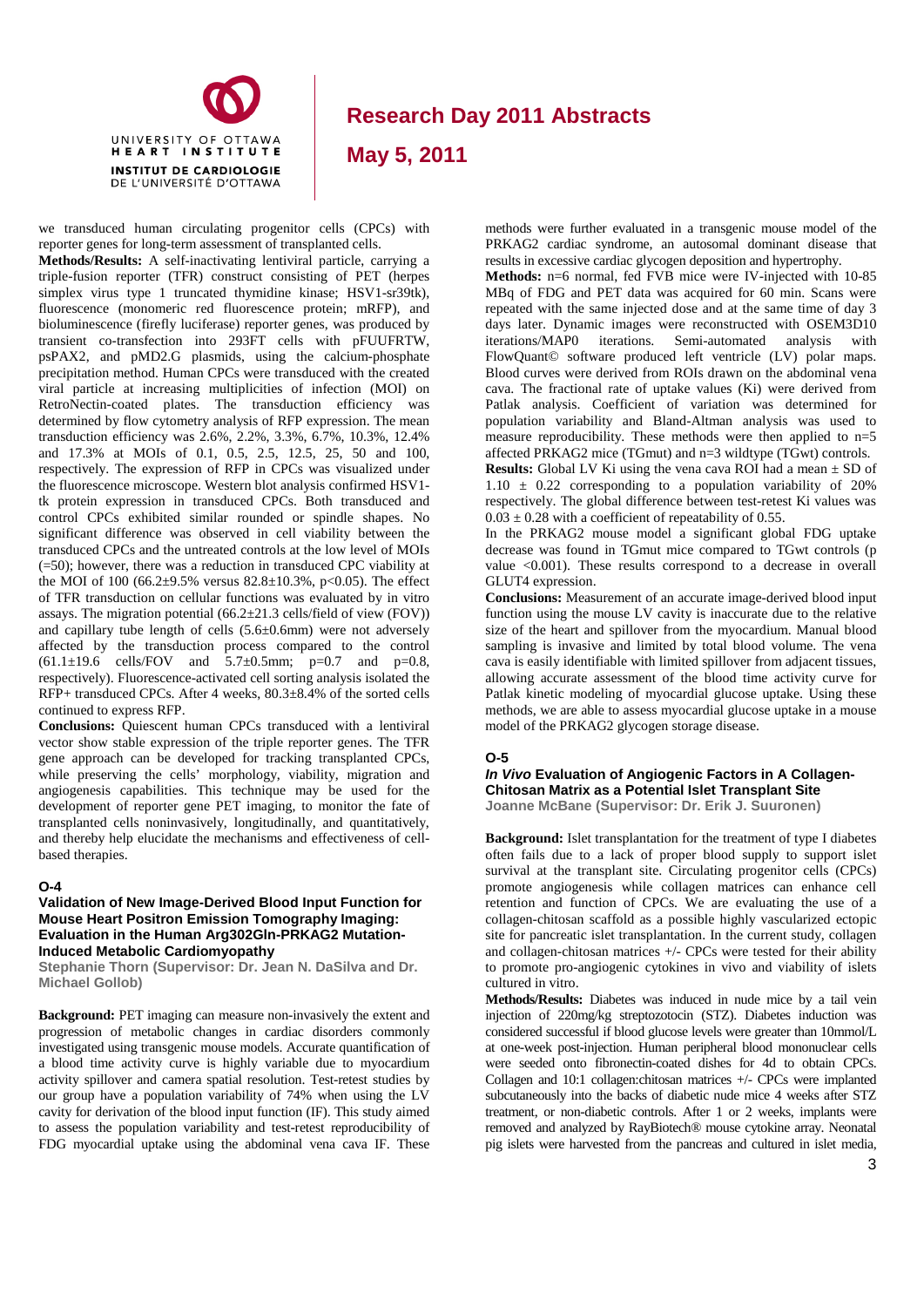

**May 5, 2011**

collagen or collagen-chitosan matrices for up to 7d. Analysis of explants revealed that both matrices promoted cell infiltration. After one week, some differences in cytokine levels were observed between the diabetic and the non-diabetic mice; however the more significant differences were seen between the chitosan and collagen matrices. VCAM-1 levels were higher in collagen-chitosan-only matrices versus collagen-only matrices (p=0.03), and VEGF levels were higher for collagen-chitosan-only matrices compared to collagen  $(+/-$  CPCs) matrices ( $p<0.001$ ). By two weeks, twenty-one pro-angiogenic cytokines were significantly stimulated in the collagen-chitosan matrix compared to collagen matrices (+/- CPCs; p<0.05), including VEGF which has been shown to be important for promoting islet vascularization and function post-transplantation. Proangiogenic factors monocyte chemotactic protein-5, eotaxin and keratinocyte chemoattractant were also stimulated in two week explants. In vitro, neonatal islets in the collagen-chitosan matrix expressed equivalent levels of insulin after glucose stimulation compared to controls, suggesting islet viability and function.<br>Conclusions: The collagen-

The collagen-chitosan matrix promotes production/retention of pro-angiogenic cytokines compared to collagen-only matrix, which may contribute to the increased vascularization observed in vivo using these matrices. Collagenchitosan matrices also support islet viability and function. Therefore, the collagen-chitosan matrix warrants further evaluation in islet transplantation models.

#### **O-6**

#### **Functional Analysis of the Trib1 Locus in Coronary Artery Disease**

**Adrianna Douvris (Supervisor: Dr. Ruth McPherson)**

Genome-wide association studies (GWAS) have identified several common genetic variants associated with CAD and CAD risk factors. The TRIB1 locus (8q24.13) is a novel locus associated with plasma TGs, LDL-c, and CAD risk. As part of the Ottawa Heart Study, we have demonstrated that the relationship of this locus to CAD risk is entirely mediated by effects on plasma lipids. Trib1 is a regulator of MAPK activity, and recently, it has been has been shown that Trib1 also regulates hepatic lipogenesis and VLDL production in mouse models. However, the functional relationship between common single nucleotide polymorphisms (SNPs) at the TRIB1 locus and plasma lipid traits is unknown. Specifically, the TRIB1 locus as identified by GWAS comprises a cluster of SNPs significant for TGs, LDL-c, and CAD within an intergenic region 25kb to 50kb downstream of the TRIB1 coding region. By phylogenetic footprinting analysis, we identified an evolutionarily conserved region (CNS1) within the risk locus. DNA sequencing revealed that this region harbors two common SNPs in tight linkage dysequilibrium with GWAS risk SNPs and that also associate significantly with CAD. We investigated the regulatory potential of CNS1 using various luciferase reporter assays in HepG2 cells and demonstrate that this region has promoter activity. Furthermore, a database search for ESTs within the risk locus revealed an EST directly downstream of, and potentially regulated by CNS1. We performed 3'/5' RACE using HepG2 RNA and identified multiple variants of this EST. Consequently, to determine the function of this RNA, we performed siRNA targeting of all variants in HepG2 cells. Our findings demonstrate that knockdown of this EST results in decreased fatty acid synthase (FAS) and ApoB mRNA levels, thereby

suggesting that this RNA has a role in the regulation of hepatic lipogenesis. We hypothesize that this EST is a long non-coding RNA since it lacks any significant ORF. Given that it is an intergenic RNA, and has proximity to TRIB1, which has been shown to regulate hepatic lipogenesis, we hypothesize that this RNA may function to regulate the expression of the neighboring genes, thus constituting a link between the intergenic GWAS risk locus, plasma lipids, and CAD.

#### **O-7**

## **Role of Glyoxalase-1 in Defective Ischemia-Induced Neovascularization in Diabetes**

**Branka Vulesevic (Supervisor: Dr. Erik J. Suuronen)** 

**Background:** The risk of atherosclerotic vascular disease and its manifestations is markedly increased in diabetics. Decreased vascularity and perfusion leads to functional ischemia and impaired wound healing. Ischemia-driven neovascularization is defective in diabetes, which can be attributable to endothelial progenitor cell (EPC) dysfunction. Therefore, a better understanding of the mechanisms that control EPCs and blood vessel formation is needed. This study examines the role of the glyoxalase-1 (GLO1) methylglyoxal pathway in regulating EPC function. In diabetes, methylglyoxal accumulation impairs hypoxia inducible factor-1 (HIF-1) function, needed for neovascularization. It is hoped that increased GLO1, which metabolizes methylglyoxal, can restore EPC function in diabetes.

**Methods/Results:** For this study, we used a transgenic mouse (hGlo1+/-) developed on a C57/BL6 background to over-expresses GLO1. hGlo1+/- and non-transgenic littermates (8-10wk males) were irradiated and transplanted with bone marrow(BM) from enhanced green fluorescent protein (eGFP+) or eGFP/hGLO1+/- donor mice. Four groups were studied:1) wild-type mice receiving eGFP BM; 2) hGLO1+/- mice receiving eGFP BM; 3) wild-type mice receiving  $eGFP/hGLO1+/-$  BM; and 4)  $hGLO1+/-$  mice receiving eGFP/hGLO1+/- BM. As a control, non-diabetic wild-type mice receiving eGFP donor marrow were used. After marrow reconstitution, mice received streptozotocin for 5 days to induce diabetes. Four weeks later, hindlimb ischemia was induced by left femoral artery ligation. Over 2 weeks post-ligation, blood samples were taken for GFP+ analysis by flow cytometry, and laser Doppler perfusion analysis was performed. Histological sections were analyzed for GFP+ cells and vascular density. A reduced number of circulating CXCR4+ and flk-1+ cells  $(0.8\pm0.1$  and  $(0.3\pm0.1)$  fold difference) was observed in diabetic wildtype mice at baseline (versus non-diabetics,  $p<0.05$ ), and these numbers were restored in GLO1 over-expressing mice (1.4±0.3). In response to ischemia, diabetes reduced the mobilization of GFP+CXCR4+ cells (1.1- to 2.1-foldversus baseline), compared to animals that were reconstituted with hGlo1+/- BM (1.9- to 4.3-fold; p<0.05). Vascular density in ischemic hindlimbs was greater in hGlo1+/- BM-reconstituted mice compared to mice with wild-type BM, as determined by staining for von Willebrand factor (endothelial marker) and a-smooth muscle actin (for arterioles). In addition, the reduced perfusion (ischemic/non-ischemic ratio) seen in diabetics after 2 weeks  $(0.7\pm0.1)$  was restored in both hGlo1+/- mice and in mice that were reconstituted with hGlo1+/- BM  $(0.9\pm0.1 \text{ to } 1.2\pm0.0, \text{ p}<0.05)$ .

**Conclusions:** Diabetes reduced the basal numbers and ischemiainduced mobilization of circulating CXCR4+ and flk-1+ cells, which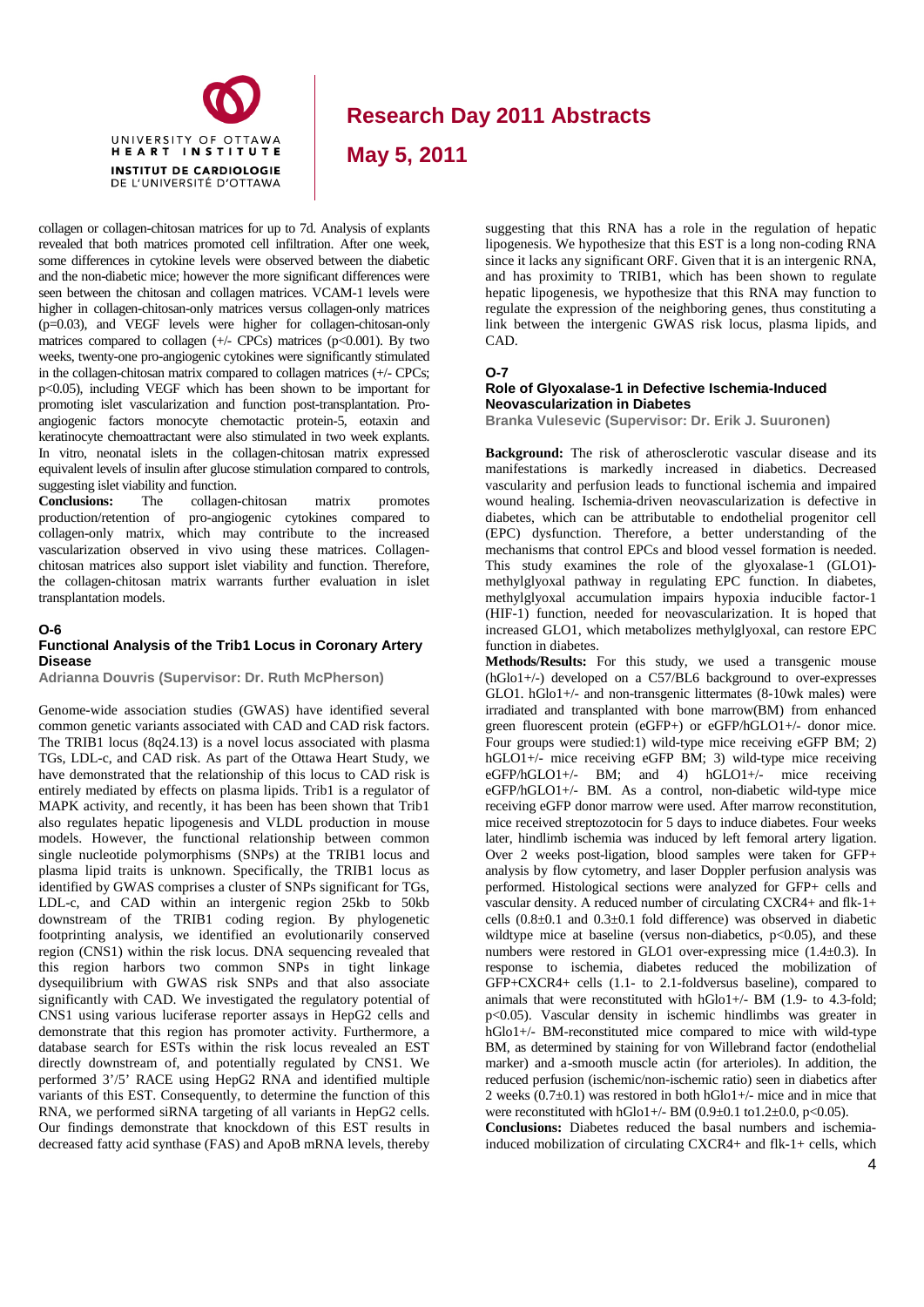

**May 5, 2011**

were restored in Glo1+/- transgenic animals. Two weeks postischemia, vascular density and perfusion was greater in hindlimbs of diabetic mice reconstituted with Glo1+/- BM, compared to hindlimbs of diabetic nontransgenic littermates. These data support the concept that GLO1 and its substrate methylglyoxal are involved in regulating EPCs, and that GLO1 over-expression can rescue the defects in EPC mobilization and neovascularization associated with diabetes.

#### **O-8**

### **Autophagy and Lysosomal Acid Lipase Regulate Macrophage Reverse Cholesterol Transport**

**Mireille Ouimet (Supervisor: Dr. Yves Marcel)**

**Background:** Promoting cholesterol efflux from macrophage foam cells is an attractive means to treat atherosclerosis. Understanding how cholesterol is mobilized from the lipid droplet (LD), the major site for cholesterol storage, into the reverse cholesterol transport (RCT) pathway is important to devise strategies to enhance cholesterol removal from atherosclerotic plaques. Whereas the current paradigm for macrophage cholesteryl ester (CE) hydrolysis is centered on the activity of neutral lipases, we hypothesized that lysosomal acid lipase (LAL) also contributes to LD CE hydrolysis and that autophagy might be regulating this process.

**Methods/Results:** In cholesterol-loaded murine bone marrow-derived macrophages, microscopy and western blot analysis revealed the colocalization of LDs with autophagosomes. Cytoplasmic LDs, delivered to the lysosomal lumen via autophagosomes, are hydrolyzed by LAL; inhibition of LAL was found to reduce CE hydrolysis and cholesterol efflux. Thus, following LAL-mediated LD CE hydrolysis, the resulting free cholesterol is effluxed to cholesterol acceptors such as lipid-poor apolipoprotein A-I (apoA-I) or high density lipoprotein (HDL). In vitro, autophagy was specifically induced in response to atherogenic lipoproteins, as measured by an upregulation in the autophagy marker microtubule-associated protein 1A/1B light chain 3 (LC3). Interestingly, autophagy was also induced in vivo in peritoneal macrophages from apoe-/- hypercholesterolemic mice as compared to their wild-type counterparts. Whereas efflux to lipid-poor apoA-I is nearly abolished in autophagy-deficient (atg5-/-) macrophages, efflux to HDL was modestly reduced. Hence, autophagy-mediated cholesterol efflux appears to be an ATP-binding cassette A1 (ABCA1)-dependent process. Finally, we show that atg5-/- macrophages have an impaired ability to clear accumulated 3H-cholesterol into the RCT pathway in vivo, highlighting the importance of autophagy-mediated LD catabolism in whole-body RCT.

**Conclusions:** We have uncovered a previously unassigned role for autophagy in the clearance of macrophage LDs. Autophagy therefore represents a novel and potentially interesting target to enhance macrophage cholesterol efflux and promote RCT.

### **O-9**

#### **Association of PCSK9 with Low-Density Lipoproteins in Human Plasma**

**Mia Golder (Supervisor: Dr. Thomas Lagace)**

**Background:** Proprotein convertase subtilisin/kexin type 9 (PCSK9) is a secreted serine protease that binds to cell surface low-density lipoprotein (LDL) receptors and mediates their degradation in liver. PCSK9 is abundant in human plasma (30-3000 ng/mL) and its levels are positively correlated with LDL-cholesterol, a major risk factor of cardiovascular disease. Size fractionation studies have shown that circulating PCSK9 displays considerable size heterogeneity due to partial association with undefined high-molecular-weight complexes. In the current study, we have investigated whether PCSK9 is associated with lipoproteins in human plasma.

**Methods/Results:** Using Optiprep density gradient separation of human plasma samples, we show that a subset of PCSK9 is present in highly purified LDL fractions. PCSK9 distribution was increased in the LDL-containing fraction in plasma from patients with familial hypercholesterolemia and thus highly elevated LDL-cholesterol levels. In vitro binding studies showed a direct association between isolated LDL (density 1.019-1.063 g/mL) and fluorophore-labeled recombinant PCSK9, as evidenced by their co-migration in agarose gel electrophoresis. This interaction was highly specific, as it was competed >95% by excess unlabeled PCSK9. Homologous competition binding curves were consistent with a one-site binding model, suggesting a protein-protein interaction involving the apoB100 component of LDL.

**Conclusions:** The association of PCSK9 with circulating LDL particles may affect the ability of PCSK9 to mediate liver LDL receptor degradation.

#### **O-10**

#### **Nucleotides Regulate Hepatic Lipoprotein Secretion Through Autophagic and Proteasomal Degradation Pathways**

**Cynthia Chatterjee (Supervisor: Dr. Daniel L. Sparks)**

**Background:** Elevations in blood glucose are associated with increased circulating nucleotide levels and abnormal plasma lipoprotein metabolism. Experiments were therefore performed to evaluate how extracellular nucleotides may act to perturb lipoprotein metabolism by affecting hepatic apoA-I and apoB100 secretion.

**Methods/Results:** Adenosine diphosphate (ADP) (20-100 µM) blocks apoA-I secretion from the HepG2 human hepatocyte cell line, but stimulates apoB100 secretion at both 4h and 24h. Dilinoleoyl phosphatidylcholine (DLPC) (12 µM) stimulates a 3-fold increase in apoA-I secretion, which is completely blocked by ADP (100  $\mu$ M). Conversely, ADP stimulates a 2-fold increase in apoB100 secretion, which is completely blocked by DLPC. ADP affects apoB100 and apoA-I secretion at 4h similar to that observed with proteasomal inhibitors (ALLN and MG132). Proteasomal inhibitors are known to stimulate apoB100 secretion and to promote cellular autophagy. ADP also stimulates autophagy in liver cells and significantly augments a serum starvation-induced autophagic response. ADP increases the levels of the autophagic marker protein, LC3-II, over a 6h time course, relative to that observed for control cells. DLPC, on the other hand, completely blocks the autophagic response and maintains LC3- II levels at a basal state. ADP appears to stimulate autophagy through the classical Akt-mTOR signaling pathway, by blocking the phosphorylation of both Akt and mTOR. An increase in LC3-II levels at 4h is associated with a decrease in both p-Akt and p-mTOR levels. ADP acts through the purinergic receptor, P2Y13 to regulate autophagy and lipoprotein secretion. Knockdown of P2Y13 receptor expression by 50% using siRNA causes a 3-fold increase in apoA-I secretion and triples the DLPC-induction in apoA-I secretion. P2Y13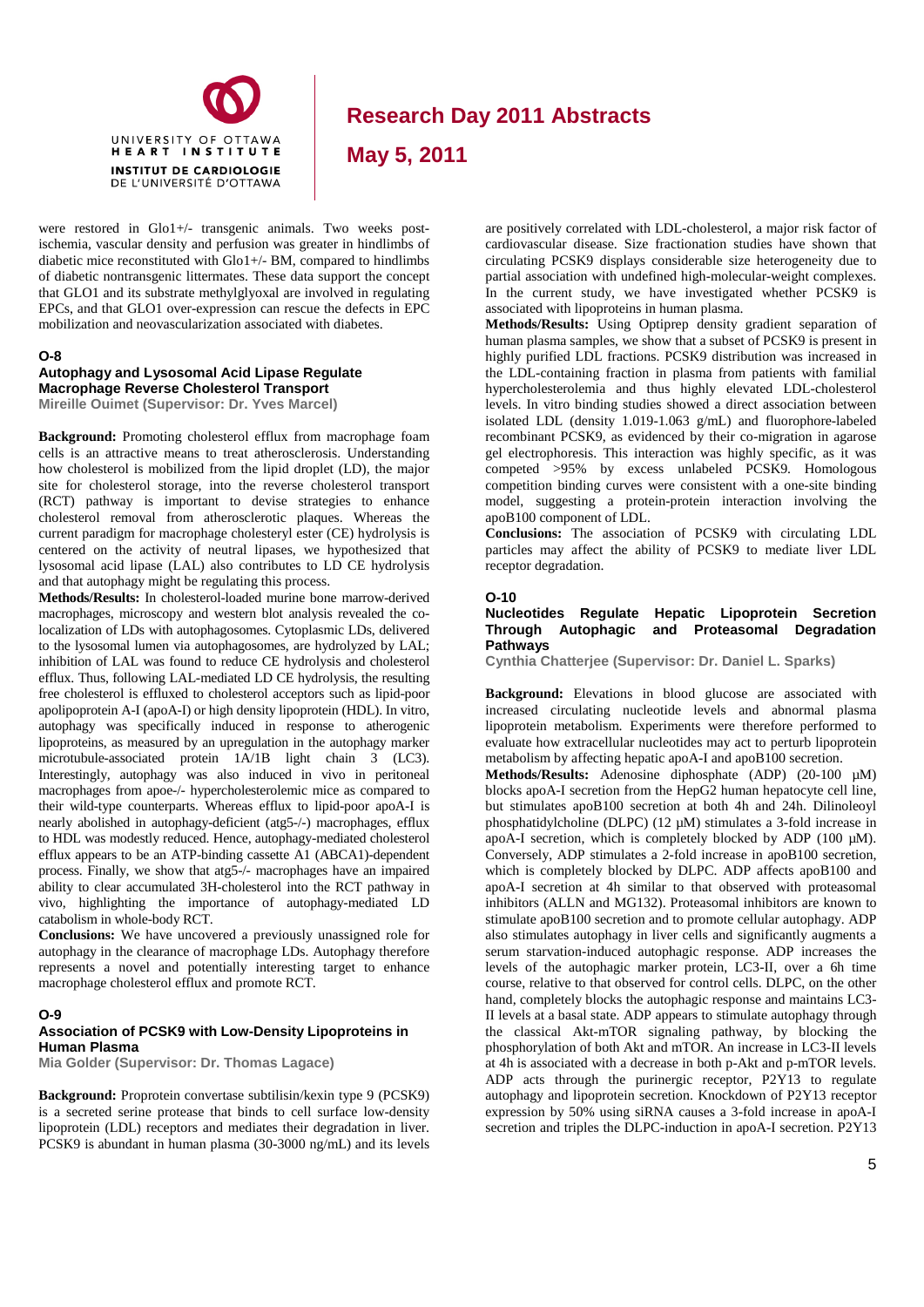

**May 5, 2011**

knockdown decreases LC3-II levels and is associated with an increase in p-Akt compared to control siRNA.

**Conclusions:** These data show that ADP acts through P2Y13 to regulate hepatic lipoprotein secretion by controlling both cellular autophagic and proteasomal degradation pathways. Elevated circulating nucleotide levels in insulin resistance may therefore stimulate apoB100 secretion and in parallel, block apoA-I secretion from liver cells. This may result in decreased plasma HDL / LDL levels, which is a common phenotype observed in patients with elevated blood glucose levels.

#### **O-11**

#### **Phosphatidylcholine Metabolism Affects Trafficking of LDL-derived Free Cholesterol in Cholesterol-loaded CHO Cells**

**Chandra Landry (Supervisor: Dr. Thomas Lagace)**

**Background:** In vitro studies have shown that phosphatidylcholine (PC), the most abundant phospholipid in cell membranes, can positively influence the incorporation and bilateral movement of cholesterol in artificial membrane systems. The potential influence of PC on the cellular trafficking of LDL-derived free cholesterol was examined in sterol regulatory-defective (SRD)-4 cells, a line of chemically mutagenized Chinese hamster ovary (CHO) cells that overproduce cholesterol and fatty acids and are unable to esterify free cholesterol for storage in cytosolic lipid droplets. As a result, these cells accumulate free cholesterol in cellular membranes. Biosynthesis of PC is also elevated in SRD-4 cells due to increased production of a fatty acid-derived activator of CCTalpha, the rate-limiting enzyme in the CDP-choline pathway. However, this increased PC synthesis is balanced by increased catabolism, resulting in minimal net change in cellular PC content.

**Methods/Results:** Incubation of SRD-4 cells with 50 ug/ml lowdensity lipoprotein (LDL) for 18 h resulted in lysosomal/late endosomal accumulation of free cholesterol as revealed by filipin staining, characteristic of cholesterol trafficking defects seen in Niemann-Pick type C disease. Lysosomal accumulation of LDLderived free cholesterol was prevented in SRD-4 cells supplemented with lyso-PC (50 uM), a substrate for PC synthesis through the reacylation pathway, and also in cells treated with bromoenol lactone (BEL), an inhibitor of phospholipase A2 implicated in bulk PC turnover. In a counter study, lysosomal cholesterol accumulation in LDL-treated CHO cells was induced using R-propranolol, which inhibits the conversion of phosphatidic acid to diacylglycerol (DAG), a substrate in the CDP-choline pathway. This blockage was also relieved through co-treatment with lyso-PC, suggesting that the mechanism requires intact PC or lyso-PC molecules.

**Conclusions:** These studies support that PC levels in downstream organellar membranes can influence cholesterol trafficking out of the lysosomal compartment.

#### **O-12**

#### **An integrin-linked kinase mechanism is associated with improved myocardial perfusion, viability and function in infarcted mouse hearts after collagen matrix-enhanced cell therapy**

**Ali Ahmadi (Supervisor: Dr. Erik J. Suuronen and Dr. Marc Ruel)**

**Background:** Integrin-linked kinase (ILK) is involved in pathways for cell survival and for the regulation of angiogenic factors. We previously demonstrated that ILK is upregulated in hypoxic circulating progenitor cells (CPCs) upon adhesion to a collagen substrate. In this study, we tested the echo-guided intramyocardial delivery of CPCs, with and without a collagen matrix, in a mouse model of myocardial infarction (MI). We investigated the potential role of ILK and the effect of the collagen matrix on enhancing the therapeutic benefits of CPCs in terms of cardiac function, viability, and perfusion.

**Methods/Results:** Seven days after left anterior descending coronary artery ligation in C57BL6/J mice, animals were randomly allocated to receive echo-guided intramyocardial injection of: CPCs (n=29), matrix alone  $(n=19)$ , CPCs+matrix  $(n=29)$ , or PBS  $(n=15)$ . CPCs were green fluorescent protein (GFP)+ marrow derived cells from C57BL/6-Tg(CAG-EGFP)1Osb/J male mice. 13N-ammonia and 18F-FDG PET imaging, as well as echocardiography, were performed at baseline and 3 weeks after treatment. Hearts were also collected for immunohistochemistry (transplanted cell retention, LV mass preservation, and arteriole density) and Western Blot (ILK expression) analysis. Post-MI baseline ejection fraction (EF) was equivalent in all groups (pooled average=37%). Follow-up EF was significantly greater in the CPC+matrix group (56±2%) compared to CPC  $(40\pm2\%)$ , matrix-only  $(36\pm3\%)$  and PBS  $(28\pm2\%)$  groups (p<0.001). PET analysis showed improved viability and perfusion (by 35% and 29%, respectively;  $p=0.05$ ) only after treatment with CPC+matrix. Histology showed an anterior to posterior LV wall thickness ratio of  $0.66 \pm 0.05$  in CPC+matrix group, which was significantly greater than for all other groups  $(p<0.001)$ . More arterioles were detected in hearts injected with CPC+matrix  $(10.9\pm1.1)$  per field of view) compared to the other treatments (p<0.001). Moreover, there was higher intramyocardial retention of GFP+ cells co-expressing von Willebrand factor in CPC+matrix group (by  $3.3$ -fold), compared to the CPC group ( $p=0.001$ ). ILK expression was higher in hearts treated with CPC+matrix (1.42±0.10 fold) or matrix  $(1.57 \pm 0.07)$  fold) compared to hearts treated with CPCs-only or PBS (p=0.02).

**Conclusions:** A collagen matrix enhances transplanted cell retention, preserves LV wall mass, and improves myocardial viability, perfusion and function, at least in part via an ILK mechanism, thus demonstrating promise as a strategy to stimulate greater cardiac repair with cell therapy.

### **CLINICAL SCIENCE ORAL PRESENTATIONS**

#### **O-13 OPCAB Does Not Preserve Renal Function Better than CABG: Results of a Case-Matched Study in 5,940 patients. Elsayed Elmistekawy (Supervisor: Dr Marc Ruel)**

**Background:** Controversy exist regarding the perioperative renal effects of off-pump coronary artery bypass grafting (OPCAB) versus on-pump coronary artery bypass grafting (CABG). Studies have shown conflicting results; however, no large case-matched or randomized comparison has yet been made available in the literature. This study focuses on this clinical controversy.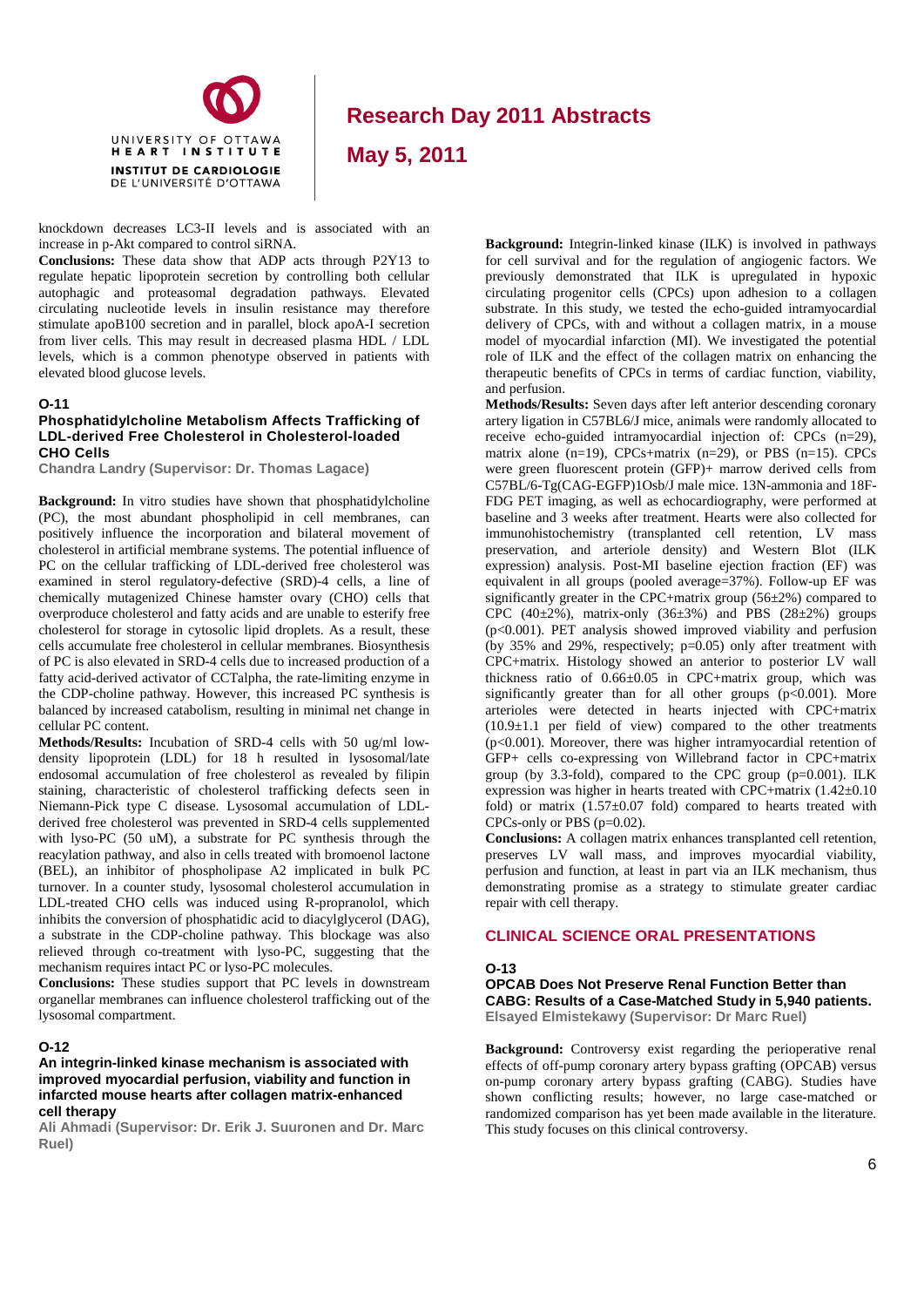

**May 5, 2011**

**Methods:** We studied 5,589 consecutive patients from a single center who underwent OPCAB or CABG between 2002 and 2010. All preoperative, intraoperative, and postoperative data were prospectively collected for all patients. Patients were matched by using a nearest neighbor matching estimation method for average treatment effects, with bias correction (Stata 10.1, College Station, TX). The matching characteristics were: preoperative creatinine, age, gender, body mass index, cerebrovascular disease, peripheral vascular disease, left ventricular grade, diabetes, hypertension, operative priority, and Cardiac Anesthesia Risk Evaluation score. **Results:** The mean patient age was  $64.9 \pm 10.0$  years, and there were 4,387 (78.5%) males. Mean preoperative serum creatinine clearance was  $82.0 \pm 32.6$  mL/min. Perioperative mortality amounted to 1.45% with OPCAB and 1.73% with CABG (P=0.6). The mean change in creatinine clearance, from preoperative to lowest postoperative value, was  $-6.3 \pm 14.1$  mL/min with OPCAB, versus  $-5.0 \pm 15.5$  mL/min with CABG (P=0.06). Requirements for de novo postoperative dialysis were equivalent, at 2.6% in OPCAB patients, versus 2.1% in CABG patients (P=0.5). Median postoperative hospital length of stay was 8 days in both groups  $(P=0.8)$ .

**INSTITUT DE CARDIOLOGIE** DE L'UNIVERSITÉ D'OTTAWA

**Conclusions:** OPCAB does not preserve renal function to a greater extent than CABG. In fact, a trend to the reverse exists; however, with no clinically harmful effects.

#### **O-14**

**Prognostic Assessment of Coronary Artery By-Pass Patients with 64-slice CT Angiography: Anatomical Information is Incremental to Clinical Risk Prediction. Gary Small (Supervisor: Dr. Benjamin J.W. Chow)**

**Background:** Prognostication in CABG patients can be difficult. Anatomical assessment of native coronary artery disease and graft patency may provide useful information, but the utility of CCTA in the assessment of CABG patients is unknown. We sought to determine the incremental prognostic value of 64 multi-slice coronary computed tomography angiography (CCTA) in coronary artery bypass (CABG) patients.

**Methods:** 657 CABG patients with all cause mortality follow up were identified from the CONFIRM registry, a database of 27,125 patients from 12 multinational CCTA centres. Clinical risk was profiled with NCEP/ATP III guidelines and EuroSCORE. CCTA defined coronary anatomy. Patients were classified by unprotected coronary territory (UCT), or a summary of native vessel disease and graft patency: the coronary artery protection score (CAPS).

**Results:** 76.6% of patients were male and the median age was 68 years. 44 deaths occurred over 48 months follow-up. LVEF, creatinine, age, severity of native vessel disease, UCT, CAPS and EuroSCORE were univariate predictors of mortality (p<0.001), NCEP did not predict all cause death (p=0.27). In multivariate analysis using EuroSCORE, UCT  $(p=0.004)$  and CAPS were predictive of events (p<0.001). In comparison to EuroSCORE, CAPS score was associated with a 27% net reclassification index.

**Conclusions:** CCTA provides incremental anatomical data to clinical risk assessment to better determine the prognosis of symptomatic patients post CABG. CAPS evaluation using CCTA may help determine those patients at highest risk.

### **O-15**

**Role of FDG-PET in Imaging of Carotid Atherosclerotic Plaque (FDG PET substudy of the CAIN II Project) George Youssef (Supervisor: Dr. Robert S. Beanlands)**

**Background:** Stroke is the third leading cause of death in US and Canada. Vulnerable plaques are identified by abundance of inflammatory cells leading to plaque rupture. Current imaging techniques provide anatomic data but do not indicate plaque metabolic activity. [18F]-fluorodeoxyglucose (18FDG) is a glucose analogue that can be used to image inflammatory cell activity noninvasively by PET. In this study, plaque inflammation was quantified before carotid endarterectomy (CEA) using the combination of 18FDG PET and CT carotid angiography (CTA).

**Methods:** Eleven patients with significant internal carotid artery stenoses (>70%) awaiting CEA were imaged using 18FDG-PET and co-registered CT angiography (CTA). All patients fasted overnight and the images were acquired 3 hours after FDG injection (5 MBq/kg), after which carotid plaques FDG uptake were determined using the Target to Blood ratios (TBR) of standardized uptake values (SUVs) in the plaque and blood pool activity in the internal jugular vein respectively.

**Results:** 11 patients (9 males) with mean age of 66.2  $\pm$ 9.9 years were studied; 8 patients were symptomatic of which one had bilateral symptomatic significant carotid lesions. The mean symptoms-to-PET scan duration was 97.4 ±99.3 days. TBRs were significantly higher in symptomatic carotids  $(n=9, \text{mean } 4.27 \pm 1.14)$  compared to asymptomatic ones (n=13, mean  $2.83\pm1.06$ ) with P value =0.007. Likewise, when we compared TBRs in carotids with significant stenoses (>70%) (n=12, mean  $3.97\pm1.25$ ) to less severe ones (n=10, mean  $2.76 \pm 1.03$ ) with P value =0.024.

**Conclusions:** FDG uptake was higher in symptomatic vs asymptomatic plaques and in more severely stenotic lesions. This suggests 18FDG-PET may have a potential role in imaging of inflammation as a marker of instability in carotid atherosclerotic plaques. Further large scale clinical and histopathological studies are required.

#### **O-16**

#### **A Single CT Study for Attenuation Correction of Rest and Stress SPECT Myocardial Perfusion Images**

**Mikael Trottier (Supervisor: Dr. Terrence D. Ruddy)**

**Background:** Advances in nuclear medicine technology have led to cameras that combine CT with SPECT imaging capabilities. These SPECT/CT systems now permit registration of a low dose CT with a SPECT myocardial perfusion scan to correct for attenuation. Attenuation correction (AC) improves the sensitivity, specificity and accuracy of the test, but slightly increases the radiation dose to the patient. To reduce radiation exposure, we evaluated the possibility of doing a single CT after the stress and use the same CT to correct the rest study instead of the standard practice of obtaining a separate CT at both stress and rest.

**Methods:** Image Acquisition. Images were retrospectively examined the rest/stress studies of 150 patients done on an Infinia Hawkeye 4 camera (GE Healthcare). The dataset consisted of 99mTc-Myoview SPECT scans (150 rest and 150 stress) obtained between December 2008 and February 2011. All studies were performed according to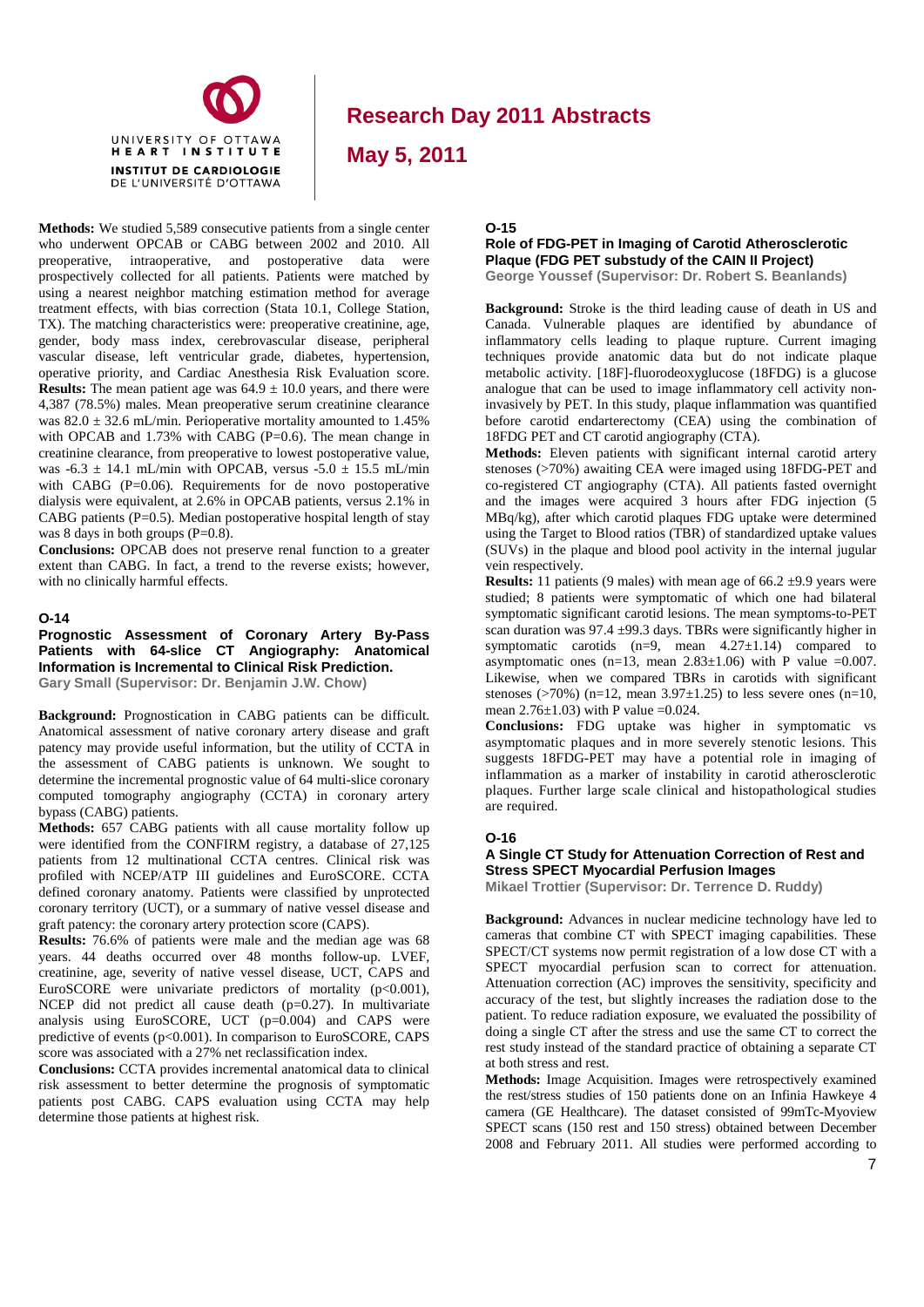UNIVERSITY OF OTTAWA<br>HEART INSTITUTE **INSTITUT DE CARDIOLOGIE** DE L'UNIVERSITÉ D'OTTAWA

**May 5, 2011**

standard clinical imaging protocols in accordance with the American Society of Nuclear Cardiology guidelines with a CT scan obtained at both rest and stress. These studies were reconstructed with OSEM using the rest CT with the rest perfusion scan and the stress CT with stress perfusion scan. These studies were then reprocessed with the use of only the stress CT for the attenuation correction of both stress and rest perfusion scans. The CT image used for AC was aligned manually. Images were blindly evaluated by two independent trained readers. Images were scored using summed stress and rest scores with a 17 segment model and classified as clinically normal or abnormal.

**Results:** Preliminary results on 215 of 300 scans indicate an excellent intra-class correlation coefficient of 0.9/ 0.8 for the summed stress/rest scores and a high concordance of 91% for the clinical evaluation.

**Conclusions:** A single CT scan at stress provides similar attenuationcorrection diagnostic accuracy as compared to the standard practice of separately acquired rest and stress CT scans.

#### **O-17**

#### **Radial versus Femoral Artery Approach for Coronary Angiography and Percutaneous Coronary Intervention in the Extremely Obese**

**Benjamin Hibbert (Supervisor: Dr. Edward O'Brien)**

**Objective:** To compare the safety and efficacy of radial versus femoral approach for coronary angiography and PCI in patients with a body mass index  $(BMI) = 40 \text{ kg/m2}$ .

**Background:** Coronary angiography is most commonly performed via femoral artery access; however, the optimal approach in extremely obese (EO) patients remains unclear.

**Methods:** Between January 2007 and August 2010, a cohort of consecutive EO patients who underwent coronary angiography was identified in our center's registry of angiography and PCI procedures. Of 21,103 procedures, 564 (2.7%) were performed in unique EO patients: 203 (36%) via the radial approach and 361 (64%) via the femoral approach.

**Results:** The primary outcome, a combined endpoint of major bleeding, access site injury, and procedural complications occurred in 7.5% of the femoral group and 2.0% of the radial group (OR 0.30 95% CI 0.10 - 0.88,  $p=0.029$ ), an endpoint driven by reductions in major bleeding (3.3% vs 0.0%, OR 0.12 95% CI 0-0.71, p=0.015) as well as access site injuries (4.7% vs 0.0%, OR 0.081 95% CI 0 - 0.48, p=0.002). There were no differences in procedural complications (1.7% vs 2.0%, OR 1.50 95% CI 0.41- 5.55) but radial access procedures were associated with an increase in procedure and fluoroscopy time when compared to the femoral group.

**Conclusions:** Femoral access for coronary angiography and PCI was associated with more bleeding and access site complications when compared to a radial approach. Important reductions in procedural associated morbidity may be possible with a radial artery approach in EO patients.

#### **O-18**

### **Impact of Technetium Shortage on Downstream Utilization of Cardiac Diagnostic Techniques**

**Gary Small (Supervisor: Dr. Benjamin J.W. Chow)** 

**Background:** In May 2009 the Chalk River nuclear reactor was closed down and dramatically reduced the availability of technetium for medical imaging. In cardiology, thallium was used as an alternative radiotracer in many centers including this institution. The images obtained by thallium are not as count rich as technetium pictures and are consequently recognized to be of a poorer quality. As a consequence thallium imaging may promote further diagnostic investigation either as a result of less reliance on the results or due to false positive findings.

**Methods:** We hypothesized that during the technetium crisis there was an increase in downstream cardiac diagnostic imaging as a consequence of the adoption of thallium as a technetium substitute. We performed a retrospective study of 6000 patients attending for nuclear perfusion studies at a single institution. 3000 patients had been given technetium from May 2008 to March 2009. 3000 patients received thallium during the period of technetium shortage (May 2009- May 2010). Using patient records we determined the number of patients who in the six months following their nuclear study attended for cardiac catheterization or further non invasive imaging test to investigate coronary artery disease (cardiac CT, stress/rest PET, stress echocardiogram).

**Results:** 639 patients in the thallium cohort received addition investigations compared to 436 in the technetium group. There was a 70% relative increase in cardiac catheterizations (404 thallium patients versus 249 technetium patients) and 44% increase in cardiac CT scans (180 versus 125 for thallium and technetium patients respectively). Similar numbers of stress echocardiograms and stress/rest PET studies were performed in each group. Overall there was a 47% increase in downstream cardiac diagnostic testing following the introduction of thallium as a technetium substitute.

**Conclusions**: Should it be shown that as a result of thallium, extra investigation, radiation exposure or clinical risk occurred during the technetium crisis then it might be argued that in future technetium crises, other solutions should be used. In such circumstances implementation of more reliable non-invasive imaging modalities such as cardiac CT or cardiac PET may help to prevent unnecessary utilization of clinical resources, reduce patient radiation exposure and lessen clinical risks from invasive testing.

#### **O-19**

#### **The Value of Risk Algorithms in Predicting Outcomes for Octogenarians Undergoing Aortic Valve Replacement with or without CABG**

**Elsayed Elmistekawy (Supervisor: Dr. Khan Lam)**

**Background:** Aortic valve replacement (AVR) and AVR with coronary bypass surgery (AVR/CABG) are increasingly performed in octogenarians. Assessment of risk based on predictive algorithms could preclude some octogenarians from the benefits of conventional therapy. The objective of this study was to determine the predictive value of risk algorithms on early and late outcomes in this select group of patients.

**Methods:** Between 1999 and 2009, 394 octogenarians underwent AVR (178, 45%) or AVR/CABG (216, 55%) at our institution.

Mean age was 83 +/- 3 yrs; 209 (53%) were male and 388 (98%) received a bioprosthesis for predominantly aortic stenosis (385, 97%). The expected hospital mortality was calculated using the STS predictive risk of mortality (STS) and Logistic EuroSCORE (LES)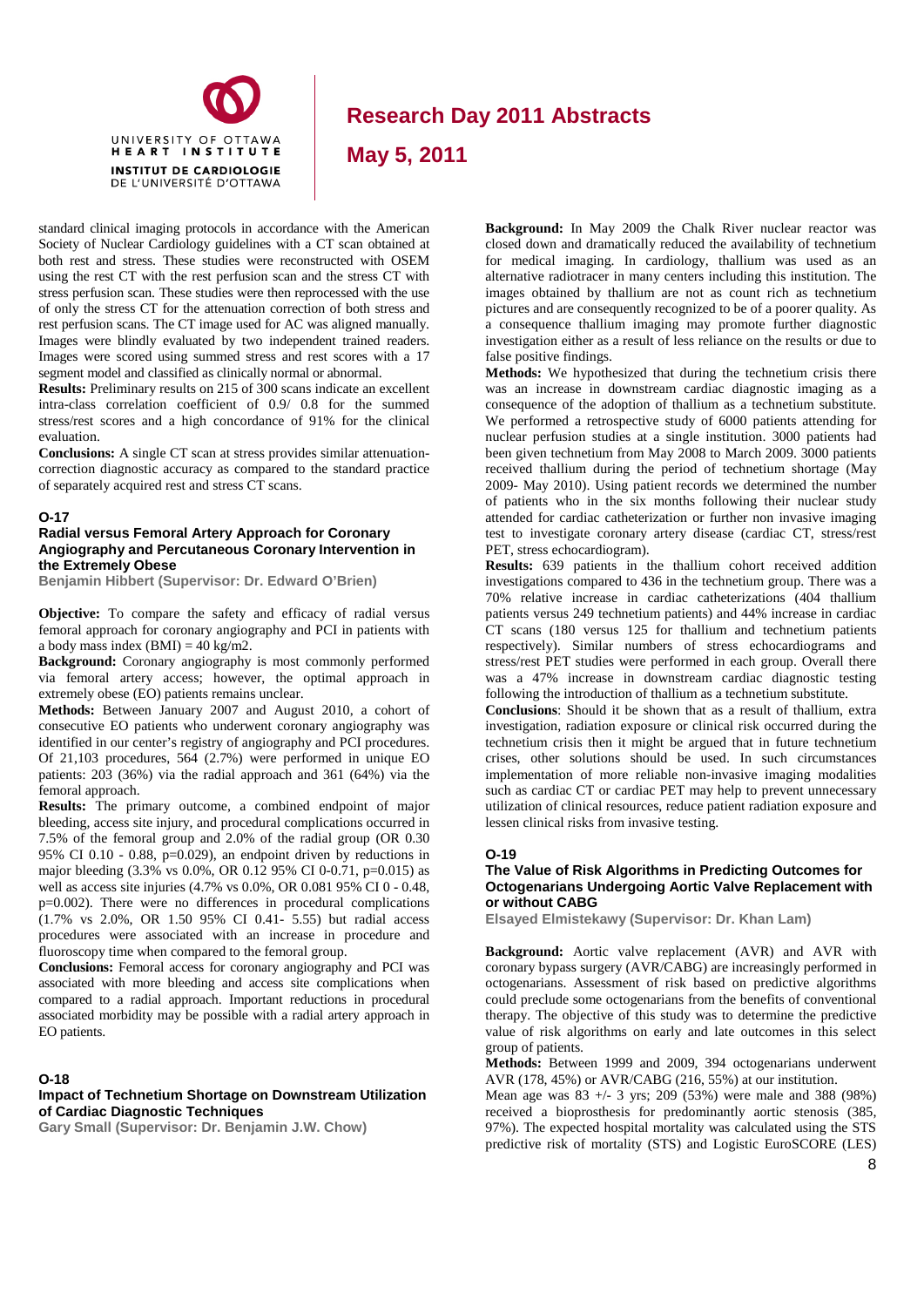

**May 5, 2011**

algorithms. The STS and LES scores were further divided into low (STS<5.0%, LES <10%), medium (STS 5-10%, LES 11-20%) and high (STS>10%, LES>20%) risk groups. Mean follow-up was 4.7 yrs (range 0.8-11.4, 1699 patient-years) and complete. Parametric and non-parametric analyses were used to determine predictors of outcomes. Observed over expected (O/E) ratios were calculated. **Results:** Hospital mortality was 32 of 395 (8.1%, AVR 7.3%, AVR/CABG 8.8%, P=.5). Mean expected mortality was 6.5% (STS, O/E=1.25) and 14.3% (LES, O/E=0.56). Mean STS expected mortality in low, medium and high risk patients was respectively 3.3% (O/E=2.3), 6.8% (O/E=1.0) and 14.6% (O/E=0.76); mean expected LES mortality in low, medium and high risk was respectively 8.1% (O/E=0.61), 14.3% (O/E=0.70) and 31.9% (O/E=0.49). Observed mortality rates stratified by all risk groups did not differ between AVR and AVR/CABG (P>.08). Predictors of hospital mortality included CHF  $(P=.001)$ , low cardiac output state  $(P=001)$ , prolonged ventilation  $(P=0002)$  and previous CVA (P=.02); predictors of late mortality were coronary artery disease  $(P=.002)$ , postoperative CVA  $(P=.01)$  and COPD  $(P=.001)$ . STS (P=.32) and LES (P=.68) scores did not predict early or late mortality. One, 5 and 10-yr survival was respectively 95% (AVR 96%, AVR/CABG 94%), 80% (AVR 84%, AVR/CABG 77%) and

61% (AVR 63%, AVR/CABG 59 %) (P=.13). **Conclusions:** The STS risk algorithm most closely approximates observed hospital mortality rates at different levels while LES risk algorithm often overestimated them. Neither instrument predicted early or late outcomes. In view of current surgical results and encouraging survival, octogenarians should not be deprived of surgery based on predictive risk assessment alone.

#### **O-20**

### **Cardiac FDG PET Imaging Positively Impacts Management Direction and Identifies High Risk Patients in a Multi-Center Provincial Registry (CADRE).**

**Allison Hall (Supervisor: Dr. Robert S. Beanlands)**

**Background:** Better identification of individuals most likely to benefit from revascularization (revasc) could improve outcomes in pts with ischemic LV dysfunction. The PARR2 study & its post-hoc analyses showed that FDG PET-defined hibernating myocardium may be used to select such pts. Thus, a prospective provincial cardiac FDG PET registry was established in Ont. to determine the impact of FDG PET on 'real-world' decision making for revasc & if PETdefined hibernation predicts high risk pts.

**Methods/Results:** 390 PET scans were performed between 2007- 2010. Inclusion criteria: A-i) LVEF =  $35\%$ ; A-ii) potential candidate for revasc or heart transplant; A-iii) NYHA or CCS class II-IV symptoms; or B) lack of viability or equivocal viability findings on other non-invasive testing. Of 390 pts; 31 excluded due to sarcoidosis/aortitis (28), scan report unavailable (1), repeat scan (1) or uninterpretable scan (1). Scan interpreters indicated a recommendation where revasc/revasc workup was suggested (group(Gr)-A), revasc was not recommended (Gr-B) or recommendation was not possible without further investigation (Gr-C). The primary outcome was the combined endpoint of cardiac death, non-fatal MI & cardiac hospitalization. A perfusion/FDG mismatch score of =10% was considered significant hibernating viable myocardium. Of the 359 pts: mean age  $64.4 \pm 10.8$  yrs, 82.7%

male; LVEF =  $26\% \pm 7.7$ ; 20.9% had renal dysfunction; 41.8% had DM. Follow up data was available for 332/359 pts (92%). Total composite event rate was 150 (45.2%). A recommendation to revascularize or not, was made in 285/332 (85.8%) pts. Of 141/285 pts (49.5%) in whom revasc was recommended, 113/141 (80.1%) were evaluated for revasc (cath) or revascularized: 99 (70.2%) ultimately revascularized. In contrast, revasc was not recommended in 144/285 pts (50.5%), among whom 32 (22.2%) underwent revasc  $(p<0.001$  (Gr-A vs Gr-B). Pts with mismatch =10% who did not undergo revasc had more composite endpoints vs. those who were revascularized (p=0.010). When revascularization was recommended, pts who were revascularized had lower (31.0%) composite endpoint rate vs. those who were not revascularized (61.4%) p=0.002.

**Conclusions:** Recommendations based on FDG PET impacted revasc decisions. Furthermore, when revasc was performed in adherence to a recommendation to revascularize, pts had improved outcome, suggesting FDG PET results are clinically useful in selecting pts likely to benefit from revasc. In addition, the presence of hibernating myocardium, as defined by PET mismatch identifies patients who are at high risk for events if they do not undergo revascularization.

#### **O-21**

#### **Three Year Clinical Outcomes Associated with the Use of the Zotarolimus-Eluting Stent in an Unrestricted Contemporary Practice**

**Katie Giles (Supervisor: Dr. Christopher Glover)**

**Background:** Drug eluting stents (DES) have improved clinical outcomes by reducing the need for target vessel revascularization. However, the randomized trials from which this data originated included only patients with single, non-complex lesions and excluded patients with acute coronary syndromes. There has been a suggestion in the literature that DES may be associated with late  $(>1$  year) stent thrombosis. The objective of this study was to evaluate clinical outcomes associated with the use of the Endeavor stent in a single center unrestricted clinical practice over a three-year period.

**Methods:** Percutaneous coronary intervention was performed at the discretion of the Interventional Cardiologist. Telephone follow-up and review of hospital and clinic records were conducted at 1 and 2 years post procedure. At 3 years, hospital and clinic records were rereviewed and patients living outside the immediate Ottawa area were re-contacted by telephone. The primary outcome was clinically driven target vessel revascularization (TVR), target lesion revascularization (TLR) and stent thrombosis (ST) at 1, 2 and 3 years. Secondary endpoints included acute myocardial infarction (MI), cardiac death and non-cardiac death.

**Results:** Four hundred ninety four consecutive patients treated with Endeavor stents from June 2005 to Feb 2007 were followed. 717 stents were used to treat 625 lesions. Clinically-driven TLR rates were 6.2%, 1.1% and 0.3% at 1, 2 and 3 years respectively. TVR rates were 8.1%, 2.4% and 0.5% for the same time periods. The cumulative rates of TLR and TVR for the three-year period were 7.7% and 11.0%, respectively. There were 4 cases of ARC definite stent thrombosis involving 3 patients and 1 case of ARC probable stent thrombosis, all occurring within 12 months, with a rate of 0.7%. The cumulative rate of MI was 6.1% with rates at 1, 2 and 3 years of 4.0%, 1.4% and 0.6%, respectively. All cause mortality was 2.8%,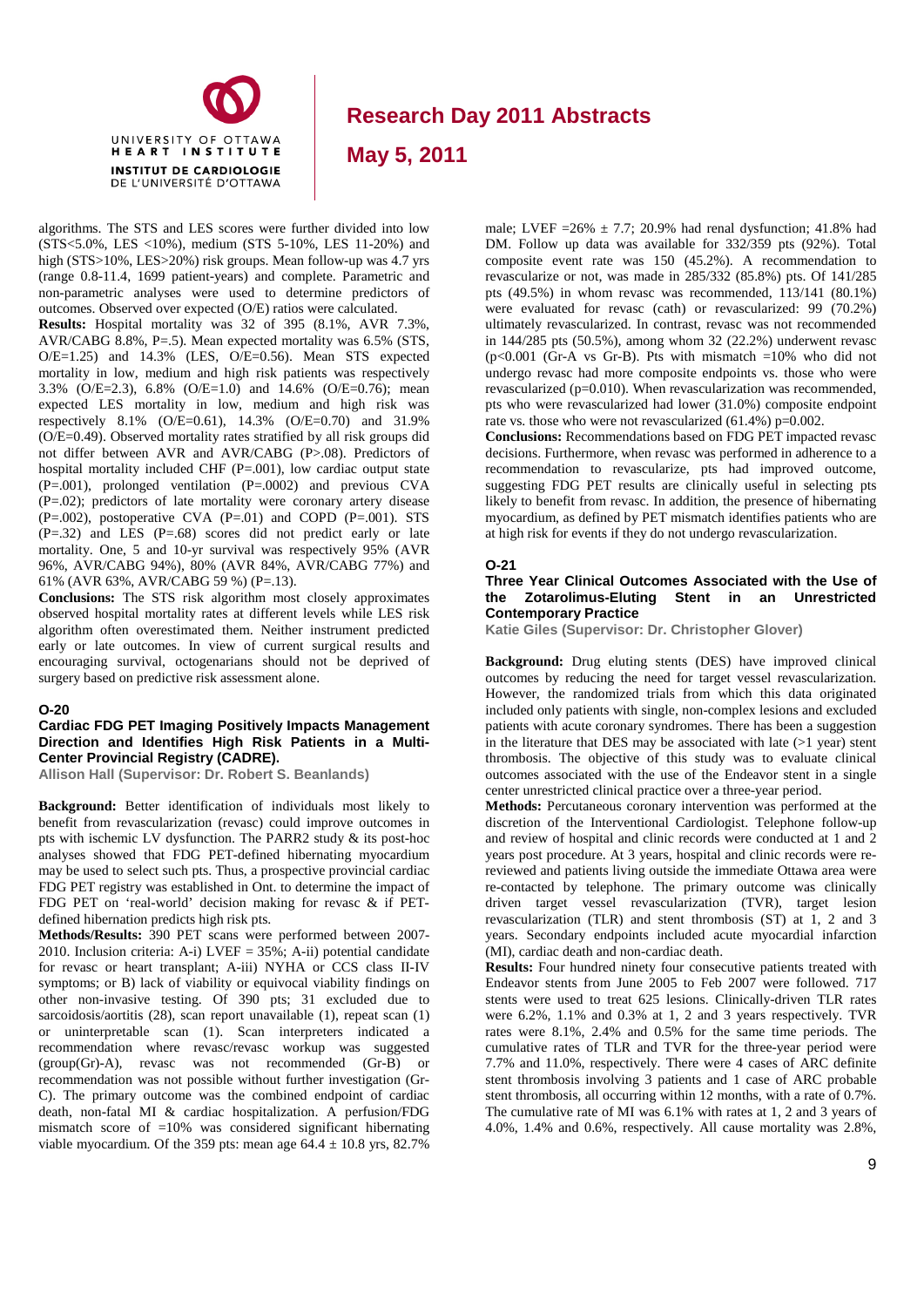

**May 5, 2011**

2.4% and 0.6%, whereas cardiac mortality was 1.6%, 1.8 % and 0.6% at 1, 2 and 3 year follow-up, respectively.

**Conclusions:** The rates of the clinical outcomes of TVR and TLR in this study were relatively low and were similar to those reported in earlier randomized studies, despite use of the Endeavor stent in an unrestricted population. Our results do not suggest an increased rate of late stent thrombosis.

#### **O-22**

# **A Two-Year Follow-Up of Patients Who Required Readmission to a Cardiac Surgical Intensive Care Unit**

**Vance Beck (Supervisor: Dr. Jim Robblee)**

**Objective:** The goal of this study is to investigate outcome at two years following cardiac surgery in patients who were readmitted to the cardiac surgical intensive care unit (CSICU) and ultimately discharged alive from hospital between 2005 and 2007.

**Methods:** This study was approved by the institutional review board. The Perioperative Care Database was interrogated to identify patients who were readmitted to the CSICU following discharge to the nursing units. In this descriptive study, as part of a larger longer term follow up of this patient group, we interrogated hospital records and online databases to determine survival rates, hospital readmission, and emergency room visits. A convenience group was selected based on documented visits and admissions to the three major hospitals in Ottawa for a period of two years after cardiac surgery. Length of stay and reason for admission were also collected.

**Results:** There were 2546 cardiac procedures done during the study period, which was over a two year period from 2005 to 2007. During the study period, 2476 patients were discharged alive from the CSICU. 88 (3.6%) patients were readmitted to CSICU following discharge to the nursing unit. The mortality rate of the readmitted patients was 27%. Of the 64 patients that were eventually discharged alive from hospital, a convenience sample of 36 was investigated. 35/36 (97%) patients were alive two years after their surgery. 20/36 (56%) patients visited the emergency room with a total of 28 visits overall. The most common reasons for admission were cerebrovascular 8/28 (29%) and cardiac 6/28(21%). Twelve (33%) patients required readmission to hospital and overall this group was admitted 18 times for a total of  $251$  hospital days. (ALOS =13.9) days). The most common reasons for admission were gastrointestinal 9/18 (50%), respiratory 7/18 (39%), cardiac 3/18 (17%) and neurological events 3/18 (17%).

**Conclusions:** It is the conclusion of the authors that cardiac surgery patients who are readmitted to the CSICU and are subsequently discharged home are likely to survive for at least 2 years following the episode. These patients do require significant medical support following their surgery as is indicated by the frequency of emergency room visits and admissions to the hospital. Furthermore, when admission to hospital is needed, the length of stay is prolonged. The study has achieved the objective of determining that the intermediate term outcome of this very sick group of patients suggests reasonable survival. This is a question frequently asked of critical care personnel when patients are very ill following their cardiac procedure. This study is unique. There are no studies that evaluate the intermediate or long-term prognosis of patients who are readmitted to a cardiac surgical critical care unit following primary discharge to the surgical ward.

## **ALLIED AND POPULATION HEALTH ORAL PRESENTATIONS**

#### **O-23**

#### **Addressing Nurse Fatigue at the University of Ottawa Heart Institute (UOHI)**

**Joshua Hambleton (Supervisor: Dr. Mirou Jaana, Telfer School of Management, University of Ottawa)**

**Background:** The health of workers and risks to patients is a common concern in health care organizations where shift work is a difficult but necessary job element. Despite this, most healthcare organizations across the country, including UOHI, have not developed policies and procedures to address fatigue (CNA&RNAO, 2010). The local shift work coping mechanisms are varied between units with strategies largely founded on trialand-error with little consideration of evidence. Encouraging active shift management is necessary to enable new nurses to adjust to shift work, middle aged nurses to continue coping with the impacts of irregular work hours, and minimize nurses leaving the organization.

**Methods:** A combination of qualitative and quantitative approaches were used for this project. First, informational interviews were conducted with nurse managers and frontline nurses (n=21) to better understand the context of fatigue management here at UOHI. These were complemented with a thorough review of the literature to evaluate local practices against recommendations. Based on this analysis, a fatigue management education session for nurses was developed. A baseline assessment of the overall level of fatigue (chronic, acute, and inter-shift), internality (locus of control: sleep, social, health, and work), personality orientation (morningnesseveningness), and satisfaction was conducted throughout the hospital (n=185). Following the establishment of the baseline measure, an educational pilot was implemented on the H5 unit  $(n=16)$  and compared against the H4 control unit  $(n=8)$ . A pre-post design was used to evaluate the impact of the intervention on baseline measures.

**Results:** There is a wide discrepancy of fatigue coping strategies across the Institute, with night shift napping very prominent, yet widely varied. There are no clear guidelines on nurse napping and limited additional support for dealing with the impacts of shift work. The Intensive Care Units were found to report significantly lower fatigue scores than the upper Floors of the Institute. Surprisingly, nurses with children (<13) reported significantly lower fatigue and higher satisfaction scores. In a similar fashion, the most senior category of nurses (56-65yrs) had significantly lower fatigue scores accompanied by higher satisfaction scores. Lower fatigue was correlated to higher internality and satisfaction. During the pilot study, the reported internality of work performance dropped significantly with education. Also, the satisfaction within the control group fell significantly during the time of the study, while the fatigue increased. The trending for the education pilot was promising, but limited due to the small sample size and time constraints.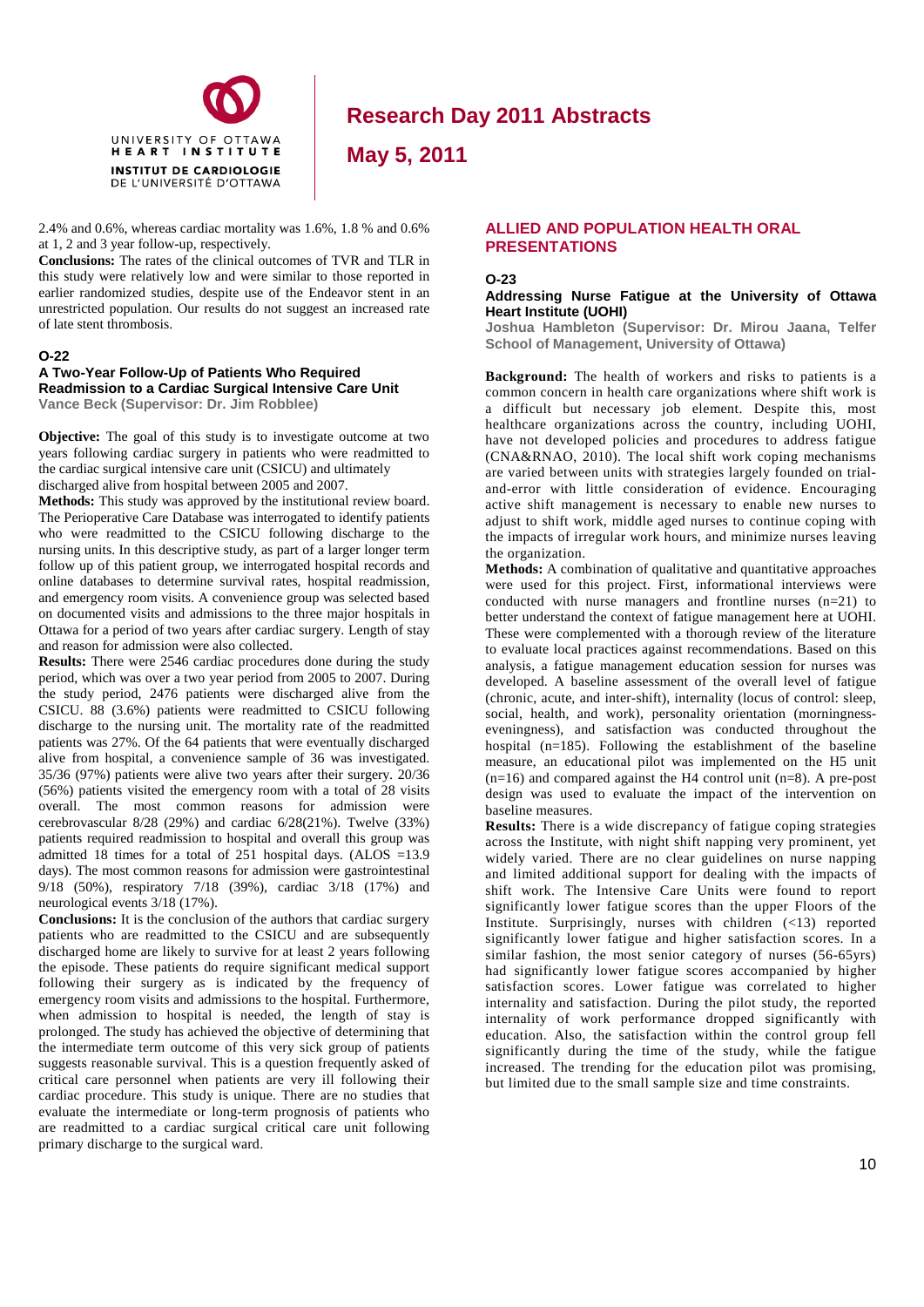

**May 5, 2011**

### **O-24**

#### **Changes In Cholesterol Levels over an 18-Year Period in a Random Sample of Newfoundland Residents: Effect of Diet Versus Pharmacotherapy**

**Penelope Turton (Supervisor: Dr. Marshall Godwin, Memorial University of Newfoundland)**

Purpose: To assess secular trends of blood cholesterol levels in a cohort of Newfoundland residents over a span of 18 years.

**Methods:** A random and representative population sample of men and women from Newfoundland were first examined in 1991-1992, and re-examined again in 2008-2009. A fasting lipid profile, including total cholesterol (TC) and low-density lipoprotein cholesterol (LDL-C), was assessed at baseline and follow-up. Respondents on lipid-lowering therapy (LLT) at baseline or for which baseline eligibility for LLT (using the 2009 Canadian lipid guidelines) could not be determined were excluded from the current analysis. A comparison of follow-up characteristics was carried out between those receiving and not receiving LLT upon re-examination. Intake of fruits and vegetables and consumption of dietary supplements (vitamins, minerals, fish oils, herbs, etc.) at follow-up were also compared between the two groups. T-tests were used to compare continuous measures and the Chi-square analysis was performed for categorical variables. The level of significance was set at 0.05.

**Results:** The study sample included 347 participants, with 47.6% comprised of men and a mean follow-up age of 63.0 yrs. Of those respondents who were eligible for LLT at baseline (n=141), 66 (46.8%) were on antilipidemic drugs when re-examined. Overall, 111 (32%) respondents were on LLT at follow-up. The mean follow-up LDL-C value for those on LLT was 2.47 mmol/L compared to 3.54 mmol/L for those not on drug therapy (p<0.001). Mean TC levels were also significantly lower in those on LLT (4.54 mmol/L vs. 5.66 mmol/L; p<0.001). Intake of fruits and vegetables was similar between both groups (p=0.387), with only 6-9% consuming 5 or more servings of fruits/vegetables per day. Consumption of dietary supplements also did not differ between the groups ( $p=0.096$ ). When assessing cholesterol trends over time with no influence of antilipidemic drugs (i.e. sub-group of respondents not receiving LLT at baseline nor at follow-up; n=236), mean baseline and follow-up TC values remained unchanged (5.64 mmol/L vs. 5.66 mmol/L; p=0.777). There was a slight decline of LDL-C at follow-up compared to baseline  $(3.54 \text{ vs. } 3.69 \text{ mmol/L}; \text{p=0.030}).$ 

**Conclusions:** According to our findings, only lipid-lowering therapy – not diet – was associated with a significant reduction in cholesterol levels. In the absence of treatment with antilipidemic drugs, we did not observe clinically relevant secular changes in lipid values over an 18-year period despite intensive promotion of "heart healthy diets."

#### **O-25**

#### **Champlain Community Heart Health Survey**

**Danielle Simpson, CCPN Analyst, Minto Prevention and Rehabilitation Centre**

**Background:** Local data on Cardiovascular Disease (CVD) risk factor prevalence for the Champlain region are not available in a timely, on-going manner and are based on self-reported data. With regular monitoring of the trends in CVD and risk factor rates, real benchmarks can be established by which to measure progress and to guide future planning. The Champlain Community Heart Health Survey (CCHHS), conducted in partnership with McMaster University's Prospective Urban Rural Epidemiological (PURE) study, is a large-scale community-based survey designed to collect key information relevant to the cardiovascular health and lifestyles of the residents of the Champlain region including physical measures and laboratory data.

**Methods:** A representative random sample of postal codes in the Champlain region was selected and an information package about the CCHHS was mailed to all households. Within the selected postal codes, potential participants were screened for eligibility over the telephone. Eligible participants were mailed a participant information and consent form, food frequency questionnaire, and neighbourhood walkability questionnaire. Participants completed physical measures (blood pressure, height, weight, ECG) and laboratory tests (blood lipids, glucose) during an in-person appointment. Simple descriptive statistics were completed (ie. frequencies). Analysis took into account the clustered, weighted sampling design in order to calculate regionally representative frequencies of CVD risk factors for the Champlain District. All analyses were completed in SAS®.

**Results:** A total of 1439 participants completed the in-person assessment. Participants in the study had higher rates of secondary education and marriage than reported in the 2006 Census. The rates of diabetes (7.2%), hypertension (20.7%) and asthma (11.0%) were slightly higher in this study than in nationally reported data (see Table 1.1). Rural communities had higher rates of diabetes (10.8%), hypertension (23.8%) and angina/heart attack (5.7%) compared to the urban communities (5.7%, 19.5%, 3.0% respectively). However, urban communities had higher rates of COPD (1.8%), asthma  $(11.5\%)$  and cancer  $(8.5\%)$  than rural communities  $(1.7\%$ , 9.8%, 5.4% respectively). For participants using medications, 42.5% of participants use blood pressure medications, 33.8% use cholesterol lowering medications and 11.3% use diabetes medications. Overall tobacco use was lower (11.3%) in this population than reported by the Census (18.0%).

**Conclusions:** The survey documented higher rates of hypertension, diabetes and asthma than previously reported by the Census. Participants living in rural communities reported lower rates of asthma, COPD and higher rates of tobacco use, diabetes, hypertension, angina/heart attack and medication use than participants from the urban communities. These results will be used to inform primary and secondary prevention efforts of cardiovascular disease in the Champlain region.

#### **O-26**

#### **Development and Psychometric Evaluation of a Theory of Planned Behaviour Physical Activity Questionnaire for Individuals at Risk for Coronary Heart Disease Dana Riley (Supervisor: Dr. Robert Reid)**

**Background:** Physical activity is important for the prevention of coronary heart disease (CHD), a leading cause of death in Canada. Understanding the factors that influence physical activity patterns in individuals at risk for CHD is important. The theory of planned behavior (TPB) may provide insight regarding the underlying beliefs about physical activity. Currently there are few theoretically-based measures of beliefs and intentions regarding engaging in regular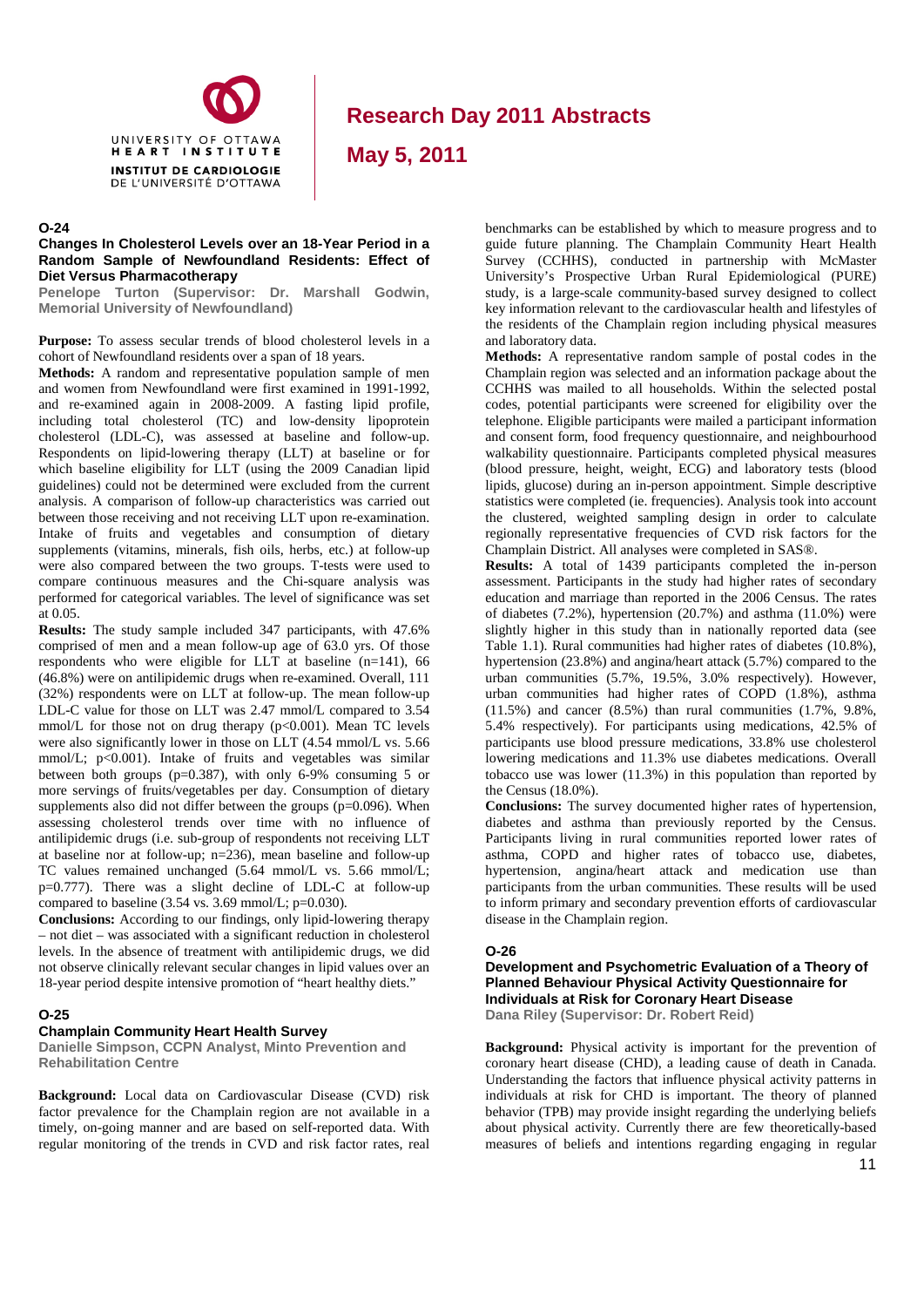

**May 5, 2011**

physical activity in individuals at risk for CHD. The purpose of this study was to develop an appropriate questionnaire and test its psychometric properties.

**Methods/Materials:** The current questionnaire was developed for use as part of a randomized control trial of a lifestyle intervention in individuals with a family history of CHD and  $=1$  additional risk factor. The elicitation questionnaire was administered to a subsample of 16 participants, and was comprised of a series of nine open-ended questions related to behavioral, normative, and control beliefs and intentions regarding physical activity. The open-ended responses were coded and analyzed qualitatively. These responses from the open-ended questionnaire were used to develop the response options for the final version of the physical activity questionnaire. A psychometric evaluation of the questionnaire was completed in a separate sample of 10 participants over a two week period. Correlations for each scale (behavioural beliefs, normative beliefs, control beliefs and intentions) were analyzed to assess reliability and Cronbach's alpha was computed to test the internal consistency of the questionnaire.

**Results:** Qualitative analysis of the open-ended responses led to the development of a questionnaire with 18 items related to behavioural beliefs, 10 items related to normative beliefs, 9 items related to control beliefs and 6 items related to intentions. The correlation coefficients ranged from 0.100-0.909 for behavioural, 0.469-0.913 for normative, 0.108-0.826 for control and 0.179-0.975 for intentions. The internal consistency was good with Cronbach's coefficient alphas of 0.940, 0.903, 0.947 and 0.923 for behavioral belief, normative belief, control belief and intention, respectively.

**Conclusions:** The physical activity questionnaire based on the TPB was found to be a reliable measure of participants' behavioral, normative and control beliefs and intentions towards engaging in regular physical activity and it is suitable for use in individuals who are at risk of developing CHD.

### **O-27**

#### **Effects of Nordic Pole Walking on Functional Status in Patients with Moderate to Severe Heart Failure: A Randomized Controlled Trial**

**Marja-Leena Keast, Physiotherapist, Minto Prevention and Rehabilitation Centre**

**Background:** Patients with heart failure are a growing population within cardiac rehabilitation programs. Usual care for these patients consists of low to moderate intensity aerobic exercise, typically walking, and upper body strength training exercise. Here we report results from the Nordic Walking Study examining the effects of 12 weeks of walking with Nordic poles versus usual care on functional status, VO2 peak, physical activity, muscle strength, body weight, waist circumference, anxiety and depressive symptoms in patients with moderate to severe heart failure.

**Methods/Materials:** Between 2008 and 2009, we conducted a randomized controlled trial at the University of Ottawa Heart Institute where 54 patients (44 men, 10 women; mean age =  $62.4 \pm$ 11.4 years) with moderate to severe heart failure (mean ejection fraction =  $26.9 \pm 5.0\%$ ) were randomly assigned to usual care (n=27) or Nordic pole walking (n=27) for 12 weeks. Our primary outcome was functional status assessed by distance traveled in the 6-minute walk test at 12 weeks.

**Results:** The follow-up assessment rate for our primary end point of functional status was 75%. Intention-to treat analysis of covariance indicated that Nordic pole walking improved functional status  $(591.3 \pm 168.8 \text{ vs. } 523.7 \pm 131.9 \text{ meters traveled in } 6 \text{ minutes: } P = .001).$ waist circumference  $(97.8 \pm 16.5 \text{ vs. } 99.8 \pm 9.7 \text{ centimeters}; P = .038)$ . right hand grip  $(38.1 \pm 12.3 \text{ vs. } 36.2 \pm 11.7 \text{ kilograms}; \text{P} = .045)$ , left hand grip  $(38.4 \pm 11.2 \text{ vs. } 36.5 \pm 10.9 \text{ kilograms}; P = .047)$  and depression  $(3.0\pm 2.5 \text{ vs. } 4.6\pm 3.1; \text{ P} = .000)$  at 12 weeks compared to usual care. There were no significant differences between groups after 12 weeks for VO2 peak  $(6.2 \pm 2.6 \text{ vs. } 6.1 \pm 2.2 \text{ METs}; P = .167)$ , self reported physical activity minutes  $(262.5\pm90.9 \text{ vs. } 282.1\pm92.5$ minutes per week; P = .399), body weight  $(83.4 \pm 19.5 \text{ vs. } 83.9 \pm 12.6 \text{ s})$ kilograms; P = .416), anxiety  $(4.7 \pm 2.7 \text{ vs. } 4.7 \pm 3.3; P = .951)$ .

**Conclusions:** Improvement in functional status was 13% greater in patients with moderate to severe heart failure assigned to Nordic pole walking versus usual cardiac rehabilitation care. These results need to be replicated in other studies; however, this is a promising exercise modality for this patient population.

#### **O-28**

#### **Results and Applications of a Multi-Centre Chart Audit Exploring Best Practices in Heart Failure Management Lorraine Montoya, BSN, MAdEd, Regional Program Educator**

**Background:** As part of a larger regional quality initiative, a multicentre chart audit exploring current practices in the management of patients with heart failure was completed. Participating centres included acute-care community hospitals within a defined local health authority. The purpose of the audit was to create a composite baseline of current practices in heart failure management.

**Methods/ Results:** After obtaining consent from each centre, files were pulled that met the definition of heart failure according to internationally recognized diagnostic codes. The audit tool was based on the Canadian Cardiovascular Outcomes Research Team (CCORT) quality indicators for measuring heart failure care in Canada. A minimum of 25 files (range:  $25 - 50$  files) were audited from each hospital. Patients who had died or who had been transferred were excluded. Discharge dates ranged from 2008 to early 2011. Results were presented individually to each hospital and then aggregated and analyzed to identify regional trends in the overall management of patients with heart failure. The prescription of ACE Inhibitors/ARB, provision of discharge instruction regarding medication; salt/fluid restriction, daily weights, heart failure symptoms, and physical activity instruction were identified as not meeting CCORT criteria. These are practices that have consistently shown reductions in unplanned re-admissions, inhospital mortality, and other morbidities related to heart failure.

**Conclusions:** The results provided an overall snapshot of current practices in the management of patients with heart failure in a specific health region. They became a critical component of a knowledge translation strategy that used this objective baseline measure to provide individual performance feedback, inform tailored education strategies, and, most importantly, to provoke a variety of multi-disciplinary problem solving discussions directed towards improving care and outcomes for this complex patient population.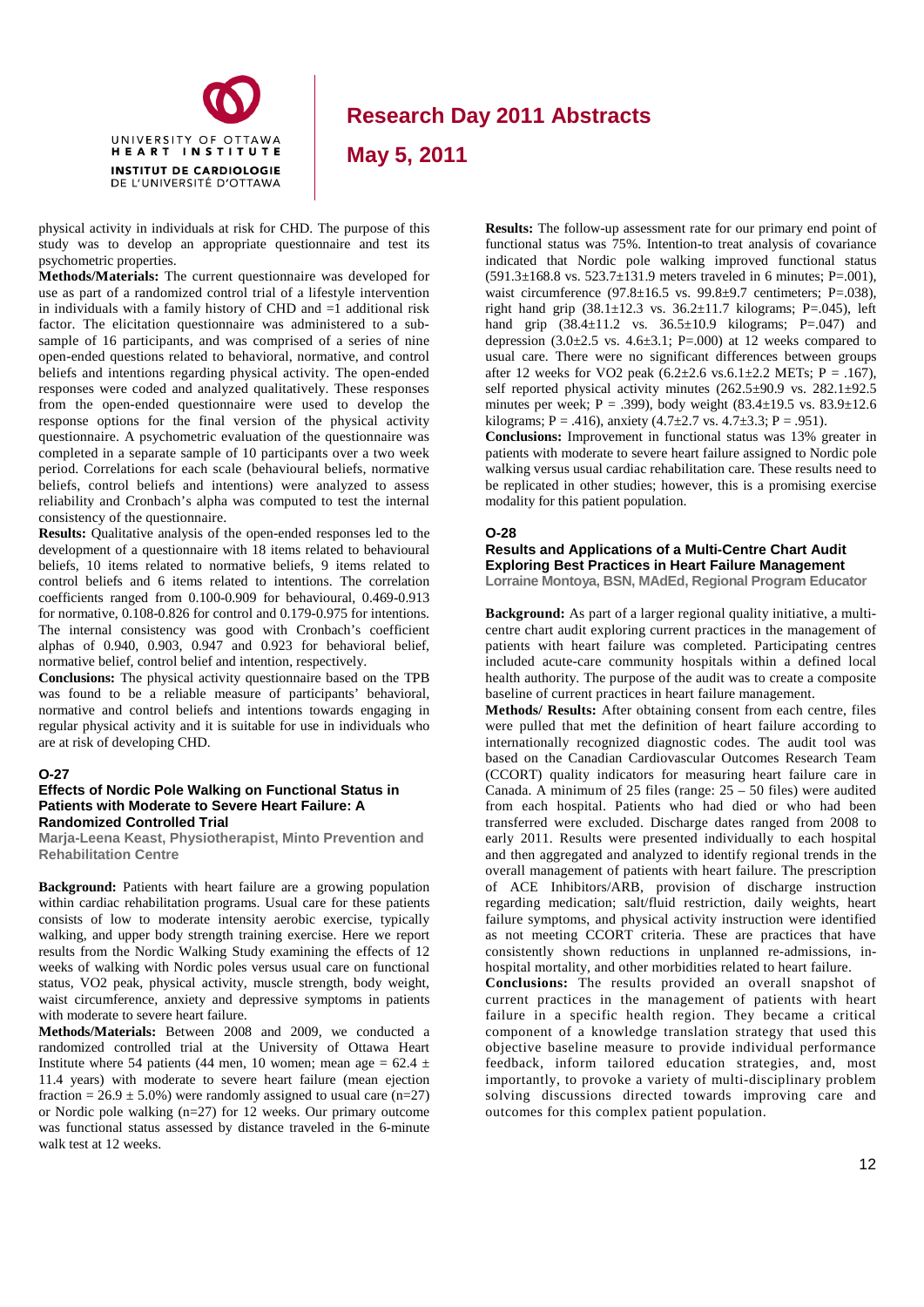

**May 5, 2011**

### **O-29**

### **Home Telehealth Improves HF Readmission Rates: A Case-Matched Cohort Study**

**Christine Struthers, RN, MScN, APN Cardiac Telehelath** 

**Background:** Heart Failure (HF) is the leading cause of hospitalization for patients  $= 65$  years of age and readmission rates within 6 months can be as high as 25% to 50%. Readmission is often due to congestion and frequently related to poor self-care management. Patients referred to a telehome monitoring (THM) program are provided with a home monitor and scale to transmit their daily weight and vital signs by regular phone line to a central station manned by a nurse. The purpose of this study is to examine the impact of a THM program on the 6 month HF readmission rates.

**Methods/Results:** A case control study of heart failure (HF) patients referred to a home teleheath program in 2007 & 2008 was undertaken to compare readmission rates with a control group identified from the CIHI Discharge Abstract Database of a quaternary center. HF patients were matched by age (+/-3yrs), sex, & EF range (<30, 30-39, 40-50, >50) producing 91 pairs. Exclusion criteria included no documented EF, patients admitted for ventricular assist device &/or heart transplant (HTX) surgeries, elective admission for HTX assessment & loss to follow-up. Data was analyzed using a repeated measures design comparing the pre versus post 6 month readmission rates between the 2 cohorts. The average age was 70 years (range 30- 90), 23% were female, and the majority of patients had an EF of <30% (63.7 %). Results for the other EF ranges included EF 30-39 (13.2%), EF 40-50 (8%), and EF>50 (14.3%). The pre 6 month readmission rate  $(= 1)$  for the THM group was 56% compared to the post 6 month readmission rate of 9.9%. In comparison the control group had a  $19.8\% = 1$  pre 6 month readmission rate compared to 41.8 % 6 months post admission. Limitations of the study may be related to the use of 3 main matching variables. Capturing onset of HF, medication regimen and precipitating causes of HF admission may contribute to further studies.

**Conclusions:** There was a significant difference in the pre and post 6 month readmission rates  $(= 1)$  between the 2 cohorts  $(P<0.001)$ . Further research is required to determine positive patient outcomes related to follow-up using home telehealth technologies.

#### **O-30**

#### **Using IVR to Improve Disease Management and Compliance with ACS Best Practice Guidelines**

**Christine Struthers, RN, MScN, APN Cardiac Telehelath**

**Background:** Acute coronary syndrome (ACS) is a significant public-health problem in Canada and worldwide with 20,926 Canadians dying of an acute myocardial infarction and 42,619 dying of ischemic heart disease in 1999. Large clinical trials have provided evidence for the development of standardized best practice guidelines (BPG) and compliance with these guidelines have significantly improved survival. Despite the development and dissemination of BPG, their application in patients with acute coronary syndrome (ACS) is suboptimal. The purpose of this study is to evaluate whether the use of an Interactive Voice Response (IVR) system for patient follow-up improves compliance with ACS BPGs.

**Methods/Results:** A total of 1608 ACS (MI, STEMI or NSTEMI, Unstable Angina) patients from a quaternary center participated in

this study in 2006-2009. A randomized control trial design was used with 2 groups: IVR (n=803) & Usual Care (UC n=805). Inclusion criteria included English or French speaking adults (=18 years) discharged with an ACS and telephone service. Patients discharged to a care facility were excluded. The IVR group received 5 automated calls at 1, 3, 6, 9, and 12 months consisting of predetermined questions related to medication management, smoking cessation, diet, exercise and education as recommended by the ACC/AHA BPG. Responses were captured in a database allowing for interventions to maintain patients on BPG as needed. Patient satisfaction was measured by survey at 1 year. The analysis was conducted on an intention to treat basis. The primary composite outcome of increased compliance with medication and decreased adverse events (ER visits, hospitalization, and unplanned visit) and discreet secondary outcomes such as ER visits were analyzed by logistic regression model. The analysis of patient satisfaction was presented by frequencies and percentage.There was no significant baseline characteristics difference between the IVR and UC groups. The primary composite outcome was significantly different between the IVR & UC group (p<0.001). The discreet secondary outcome of compliance with medications was statistically significant for the IVR group  $(p<0.001)$ . There were no significant statistical differences between the 2 groups for the discreet secondary outcomes of ER and unplanned visits and hospitalization. Patient satisfaction in the IVR group was high with 85% willing to use the system again and 90 % reporting that using IVR was a good follow-up method.

**Conclusions:** Patients followed by IVR are more likely to have increased compliance with medication and decreased adverse events compared to patients using usual care. Using IVR is an easy and cost effective way of following a large number of patients to ensure compliance with BPG producing positive outcomes.

### **O-31**

**Cost Analysis of the Ottawa Model for Smoking Cessation as Implemented at an Ontario Tertiary Care Cardiac Hospital Kerri-Anne Mullen (Supervisor: Dr. Robert Reid)**

**Introduction:** From the perspective of the hospital, the objective of this study was to estimate the cost savings realized by a systematic smoking cessation intervention provided to patients admitted to a tertiary care cardiac institution. The clinical intervention being examined was the Ottawa Model for Smoking Cessation (OMSC), that involves systematically identifying, treating (with bedside counseling and pharmacotherapy), and offering follow-up support to smokers for up to 6 months.

**Methods:** A costing model was developed in order to estimate both the costs of operating the program and the savings resulting from reduced hospitalizations. Resource-use data was derived from actual OMSC operating costs and the costs of hospitalization for specific case mix groups were derived from the Ontario Case Costing Initiative. To derive estimates of the potential benefits of the OMSC intervention on re-hospitalization, data from a previous study by Mohiuddin (2007) was used.

**Results:** In 2008-2009, UOHI treated 1491 smokers with CHD using the OMSC protocol. The projected continuous abstinence rate at 24 months was 30.0% in the intervention group and 23.5% in the usual care group. The intervention was estimated to prevent 35 hospitalizations due to myocardial infarction, 27 hospitalizations due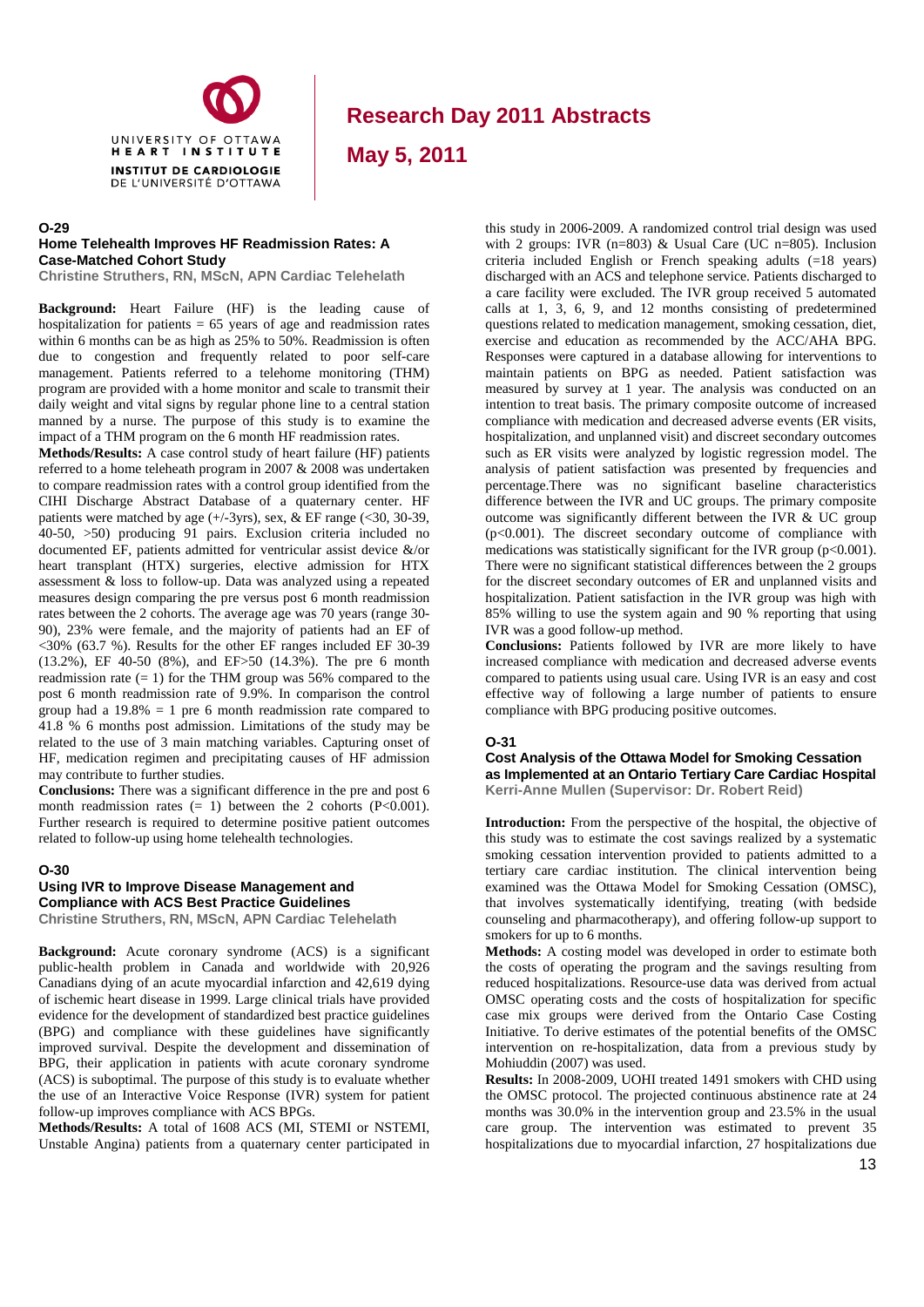

**May 5, 2011**

to unstable angina, 4 hospitalizations due to arrhythmias, and 9 hospitalizations due to heart failure. The total operating cost of the OMSC program was \$201,105. The net potential cost savings of the program can be estimated by subtracting the costs of the program (\$201,105) from the potential cost savings due to reduced hospitalizations (\$714,000) arriving at a value of \$512,895. Return on investment was 355% (calculated by dividing program savings into program costs) and the total number of hospital bed-days prevented was estimated at 476 days.

**Conclusions:** Provision of the OMSC to patients admitted to hospital with CHD may lead to cost savings due to a reduction in cardiovascular re-hospitalization.

#### **O-32**

#### **Effectiveness of the Ottawa Model for Smoking Cessation in Cardiac Care Units Across Canada**

**Kerri-Anne Mullen (Supervisor: Dr. Robert Reid)** 

**Background:** Cigarette smoking is a primary modifiable risk factor in the development of cardiovascular diseases (CVD). Unfortunately, most hospitals in Canada are still without systems and protocols to adequately identify and treat admitted tobacco-users. The Ottawa Model for Smoking Cessation (OMSC) is an effective clinical smoking cessation intervention that has been implemented in nearly 70 hospitals across Canada. Among cardiac care units in Canada, the objectives of this investigation were to assess: 1) the prevalence and characteristics of admitted smokers; 2) baseline smoking cessation practices; and 3) the effectiveness of OMSC implementation.

**Methods/Results:** A before-and-after study was completed at 12 Canadian hospitals implementing the OMSC with units specializing in cardiac care. The evaluation was guided by the RE-AIM (reach, efficacy, adoption, and implementation) framework. Reach was defined as the proportion of expected cardiac smokers identified and offered treatment. Efficacy was measured as the change in 6-month smoking cessation rates following OMSC implementation. Adoption was the proportion of possible cardiac units in each hospital that implemented the intervention. Implementation pertained to the number of recommended best practices for clinical smoking cessation put in place. Average smoking prevalence was 22.4% among a consecutive series of cardiac admissions screened during preimplementation data collection. Throughout a one-year observation period following implementation, 3403 smokers admitted to participating units received the OMSC intervention, representing 56.0% of expected cardiac smokers. OMSC efficacy was measured in the first 5 hospitals (16 units) to complete the before-and-after implementation assessments ( $n=1094$ ). Controlling for hospital, the 6-month smoking cessation rate increased by 12.7% after introducing the OMSC (from 20.6% to 33.3%; OR = 1.90; CI = 1.41 – 2.54; Z = 4.27; I  $2 = 0\%$ ; p <0.001). Overall, 69.2% of all cardiac units in participating hospitals adopted the program (36 of 52) and, on average, 5/10 best practices for clinical smoking cessation were in place at baseline, compared to 9/10 following the one-year observation period.

**Conclusions:** Our study demonstrates that, in general, Canadian hospitals specializing in cardiac care appear to do a satisfactory job identifying smoking status of admitted patients; however, most do not provide sufficient treatment to support continued smoking abstinence. Implementation of the OMSC significantly improves long-term

smoking cessation rates and can be easily incorporated into hospital routines. Annually, an estimated 1.5 million hospital-days are associated with tobacco-use in Canada - the majority due to CVD. Considering its impact on CVD-related mortality, morbidity, and rehospitalization, smoking cessation is a priority for cardiac patients.

#### **O-33**

#### **Perceptions of Barriers and Facilitators to Smoking Cessation Among Pregnant Smokers in the Baffin Region of Nunavut**

**Chantal Nelson (Supervisor: Dr. Robert Reid)**

**Objectives:** Recent statistics show that approximately 80% of pregnant women smoke in Nunavut, which is much higher than the national average of 18.5%. The reasons underlying women's smoking patterns are complex, which reflect multiple and interacting social, cultural, economic, and biological influences. Currently, there is no research done among pregnant women in Nunavut to explain this regional variation, therefore the objective of this study was to build a knowledge base for understanding smoking behaviours among pregnant women in Nunavut and identify and characterize the perceptions of barriers and facilitators to smoking cessation among pregnant Inuit women.

**Methods/Results:** A community-based study was conducted in Iqaluit, Nunavut, between May-June 2010 using semi-structured interviews (n=17) with pregnant Inuit women who were currently smoking, or had smoked at least 1 cigarette since they learned they were pregnant. Approximately half of the women interviewed (n=8) stated they started smoking more when they found out they were pregnant (current pregnancy) than in pre-pregnancy. All women interviewed who were flown in to Iqaluit for the delivery of their babies stated that they increased cigarette smoking since leaving their communities, some as much as 2-3 times their regular daily cigarette consumption. When asked about the potential risks to the baby, most women identified that they understood there were health risks to their fetus, but this was not sufficient motivation to have them quit. Women who have had previous pregnancies, had children who manifested symptoms related to tobacco exposure, were still smoking during their current pregnancy. When asked if the women knew where they could go for help or support to quit smoking, the majority stated that they did not know of any existing programs or did not know where to go. All women reported stress as the main reason for their continued smoking throughout their pregnancy. Stress factors included financial situations, housing instability, troubled partner relationships and single parenthood. All women identified that smoking was used as a coping mechanism as it helped them relax, and temporarily relieved their anxiety. The women were asked what they feel could help them quit smoking, three main ideas emerged: nicotine replacement therapy, someone to talk to and community groups/activities.

**Conclusions:** This study presents an exploratory analysis of the smoking behaviours of Inuit women in Iqaluit, Nunavut. Women in the study revealed that their smoking increased during pregnancy, particularly when arriving in Iqaluit just prior to their expected due date. Stress, boredom and the social experience of smoking emerged as the biggest themes of the underlying reasons why women continue to smoke during their pregnancy. Smoking cessation poses a major challenge, primarily as a pressing public health problem. Few studies have focused on the smoking behaviours of pregnant Inuit women in Nunavut. This is one of the first studies detailing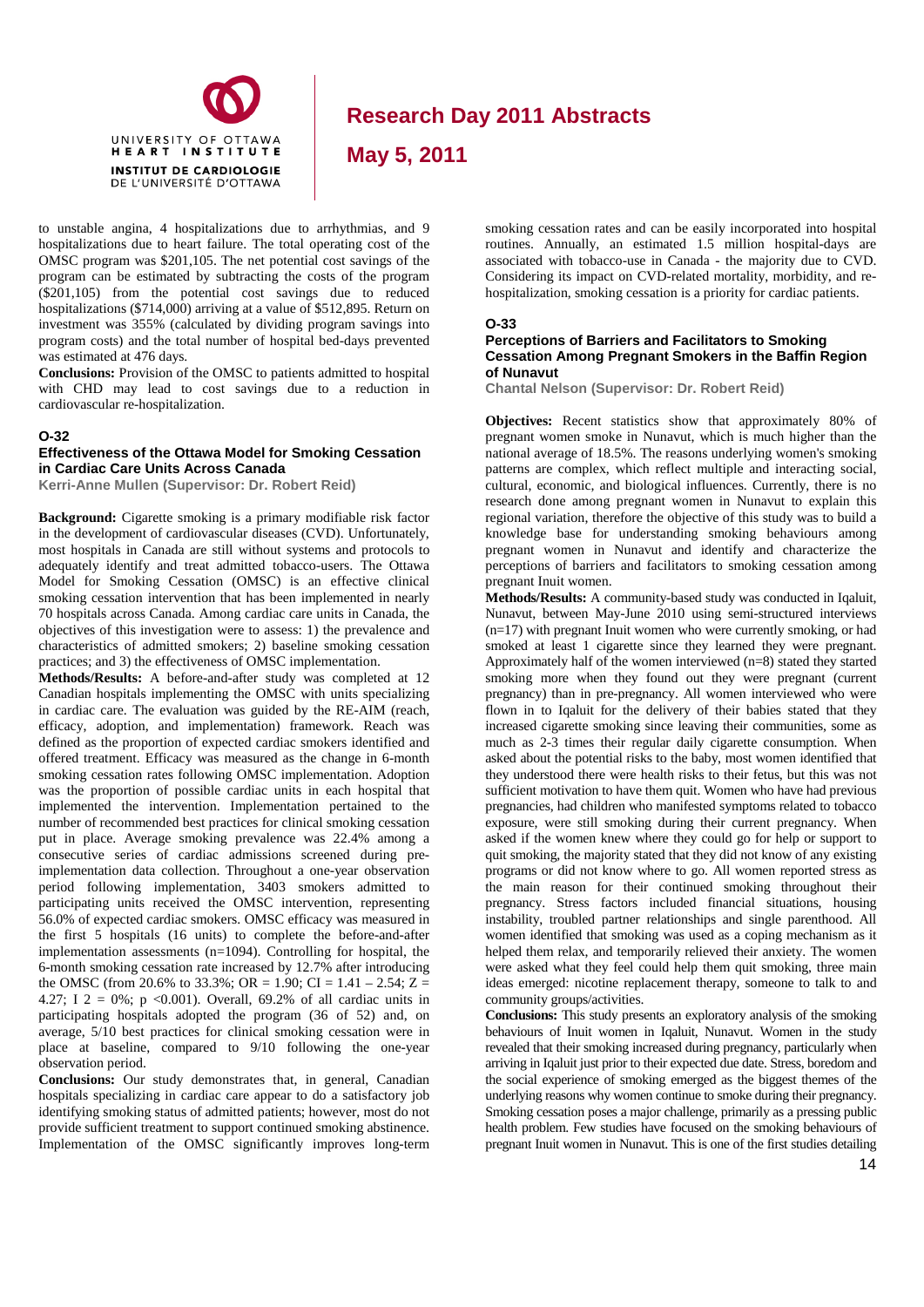

**May 5, 2011**

the women's perceptions on their smoking behaviours during their pregnancy. Further research is required to address smoking among higherrisk pregnancies.

## **FUNDAMENTAL SCIENCE POSTER PRESENTATIONS**

**P-1** 

### **Identification of Nuclear Localization Signal in IRF2BP2**

**Allen Teng (Supervisor: Dr. Alexandre Stewart)**

Interferon regulatory factor 2 binding protein 2 (IRF2BP2) is an ischemia-inducible and muscle-enriched transcription factor required to activate vascular endothelial growth factor-A (VEGF-A) expression in muscles. Endogenous IRF2BP2 is found in the nuclei of cardiac and skeletal muscle cells under normoxic condition, but is largely cytoplasmic in ischemic tissues. The mechanism that controls nucleocytoplasmic localization of IRF2BP2 is not yet known. Here, we mapped the nuclear localization signal (NLS) to an evolutionarily conserved 354ARKRKSP361 sequence in IRF2BP2 with the use of green fluorescent protein recombinant proteins. Whereas the arginine and lysine were necessary for nuclear localization, they were not sufficient. Nuclear targeting required the phosphorylation of serine 360 (S360). Alanine substitution at this site abolished IRF2BP2 nuclear entry. Thus, loss of protein kinase activity in ischemic tissues likely accounts for cytoplasmic accumulation of IRF2BP2 and impaired revascularization.

### **P-2**

#### **Culture of Circulating Progenitor Cells on a 3D Collagen Matrix Enhances Their Therapeutic Effect in a Model of Hindlimb Ischemia**

**Chenchen Hou (Supervisor: Dr. Erik J Suuronen)**

**Introduction:** Transplantation of circulating progenitor cells (CPCs) in cell therapy has the potential to restore function to ischemic tissue, mediated by neovascularization. Herein, we present novel findings that demonstrate how the therapeutic potential of CPCs may be enhanced by pre-conditioning in a 3D culture system.

**Methods/Results:** Collagen matrix was prepared by cross-linking collagen with chondroitin sulfate-C using glutaraldehyde. CPCs were isolated from human donors, and cultured on a 3D matrix or on fibronectin as control. Flow cytometry was performed for CPC phenotype analysis. Hindlimb ischemia was induced in nude mice, followed by transplantation of CPCs (raised on fibronectin or matrix), or PBS as a control. Limb perfusion was assessed over time using laser Doppler. On day 14, serum was collected for cytokine analysis to investigate the host paracrine response triggered by treatment. Compared to culture on fibronectin, CPCs on collagen matrix were enriched in the number of CPCs expressing hematopoietic stem cell markers CD133 and CD34 (by 4.2- and 2.6-fold, respectively) and endothelial markers CD144 and CD31 (by 3.2- and 2.3 fold, respectively), P<0.05 for all. After PBS treatment, hindlimb perfusion was further reduced by 29% at day 4 ( $P=0.05$ ), whereas matrixcultured cell-injected mice showed a 51% increase that was sustained until day 14, and constituted a 42% increase vs. fibronectin  $(P=0.02)$ . Circulating pro-angiogenic cytokines SDF-1 (2.6-fold; P=0.03), G-CSF

 $(2.9-fold; P=0.02)$ , VEGF  $(1.8-fold; P=0.04)$  and SCF  $(1.8-fold; P=0.03)$ were elevated, in the matrix-cultured CPC group compared to PBS. **Conclusion:** The expansion of CPCs on collagen matrices is more effective for generating therapeutically relevant cell populations. Ultimately, matrix-culture may offer a novel strategy to improve CPC therapy for ischemic diseases.

#### **P-3 Synthesis and Characterization of Chitosan-Derived Microgels for Cardiovascular Tissue Engineering Donna Padavan (Supervisor: Dr. Erik J Suuronen)**

**Background:** Cell-based therapies for the treatment of CAD, including the use of circulating progenitor cells (CPCs), can promote neovascularization and cardiac function. However, cell therapy is hindered by a low rate of engraftment and low persistence of cells in the target tissue. Tissue engineering offers the possibility of using biomaterials, to improve the retention, survival, and function of transplanted and/or recruited cells. Thus, our objective is to develop and characterize new materials (microgels), which can support transplanted cells.<br> **Methods/Results:** A chitosan

**Methods/Results:** A chitosan derivative, N-[(2-hydroxy-3 trimethylammonium)propyl] chitosan chloride (HTCC), was synthesized by mixing glycidyltrimethylammonium chloride (GTMAC) and chitosan in deionized water for 24h at 85°C. Two material scaffolds were developed: (a) HTCC was ionically cross-linked by sodium tripolyphosphate; and (b) low, medium and high molecular weights of pure chitosan microgels were obtained via ionic cross-linking with betaglycerophosphate disodium salt in HCl aqueous solutions. Preliminary biocompatibility assessments of these microgels were conducted using CPCs. Cells were incubated for 1 and 7 days and viability was evaluated using the WST-1 assay. Successful synthesis of HTCC was highly dependent on the 4:1 molar ratio of GTMAC to amino groups of chitosan. The presence of quaternary amino groups on chitosan was confirmed by characteristic absorption bands identified by Fourier Transform Infrared (FTIR) spectrometer analysis, and also by its ability to solubilize in water at neutral pH. Following ionic cross-linking, both microgels were initially aqueous, and as temperature increased, their viscosity increased leading to semi-transparent microgels. Microgels did not revert back to an aqueous state as the temperature decreased. CPCs seeded onto microgel-coated 96 and 24-well cell culture plates, and compared to CPCs grown on fibronectin, helped to establish structure-toxicity relationships. After day 1, CPCs cultured on microgel-coated wells appeared clustered and rounded with no evidence of cytoplasmic extension; whereas, CPCs cultured on fibronectin adhered, spread, and cellular processes were observed. By day 7, CPCs cultured on microgels were viable; however, cell numbers were relatively low.

**Conclusions:** The developed chitosan-derivative microgels are natural polymer-based, physically cross-linked materials having improved aqueous solubility that are synthesized without the use of chemical cross-linkers. The presence of functional groups in the chitosan polymer chains enhances its versatility. Preliminary results indicate that the microgels are not toxic to CPCs. The low cell number may be corrected by varying the cross-linker concentration. These microgels are attractive for tissue engineering applications because of their physical properties and biological parameters.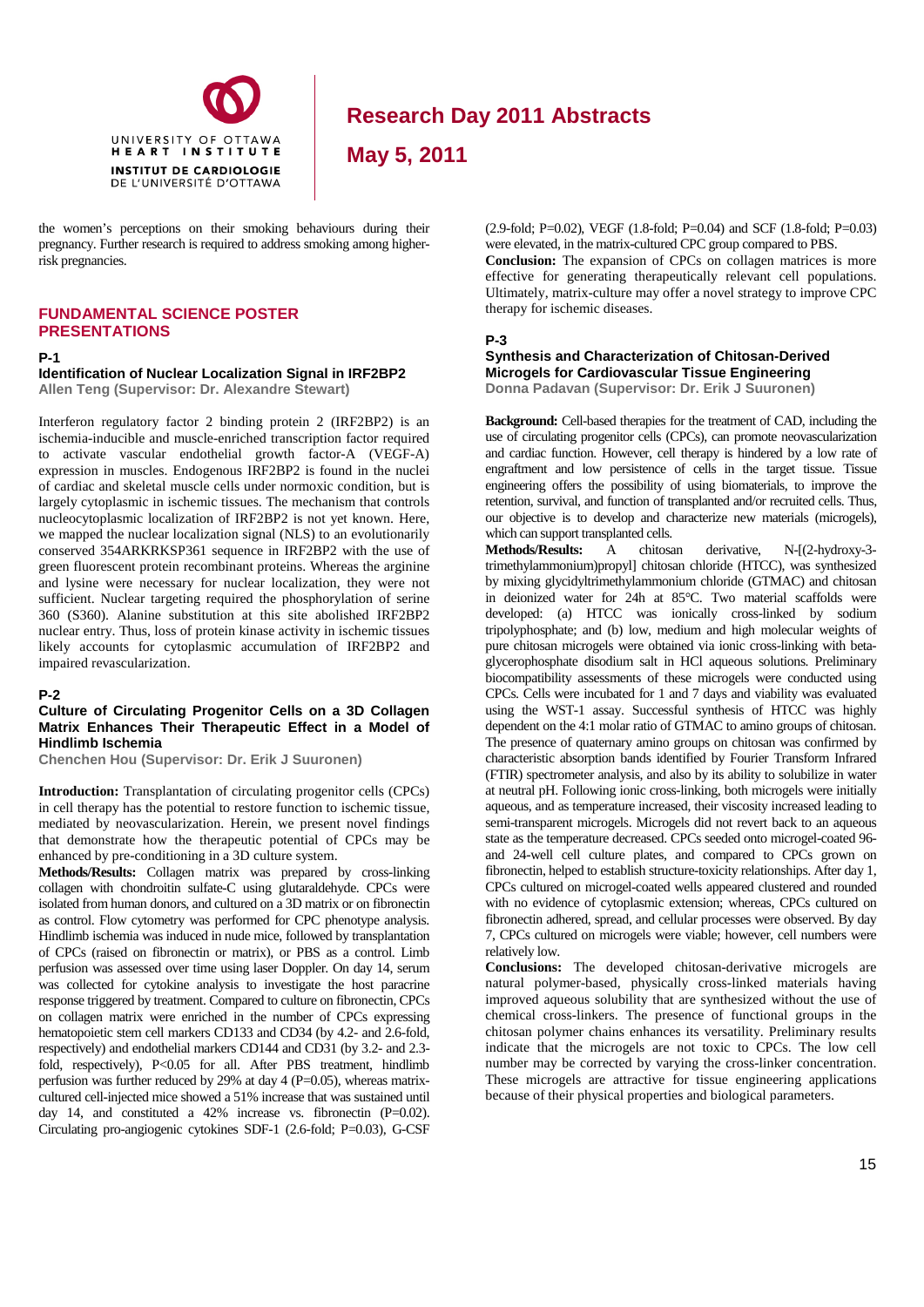

**May 5, 2011**

### **P-4**

#### **Quantitative Reconstruction of Small Animal Multiplexed Multi-Pinhole SPECT with Scatter and Attenuation Correction**

**Jared Strydhorst (Supervisor: Dr. Glenn Wells)**

**Background:** Small animal SPECT scanners capable of high resolution nuclear imaging of small animals are available, but quantitative imaging is still a challenge. The detected photons are affected by attenuation in the body of the subject and scatter from both the subject and the collimator. Attenuation in small animal SPECT has previously been measured by Hwang et al. In the same paper they also simulate, using Monte Carlo methods, the scatter from a small animal. In clinical SPECT the dominant source of scatter is the subject itself. In previous work, we've measured the total scatter in multiplexed multi-pinhole SPECT empirically, and estimated the total collimator scatter to be about 5% and subject scatter for a rat sized subject to also be about 5%, for a total scatter contribution of about 10%. In this work we investigate development of full scatter and CT-based attenuation compensation to enable accurate quantitative multiplexed multipinhole SPECT of small animals.

**Phantom:** We constructed a phantom, consisting of three concentric chambers. The central chamber, with a diameter of 10 mm was filled with water. The next chamber, with a diameter of 25 mm, was filled with water containing 853 µCi (31.6 kBq) of 99m Tc for this experiment. As the aim of this work was to demonstrate quantitatively accurate reconstruction with no dependence on the size of the subject, filling the outer chamber (diameter: 42 mm) with water or leaving it empty permitted the same measurements to be done and compared with both a rat-sized and mouse-sized phantom.

**Scans:** The phantom was scanned with the nanoSPECT small animal SPECT scanner (Bioscan, Washington, DC) with the APT2 apertures comprising 9 multiplexed pinholes 2.0 mm in diameter. A total of 48 projections were acquired, with an acquisition time of 180s per projection. The scan was repeated with the outer chamber empty and with water. Projection data was recorded for two energy windows, one centered at the photopeak (126 – 154 keV) and a second window below the photopeak centered at 110 keV (96.5 – 124.5 keV).

To provide a reference for absolute calibration, a point source with a known activity of 119 µCi (4403 kBq) was also scanned.

A CT scan of the phantom was also acquired with a tube voltage of 45 kVp. The CT was reconstructed by filtered backprojection (FBP) at a resolution of 0.2 mm, with beam hardening correction.

**Reconstruction:** The attenuation map was created by downsampling the reconstructed CT to a resolution of 0.6 mm and scaling the density to obtain a linear attenuation coefficient of 0.15 cm-1 (linear attenuation of 150 keV photons in water, ref. NIST). From the attenuation map, the cumulative photon attenuation for each voxel at each projection was calculated by ray-tracing through the attenuation map. Both the point source and the phantoms were reconstructed using an OSEM algorithm, run for 6 iterations and 6 subsets per iteration.

Attenuation correction was done during OSEM by scaling the current estimate by the cumulative attenuation map for each projection prior to the forward projection step and similarly scaling the backprojected ratio when updating the estimated source distribution.Scatter compensation was performed using the dual energy window method to 'pre-correct' the projection data; the scatter in each pixel of the

projection was estimated from the activity measured in the lower energy window. The total scatter in the photopeak window is assumed to be approximately half of the scatter measured in the downscatter window, though this is a heuristic value based on Jaszczak, et al.

**Results:** The point source had a measured activity of 4403 kBq. The total of the nominal activity in the reconstruction of the point source was 176955, resulting in a conversion factor of 0.0249 kBq/count.

The total initial activity concentration in the hot region of the phantom was 1435 kBq/mL. All measurements were corrected for decay for comparison with the initial concentration. Attenuation correction partially corrects for the activity lost to attenuation, resulting in a calculated activity concentration within 10% of the true concentration. With the outer chamber empty, attenuation correction increases the measured activity by 20%, with the chamber full attenuation correction increases the measured activity by 37%. In the (cold) centre chamber the effects of attenuation correction were even more noticeable, where AC increased the apparent activity by 36% and 48% with the outer chamber empty and full, respectively.

The effect of scatter correction was the same with the outer chamber full and with it empty. Scatter correction reduced the measured activity by 6-7% in the hot region and by 17-18% in the central cold region. Work still remains to be done on the system matrix model to improve the system matrix model, which may improve reconstruction of cold regions.

#### **P-5**

#### **A Collagen Matrix Activates the ERK Pathway and Improves the Survival and Function of Endothelial Progenitor Cells**

**Jenelle Marier (Supervisor: Dr. Erik J Suuronen)**

**Introduction:** Biomaterials are being developed to augment the efficacy of endothelial progenitor cell (EPC) therapy. EPC transplantation with a collagen matrix was previously shown to be superior to EPCs alone for restoring function to ischemic tissue. This study explored a possible mechanism through which the matrix may confer improved EPC therapy, specifically investigating activation of the ERK pathway, which is involved in the transduction of external signals to normalize intracellular activities.

**Methods/Results:** Human EPCs were cultured on fibronectin (control) or a collagen/chondroitin sulfate-C matrix, cross-linked with glutaraldehyde. Cell lysates were probed for ERK using Western blotting. Flow cytometry was performed to assess cultures for progenitor cells (CD34, CD133), for endothelial cells (CD31, CD144); and for proliferation (EdU). Migration and adhesion of cells, with or without ERK inhibitor (PD98059), were assessed. Finally, cells were exposed to serum deprivation, and viability was assessed using 7-AAD staining. Increased ERK1 (1.4-fold) and ERK2 (1.1-fold) phosphorylation was observed in matrix-cultured cells (p=0.05), indicative of greater ERK activity. Proliferation of CD133+ and CD133+CD34+ cells was increased on the matrix compared to fibronectin (by 2.9- and 1.6-fold, respectively; p=0.02). Adhesion potential was greater on collagen (4.0-fold;  $p=0.02$ ), and 40% ( $p=0.02$ ) more matrix-cultured cells were observed to migrate. When ERK inhibitor was applied, the differences between treatments in adhesion and migration were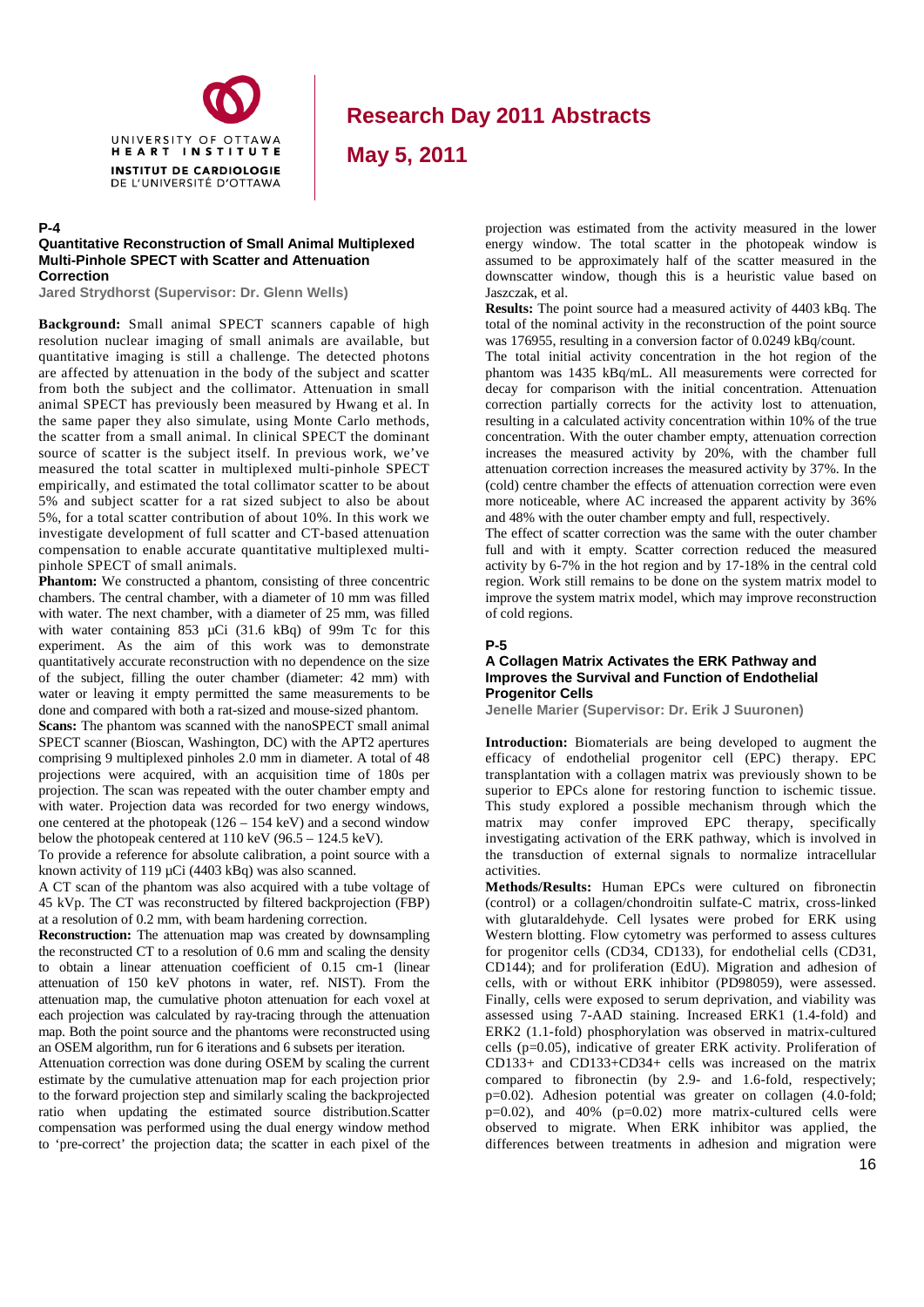

**May 5, 2011**

abrogated. After serum deprivation, there were  $3.8\text{-}$  fold (p=0.07) more viable CD34+ cells and 7.8-fold (p=0.02) more viable CD133+ cells on collagen matrix.

**Conclusions:** A collagen matrix confers pro-survival and proliferative signals for progenitor cells, and enhances cell adhesion and migration capacity, mediated by the up-regulation of ERK. The use of collagen matrices is promising for enhancing cellbased regenerative therapies.

#### **P-6**

#### **Circulating Progenitor Cell Viability and Collagen Hydrogel Properties are Dependent on the Interactions between the Cells and the Biomaterial**

**Kimberly McEwan (Supervisor: Dr. Erik J Suuronen)**

**Background:** Injectable hydrogels are attractive for biomedical applications to deliver therapeutic cells in a minimally invasive manner. While the materials' properties are often characterized, the effects that the cells and materials have on one another is often overlooked. This study investigated the interactions between collagen-based hydrogels and different additives (cross-linkers, cells and microspheres).

**Methods/Results:** Type-I collagen (1%) was cross-linked with a 1:1 molar ratio of EDC/NHS (6.5, 13, and 26mM). Human circulating progenitor cells (CPCs) were incorporated into hydrogels either in PBS or glycine prior to thermogelation (cell densities of 2.5×105, 5.0 $\times$ 105, and 1.0 $\times$ 106 per 500 $\mu$ L of matrix were tested). A live/dead staining kit was used to assess 24-hour CPC viability. Rheological properties of matrices with varying cross-linker concentrations, cell densities and with alginate microspheres were measured using a Brookfield R/S-Plus Rheometer. The EDC/NHS cross-linker induced cell death in a dose-dependent manner, and cell density had no effect in preventing this cell death. However, the addition of cells to the matrix mixture in glycine did improve CPC viability compared to addition of cells in PBS (74.4% versus 44.9%, respectively; p=0.03), and did not differ from baseline  $(91.8\%; p=0.2)$ . Doubling the EDC/NHS concentration resulted in a 0.7-fold reduction in gelation time (p=0.004), while halving it resulted in a 1.8-fold increase (p<0.0001). Maximum viscosity increased with increasing EDC/NHS concentration. The addition of  $1.0 \times 106$  cells reduced matrix gelation time by 22.6% and 18.2% compared to the matrix with no cells  $(p=0.001)$  and  $2.5\times105$  cells  $(p=0.01)$ . Maximum viscosity reached for matrices with cells was significantly greater than matrices without cells (p=0.03). The addition of microspheres to the matrix reduced gelation time by 10% (p=0.03) and increase maximum viscosity by  $23\%$  (p=0.02).

**Conclusions:** Cell-material and microsphere-material interactions should be taken into consideration in the development of delivery scaffolds. These interactions can affect both the physical characteristics of the material and the function of the cellular components. A better understanding of how materials and cells (and other additives) respond to each other will help towards the goal of improving scaffolds for regenerative therapy.

### **P-7**

#### **Durability and Immunological Correlates with Implanted Porcine Heart Valves**

**Noor Al-Attar (Supervisor: Dr. Marc Ruel)**

**Background:** Studies have shown that porcine tissue expresses antigens similar to those expressed on human erythrocytes defined by the ABO phenotype convention. Pig erythrocytes, however, have an AO system of blood phenotyping dictated by A and H antigens, respectively.We aimed to identify an interaction between porcine blood groups and human recipients after bioprosthetic aortic valve replacements. We hypothesized that dynamic interplay between human antibodies and the newly inserted valve antigens may influence the structural integrity, function and durability of the porcine valve.

**Methods and Results:**The project is composed of 3 phases of experimental procedures. The first experimental phase involves the development of a method to extract and genotype DNA from freshly harvested porcine aortic valves. The second experimental phase utilizes the developed DNA extraction method on both fixed nonxenograft porcine valves and sample xenografts. As with the first experimental phase, the molecular characterization is accomplished by way of PCR-amplification of the ABO blood group gene expressing for the glycosyltransferases. Lastly, the final experimental phase focuses on genotyping a select group of bioprostheses, in particular those that have lasted 16 or more years after the initial aortic valve replacement surgery. Bioprosthesis genotype data (representing porcine blood type) will be stratified based on longevity and correlated with respective human recipient blood type (retrieved from patient database). Confirmation of porcine genotypes will be done by way of sequencing amplified PCR products and alignment to NCBI porcine sequence.Thus far we have been able to devise a DNA extraction protocol that implements a flash freeze method with liquid nitrogen. This is followed by high sonication to aid in tissue breakdown and cell lysis, mixed with phenol:chloroform:isopropanol washes that aid in DNA extraction and purification. The protocol was successful in extracting DNA from both fresh porcine aortic valves and xenografts. Using custom porcine-specific primers on these DNA samples, we were able to amplify the regions of the ABO blood group gene specific to blood type alleles A and O. Upcoming actions include the sequencing of the amplified products to verify the homology level against the intended sequences, reflecting a goodyield DNA protocol and high efficiency of the designed primers.

**Conclusions:** Initial experimentation has demonstrated our ability to extract and characterize DNA from both fresh and fixed porcine tissue. With completion of our third phase of experimentation, we predict that the durability of a given implanted bioprosthesis may be impacted by its tissue blood type and that of its human recipient.

#### **P-8**

#### **Aortic Cusp Prolapse Repair: Effect of SURGICAL Technique on Leaflet Dynamics and Stress**

**Stefano Mastrobuoni (Supervisor: Dr. Munir Boodhwani)**

**Objective:** Cusp prolapse correction is frequently required during aortic valve sparing and repair surgery. While a number of surgical techniques have been proposed to correct cusp prolapse, their effects on leaflet dynamics and stress remain unknown. We compared three surgical techniques for varying degrees of cusp prolapse correction and examined their effects on leaflet dynamics and stress.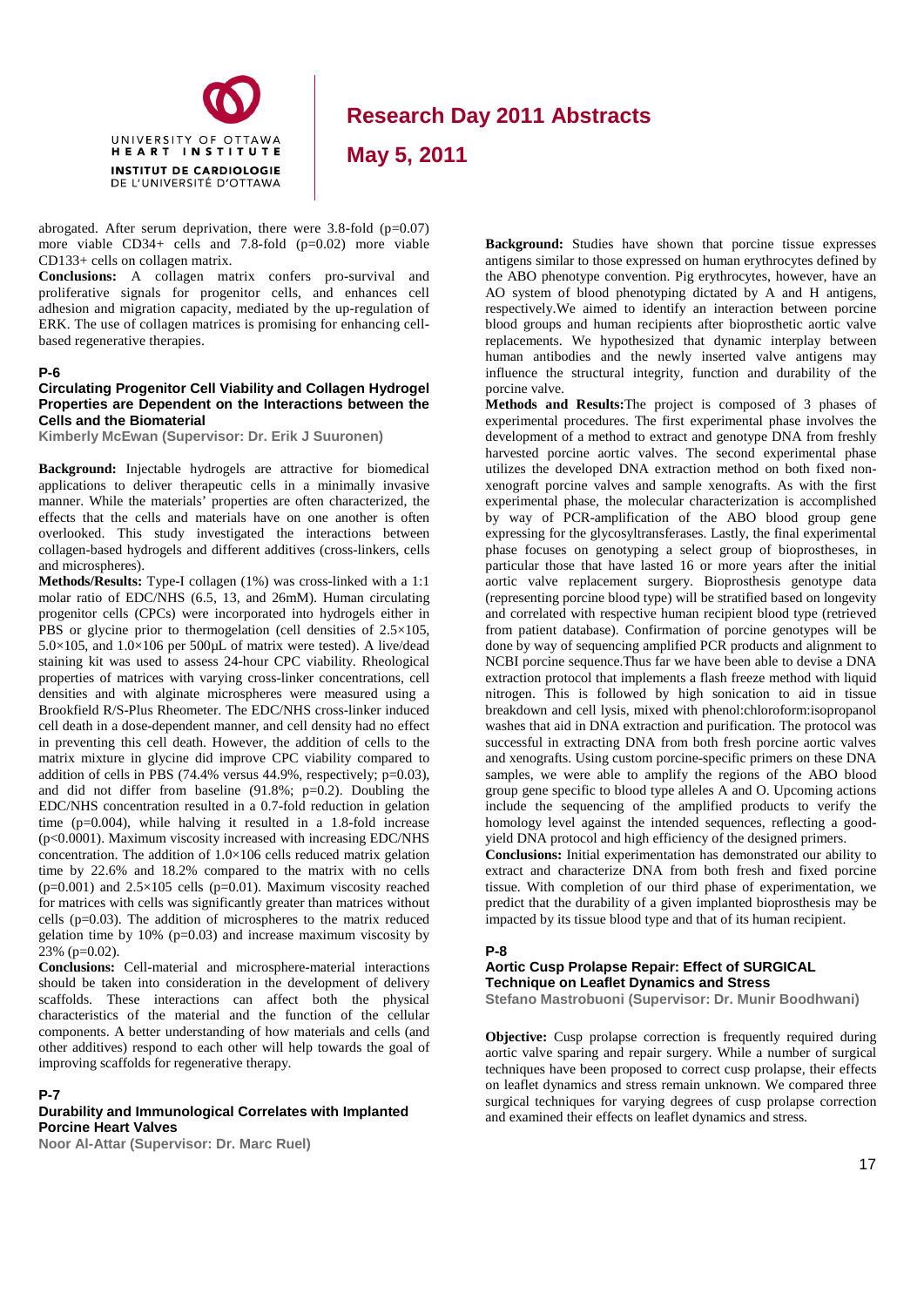

**May 5, 2011**

**Methods:** Preoperative data from 3D echocardiography in patients with aortic dilatation and aortic insufficiency (AI) were combined with in-vitro experimental data, to create computational models of the aortic valve using dynamic finite element analysis. In this model, correction of aortic dilation resulted in residual AI due to single cusp prolapse. The prolapsing cusp was repaired within the model using central free margin plication, commissural plication or free margin resuspension. Outcome measures included valve opening/closing characteristics, residual AI and coaptation surface, and mechanical leaflet stress.

**Results:** All three methods of prolapse correction yielded a competent valve when the cusp free margin was shortened to exclude the excess free margin length. Correction greater than the excess free margin length by 1 to 2 mm led to cusp restriction, a  $10 - 20\%$ reduction in coaptation surface and orifice area, and residual AI. Leaflet stresses were upto 3-fold higher than normal with commissural plication and lowest with the free margin resuspension technique ( $p < 0.001$ ). Free margin resuspension also resulted in valve opening and closing most similar to healthy valves, whereas plication techniques produced slower valve closing.

**Conclusions:** While all techniques for cusp prolapse correction can yield a competent valve, free margin resuspension is most effective at restoring physiologic valve function and minimizes leaflet stress compared to central or commissural free margin plication. These properties may reduce cusp calcification and tears, improving longterm durability following cusp repair.

#### **P-9**

#### **ROCK1/2 Regulation as a Marker of Cardiac Hypertrophy**

**Steven Moreau (Supervisor: Dr. Pasan Fernando and Dr. Jean DaSilva)**

Bac**kground:** Cardiac hypertrophy is a compensatory mechanism in direct response to elevated pressure overload on the heart. During cardiac hypertrophy, cardiomyocyte sacromeric reorganization leads to an increase in overall heart size. Cell signalling factors involved in this process include members of the RhoA and ROCK1/2 pathway. These factors can be activated in vitro through the ß-adrenergic receptor agonist isoproterenol (ISO). Hydroxyfasudil is an inhibitor of active ROCK1/2 and may allow assessment of its activity during cardiac hypertrophy. Here we began to explore the utility of N-[11C] methyl-hydroxyfasudil in vitro as a potential PET tracer for imaging cardiac hypertrophy in vivo.

**Methods/Results:** Primary cardiomyocytes isolated from neonatal rat pups as well as H9C2 rat ventricular cell line were dosed with ISO from 2-50 µM over several timepoints. Cell and nuclear size were examined using H&E and DAPI respectively. The extent of hypertrophy was examined over 72h in ISO versus vehicle treated cells. To examine hypertrophy at the molecular level, fluorescent cell staining was used for detection of mTOR and ERK1/2 as well as their activated states. Following these studies, ROCK1/2 activity will be examined by cell staining and activity assays in ISO treated cells. N- [11C]-methyl-hydroxyfasudil binding under hypertrophic and control conditions will be evaluated and correlated to ROCK1/2 activity.

 H9C2 cells showed a 1.5-1.8 fold increase in nuclear size after treatment with 10µM ISO over 72h. H&E staining showed an increase in overall cell size after similar ISO treatment of approximately twice the control cell size. Cell viability remained above 90% during the ISO treatment.

**Conclusions:** This data together with the molecular analysis of ROCK1/2 signalling will help us derive a correlation between N- [11C]-methyl-hydroxyfasudil binding and cell hypertrophy in vitro. These results may demonstrate the use of N-[11C]-methylhydroxyfasudil to detect cardiac hypertrophy in vivo.

#### **P-10 Effects of Cryopreservation on Peripheral Blood Mononuclear Cells and Circulating Angiogenic Cells Tanja Sofrenovic (Supervisor: Dr. Erik J Suuronen)**

**Introduction:** Regenerative medicine has become an appealing therapeutic method; however, stem and progenitor cells are not always freshly available. Cryopreservation offers a way to freeze the cells as they are generated, for storage and transport until required for cell therapy. This process preserves cells by dramatically reducing biological metabolism at low temperatures. Nevertheless, the effects of cryopreservation on the phenotype and function of the cells, in this case peripheral blood mononuclear cells (PBMCs) and the culturegenerated circulating angiogenic cells (CACs) shown to be involved in neovascularization, have not been extensively studied.

**Methods:** PBMCs were extracted from healthy donors (n=7) using density gradient centrifugation. The freshly isolated cells were either analyzed or frozen with liquid nitrogen in media containing 6% plasma serum and 5% dimethyl sulfoxide. After being frozen for 1 day or 28 days, the PBMCs were thawed and analyzed or cultured on fibronectin coated plated with endothelial basal media for 4 days to generate CACs. Analysis of the cells consisted of flow cytometry, for viability and surface markers: CD31, an endothelial cell marker; Lselectin, an adhesion factor; CD34, and KDR (VEGFR2), markers of stem and progenitor cells. Functional analysis was also conducted to assess low-density-lipoprotein (LDL) uptake and lectin binding, as well as the adhesion and migration potential.

**Results:** The viability of PBMCs and CACs was not significantly affected by cryopreservation. In PBMCs: CD34 and VEGFR2 expression increased both at day 1 and day 28 thaws ( $p < 0.05$ ), whereas the adhesion marker L-selectin was decreased ( $p<0.05$ ), and endothelial marker CD31 remained unchanged. There was no significant difference in expression of CD31, CD34, VEGFR2 and Lselectin markers in CACs derived from cryopreserved PBMC samples. Uptake of LDL and lectin binding, properties associated with the more therapeutic CACs, as well as adhesion and migration capabilities of PBMCs and CACs were not significantly affected after cryopreservation.

C**onclusions:** Cryopreservation of PBMCs did not affect the cells' viability, nor their migrative and adhesive functions. PBMCs were affected phenotypically, with changes in CD34, VEGFR2 and Lselectin expression. CAC phenotype and function were not affected by cryopreservation. Overall, it appears that the more therapeutic CACs tolerate cryopreservation better than the heterogeneous PBMC population.

### **P-11**

#### **Mitochondrial Fusion is Actively Repressed in Primary Tissues, Requires ROS and is Activated Specifically in Response to Stress**

**Timothy Shutt (Supervisor: Dr. Heidi McBride)**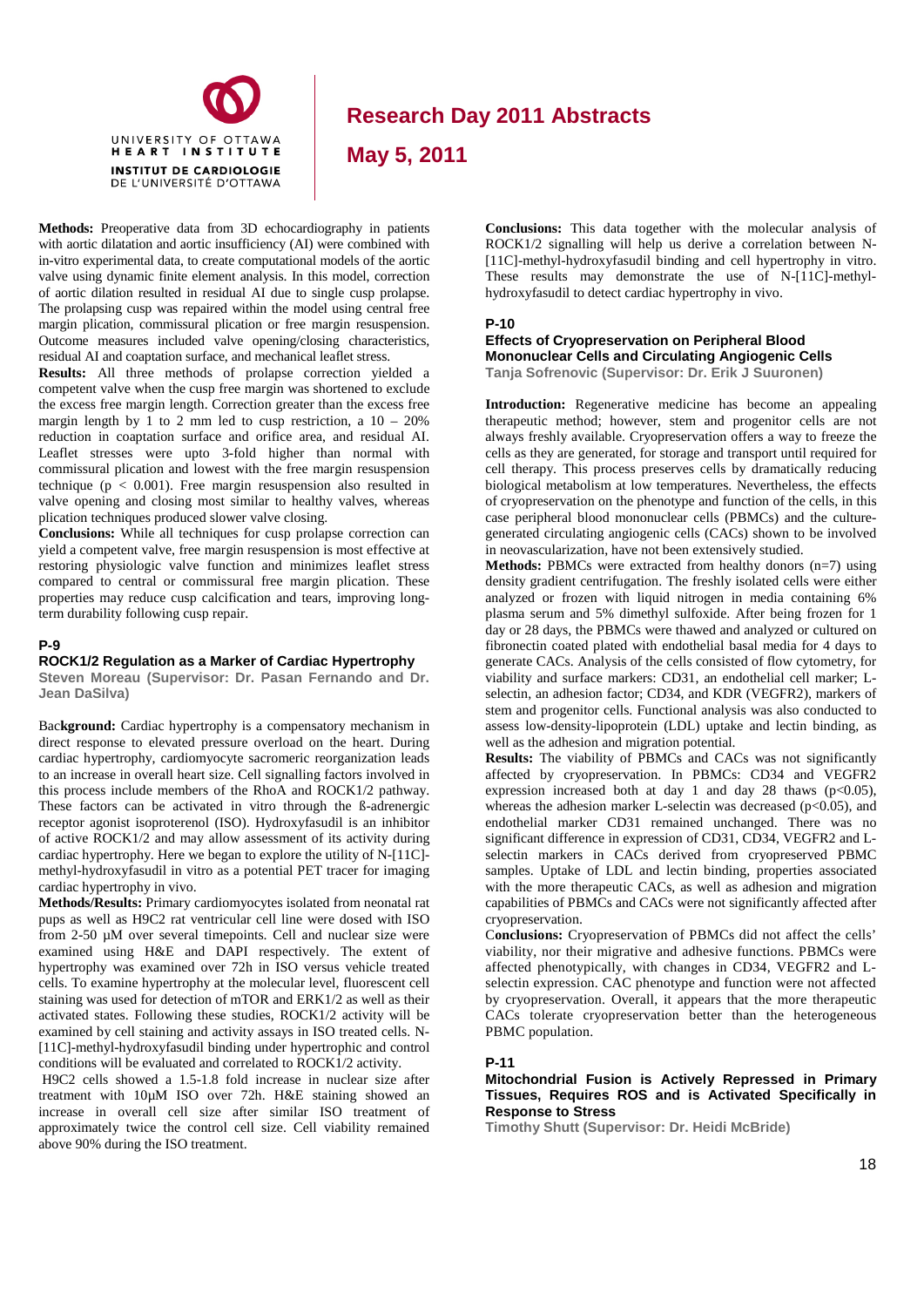# UNIVERSITY OF OTTAWA<br>HEART INSTITUTE **INSTITUT DE CARDIOLOGIE** DE L'UNIVERSITÉ D'OTTAWA

# **Research Day 2011 Abstracts**

**May 5, 2011**

**Background:** Mitochondria are dynamic double-membrane-bound organelles that are capable of both fission and fusion. It is thought that the dynamics between the relative amounts of ongoing fission or fusion lead to the spectrum of mitochondrial morphologies that are observed within any particular cell, ranging from a punctate appearance (more fission) to a reticulated network (more fusion). Changes in mitochondrial morphology may reflect mitochondrial function and are associated with several factors including cell cycle, stress, and apoptosis. However, the extent of mitochondrial dynamics in primary tissues has not been established with confidence since there has not been any assay system to quantify these processes in vivo or in vitro.

**Methods/Results:** Using a bimolecular complementation approach that follows the re-assembly of luciferase upon the mixing of mitochondria in vitro, we have developed a robust assay to quantify mitochondrial fusion independently of fission. Using this approach we show first that mitochondrial fusion is stimulated by cytosols derived from cultured, transformed cells, but is inhibited by cytosols isolated from primary tissues. In addition, we demonstrate that increased levels of reactive oxygen species (ROS) are able to stimulate mitochondrial fusion. Meanwhile, the presence of antioxidants completely inhibits fusion. The inhibition of mitochondrial fusion by antioxidants is mediated, at least in part, by regulation of the stability of Opa1, a known factor of mitochondrial inner-membrane fusion.

**Conclusions:** These data indicate that mitochondrial fusion may be actively repressed in primary tissue. However, upon stress or insult conditions that generate ROS, mitochondrial fusion is stimulated. Importantly, our data also show that mitochondrial fusion absolutely requires ROS, which may ensure that only actively respiring mitochondria are able to fuse and share their contents with neighbouring organelles. Therefore our results suggest a model that mitochondrial fusion may not occur in primary cells unless there is a localized stress response. The mechanistic difference between the fusion potential of cytosols derived from primary cells like cardiomyocytes compared to cultured, transformed cells will be the subject of future work.

### **P-12**

### **Functional Relationship of the COL4A1/COL4A2 Locus on Chromosome 13q34 to Coronary Artery Disease (CAD)**

**Adam Turner (Supervisor: Dr. Ruth McPherson)**

Type IV collagen triple helices constitute the major structural component of basement membranes, consisting primarily of 2 COL4A1 chains arranged with 1 COL4A2 chain. COL4A1 and COL4A2 also have important functional roles in angiogenesis, and mutations are associated with diverse vascular abnormalities. The COL4A1 and COL4A2 genes on chromosome 13 are arranged in a head-to-head conformation, and uniquely share a common, bidirectional promoter. In the Ottawa Heart Study (OHS) and as part of CARDIoGRAM, a large meta analysis of genome-wide association studies for CAD (>22,000 CAD cases  $\&$  >64,000 controls), we identified the COL4A1/COL4A2 locus as one of 13 novel regions associated with CAD (Nature Genetics 2011). The index SNP at this locus (rs4773144) has a minor allele frequency of 0.4 and is associated with an increased risk of CAD (allele specific odds ratio=1.21 in OHS). In a search for functional genetic variants,

we resequenced the bidirectional COL4A1/COL4A2 promoter in 500 CAD cases and 500 controls and identified four novel SNPs, in promoter/enhancer regions essential for COL4A1 and/or COL4A2 gene expression and in strong linkage disequilibrium with several OHS risk SNPs. In a luciferase assay, the risk allele for the rs35466678 SNP, in the 5'UTR of COL4A2, reduced promoter activity by 13% (p<0.005). Furthermore, the linked risk alleles for the rs7327528 and rs117410570 SNPs, both within an enhancer essential for COL4A2 transcription, reduced COL4A2 promoter activity by 17% (p<0.0005). Reduced COL4A2 promoter activity in vitro due to these SNPs will be investigated further to determine effects on protein levels and basement membrane structure/function. By further analysis of the bidirectional promoter we identified a novel regulatory mechanism for the transcription of COL4A1 and COL4A2. Luciferase assays of promoter constructs in HT-1080 fibrosarcoma cells revealed that human collagen krox protein (hcKrox), previously shown to be involved in regulation of type I collagen, upregulates both COL4A1 and COL4A2 transcription in a dose-dependent manner. Quantitative RT-PCR studies are underway to determine the effect of overexpression of hcKrox in HT-1080 cells on endogenous COL4A1 and COL4A2 mRNA levels. Complementary studies will be conducted to characterize the binding of hcKrox to the COL4A1/COL4A2 promoter region and determine effects on protein expression. The discovery of hcKrox's effects COL4A1 and COL4A2 adds another piece to the puzzle of type IV collagen regulation. These findings are important because misregulation of COL4A1 and COL4A2 could have important consequences relevant to CAD, including effects on basement membrane integrity and angiogenesis.

### **P-14**

**PET Imaging of avß3 Integrin Receptors Using a c(RGDyK) Peptide Labeled with [18F]FPyKYNE via "Click Chemistry" Ana Carola Valdivia (Supervisor: Dr. Jean N. DaSilva)**

**Introduction**: Integrin avß3 receptors are important biomarkers of angiogenesis, these cell surface receptors bind to peptides containing the amino acid sequence arginine-glycine-aspartic acid (RGD) present in the extracellular matrix. Integrin receptors are over expressed in ischemic tissues, atherosclerotic lesions and tumor vasculature. Here we present the radiolabeling of the azidoc(RGDyK) done with 2-[18F]fluoro-3-pent-4-yn-1-yloxypyridine [18F]FPyKYNE(1) via click chemistry in an automated dual reactor module TRACERlab FX N Pro (GEHealthcare) for the imaging of avß3 integrin receptor.

**Methods**: The precursor (2-nitro-pyridine alkyne) in DMSO is added to the reactor-1 containing K[18F]F/K222 and heated at 120?C for 10min. After cooling, the reaction mixture is transferred onto 3 silica cartridges connected in series and the [18F]FPyKYNE is eluted (pentanes/ether, 1/1) into the second reactor. After drying reactor-2, azido-c(RGDyK) in water, CuSO4 , sodium ascorbate and DMSO are added to a final water/DMSO ratio of 1/1, and heated at 65 °C for 25 min. The reaction mixture was purified by semi-prep reverse phase HPLC (Phenomenex, Luna C-18, 10µ). The fraction containing the [18F]-c(RGDyK) peptide is collected and the solvent evaporated under vacuum at 85°C and reformulated in saline. The identity and purity was assessed by analytical HPLC (Phenomenex, Luna C-18, 10µ) and by co-injection with the reference peptide. The reference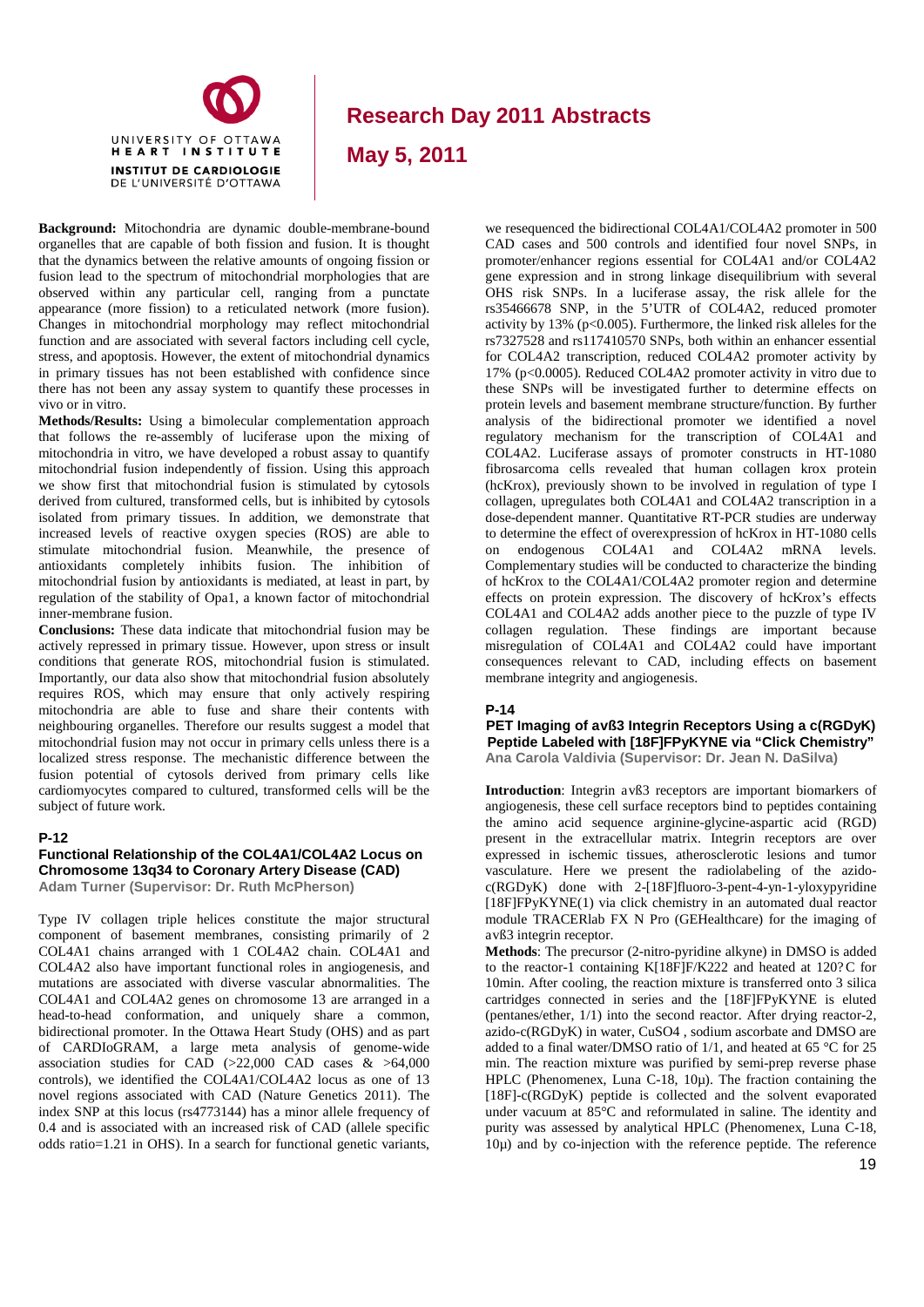

**May 5, 2011**

peptide F-c(RGDyK) was synthesized using the same synthetic procedure as described for the hot synthesis, and characterized by ESI-MS. Calcd for C35H47N12O9 [M+H]: 958.443; found: 958.446. **Results**: [18F]c(RGDyK) was produced in two step radiosynthesis via click chemistry in an overall yield of 15-20% radiochemical yield (decay-corrected yield) and > 99.5% radiochemical purity in less than 120 min from end of beam (EOB).

**Conclusions**: A simple fully automated synthetic route for the preparation and purification of [18F]c(RGDyK) is described here for the potential imaging of avß3 integrin receptor. Initial biodistribution studies done with [18F]c(RGDyK) displayed uptake in aorta of -/- ApoE-knockout mice, demonstrating that [18F]c(RGDyK) has potential use in atherosclerosis.

#### **P-15**

#### **Vestigial-like 3 Regulates Myosin Light Chain and Skeletal a-Actin Promoters**

**Brian Cheng (Supervisor: Dr. Alexandre Stewart)**

**Background:** Drosophila Vestigial (Vg) interacts with Scalloped protein to potentiate the indirect flight muscles development. Recently, one of the four mammalian Vg homologs, Vestigial-like-3 (Vgl-3), was found to be associated with the myogenic lineage during mouse embryonic development. However, the function of Vgl-3 is not known.

**Results:** Mouse multi-tissue Northern blot showed two transcripts at 1.5 kb in the lung and 3.2 kb in the heart. During muscle differentiation, Vgl-3 mRNA level remained constant but its protein level decreased. Like Vgl-2, Vgl-3 also interacted with MEF2, TEAD1 and TEAD4 muscle-specific transcription factors in mammalian two-hybrid assays. Functionally, the co-expression of Vgl-3 and MEF2 co-activates an MEF2-dependent promoter. Vgl-3, however, repressed the mouse skeletal a-actin (ACTA1) promoter activity by 5-fold. To identify novel Vgl-3 interactors, we exploited a bioinformatic approach and discovered Ying Yang 1 (YY1) as a plausible candidate. Immunoprecipitation revealed a physical interaction between Vgl-3 and the ACTA1 repressor, YY1.

**Conclusions:** Vgl-3 is a transcription cofactor that may have a role in regulating a series of muscle-specific promoters by interacting not only with TEAD and MEF2 transcription factors but also with the multifunctional YY1 protein.

#### **P-16**

#### **Evaluation of a Collagen Matrix for Generation of an Angiogenic Population and as a Vehicle for Cell Delivery in a Porcine Model of Myocardial Hibernation**

**Céline Giordano (Supervisor: Dr. Marc Ruel and Dr. Erik J Suuronen)**

**Introduction:** Biomaterials with the ability to augment regenerative responses following an ischemic event are highly sought after. In this study, we examine the angiogenic potential of circulating progenitor cells (CPCs) grown on a collagen-based matrix, and test this matrix for CPC delivery in a porcine model of myocardial hibernation.

**Methods:** Human CPCs were isolated and cultured for 4 days on fibronectin or collagen/chondroitin sulfate blended matrices. CPCs were harvested and assessed for their adhesion and migration potential, and their ability to support tubule formation in an

angiogenesis assay. Myocardial ischemia was induced in 28 pigs by ameroid constrictor placement around the LCx. Two weeks later, animals underwent echocardiography, dynamic rest and dipyridamole-induced stress NH3 PET imaging, followed by a rest FDG PET viability scan. The imaging protocol was repeated at follow-up. At week 3, animals were randomized to intramyocardial injection of PBS (control), CPCs, or CPCs+matrix. Animals were sacrificed at week 8. Adhesion of matrix-grown cells was 4-fold greater than fibronectin-grown cells. Matrix-raised CPCs also demonstrated increased migration (by 40%) into a 3D-polymer, augmented total length of capillary-like networks (by 18%), and a 1.9-fold increase in incorporation into tubules in vitro. Hibernation, defined as segmental mismatch >5% was significantly higher in the LCx than in the LAD territory  $(p=0.003)$ . Myocardial blood flow (MBF) at stress and myocardial flow reserve (perfusion at stress/perfusion at rest) were significantly reduced in the LCx compared to the LAD (0.96  $\pm$  0.07 vs. 1.97  $\pm$  0.24, p=0.0002 and  $0.99 \pm 0.1$  vs.  $1.74 \pm 0.28$ , p=0.03). There was also a correlation between increased MBF at stress, reduced mismatch score, and increased EF. Perfusion at stress in the LCx segment positively correlated with alpha smooth muscle actin staining for arterioles  $(r=0.7; p=0.02)$ . Randomization is ongoing for 28 animals but groups will be unblinded at the end of April 2011. Improvement in LV function, myocardial perfusion, myocardial viability, and vascular density is expected to be the greatest in the CPCs+matrix group, mediated mainly through paracrine effects.

**Conclusions:** Our collagen matrix was successful in generating a more potent angiogenic cell population. In addition, this porcine model successfully demonstrated hibernating myocardium as detected by PET and is suitable for pre-clinical evaluations of angiogenic cell therapies. Observing increased benefits of cell+matrix transplantation in this relevant pre-clinical model would be a promising step towards global improvement of regenerative angiogenic therapies.

### **P-17**

#### **The Use of 18F-FDG to Detect Atherosclerotic Lesion Changes in Mice**

**Lyne Sleiman (Supervisor: Dr. Robert S. Beanlands)**

**Background:** F-18-fluorodeoxyglugose (F18-FDG) is a glucose analogue and has been shown to be taken up by active macrophages in the atherosclerotic plaque. Active macrophage, such as the ones found in atherosclerotic lesions, have increased metabolic rate. Using 18F-FDG as a marker of monocyte metabolism and plaque inflammation, we aim to determine whether FDG PET could be used to monitor atherogenesis in mice using micro-positron imaging tomography (uPET) as well as computed tomography (CT) in order to monitor disease progression.

**Methods and Results:** Ten male C57BL/6 mice were used for this study. At 8 weeks of age, 5 mice were put on a high-fat highcholesterol diet (HFD) for 12 weeks to induce atherosclerotic lesions and 5 mice were put on a regular chow diet for 12 weeks as controls. Following the HFD period, mice were given 1mCi 18F-FDG while under 1.5% isoflourane. They were scanned 1hr later using a uPET scanner for 30mins followed by a 9min CT scan. Aorta were dissected and underwent a 15min uPET scan followed by autoradiography imaging. Different organs including heart, ascending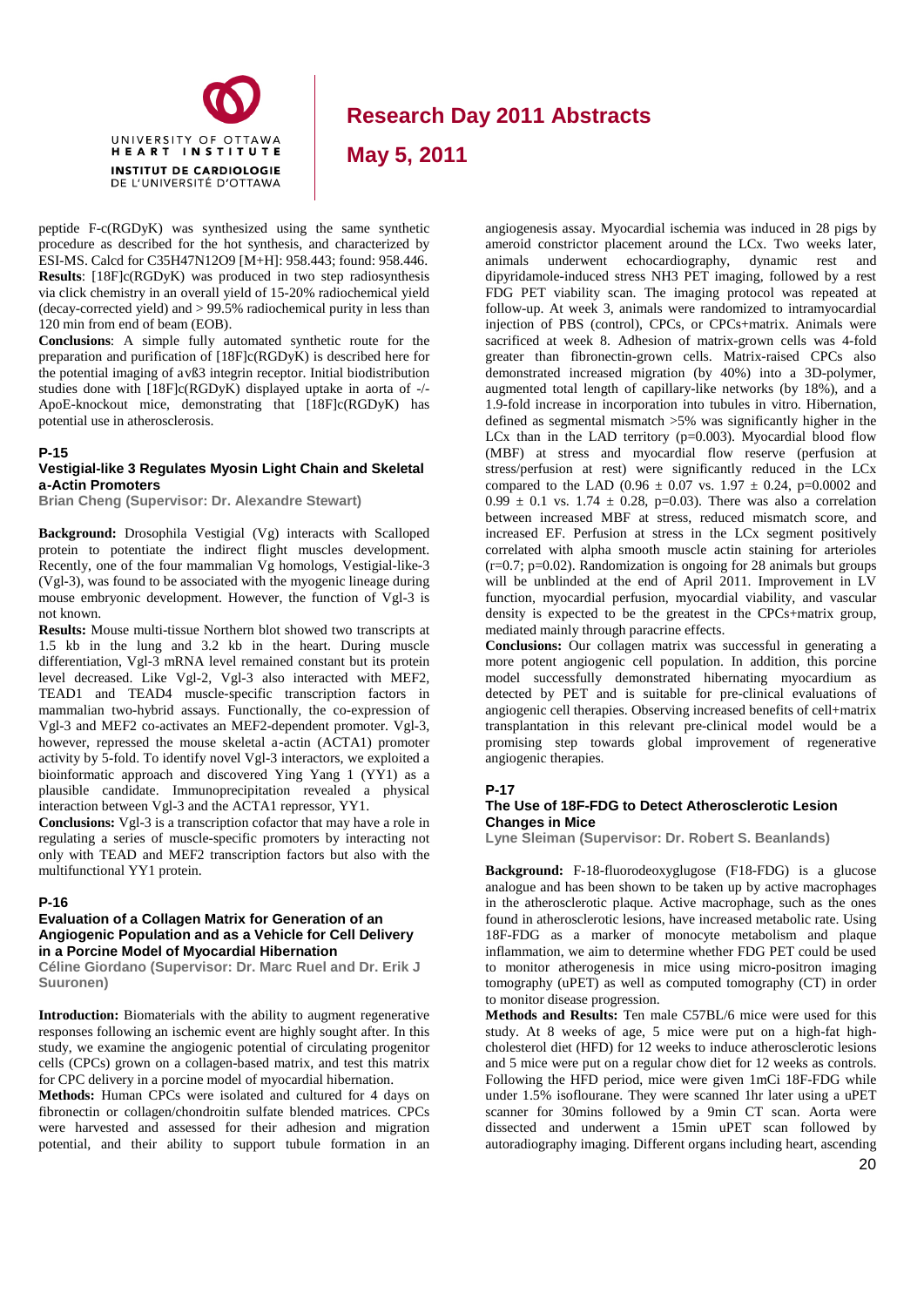

**May 5, 2011**

aorta, branches and descending aorta were counted with a gamma counter for biodistribution. Autoradiography images show significant uptake in the aortic lesions corresponding to lesions seen on light microscopy with a correlation coefficient of  $r2 = 0.83$ . uPET scans of excised aorta show uptake in atherosclerotic lesions as confirmed by light microscopy images. Biodistribution data shows a statistically significant increase in 18F-FDG uptake in the aorta of mice fed a HFD compared to the control group fed a chow diet. Average of the % injected dose per gram of tissue (%ID/g)  $\pm$  SDEV for aortic branch was  $12.56 \pm 6.48$  vs.  $2.6 \pm 2.6$  (p = 0.05) for HFD vs. chow fed mice; aortic arch uptake was  $11.47 \pm 3.38$  for HFD vs.  $3.56 \pm 2.8$  (p = 0.011) for chow fed mice; and abdominal aorta was  $23.47 \pm 5.5$  for HFD vs. 7.66  $\pm$  3.9 (p = 0.004) for chow fed mice. Mouse in vivo uPET scans show promising 18F-FDG uptake in atherosclerotic lesions in the aorta of HFD mice.

UNIVERSITY OF OTTAWA<br>HEART INSTITUTE **INSTITUT DE CARDIOLOGIE** DE L'UNIVERSITÉ D'OTTAWA

**Conclusions:** The use of 18F-FDG to image atherosclerosis shows a promising future for use in imaging disease progression and can be extended further to monitor therapy.

#### **P-18**

### **Right Ventricular Metabolic Imaging in Experimental Pulmonary Artery Hypertension**

**Stephanie Thorn (Supervisors: Dr. Jean N. DaSilva and Dr. Michael Gollob)**

**Background:** Pulmonary artery hypertension (PAH) is a disease of progressive vascular remodeling, vasoconstriction, and right heart failure (HF). There is heterogeneity in the development of right HF, and the mechanisms and predictors remain largely unknown. It has been suggested that alterations in cardiac metabolism may be related to progressive RV dysfunction. This study was designed to evaluate the changes in fatty acid and glucose metabolism with cardiac PET imaging in experimental PAH.

**Methods/Results:** Monocrotaline was given as a single injection (70 mg/kg) to adult Fischer rats to induce PAH. Glucose and fatty acid metabolism was assessed with FDG and FTHA PET imaging four weeks after injection and reported as a standardized uptake value (SUV). Cardiac and pulmonary metabolism was correlated with RV size, cellular markers of metabolism and pulmonary smooth muscle cell proliferation. PAH was associated with a significant increase in cardiac size (heart weight:body weight ratio 0.0026 vs. 0.0036 normals vs. PAH, p=<0.01). Rats with PAH had significantly greater RV (SUV 4.2 vs. 3.3,  $p<0.05$ ) and lung FDG uptake (SUV 1.3 vs. 0.6,p<0.05). Fatty acid metabolism was also increased in the RV of rats with PAH. (SUV 2.3 vs. 0.9, p<0.05) MCT induced PAH was associated with increased smooth muscle cell proliferation in the pulmonary arteries of PAH rats.

**Conclusions:** PAH is associated with metabolic changes in both the right ventricle and the lungs in a monocrotaline model of PAH. Further research is needed to determine the pathophysiologic relationship between a metabolic shift and the progression of PAH, and to determine the role of metabolic imaging in diagnosis and prognosis of PAH and right heart failure. Such studies are now ongoing.

#### **P-19**

### **A 3D Partial Volume Correction Strategy for Quantitative Cardiac Mouse PET Imaging**

**Tyler Dumouchel (Supervisor: Dr. Rob deKemp)**

**Objective:** Quantitative cardiac PET imaging is limited by spatial resolution. In this study a 3D partial volume correction (PVC) algorithm is developed for mouse LV myocardial imaging.

**Methods/Results:** A 3D model of the ECG-gated cardiac geometry and activity was estimated and convolved with the scanner PSF. Regional parameters of the model (LV myocardium, blood and background activity, and epi/endocardial wall borders) were varied to fit measured image data. ECG gated cardiac mouse PET images, with and without noise, were simulated using the MOBY phantom convolved with a Gaussian PSF. Images were simulated with axial pixel sizes of 0.2 and 0.8 mm and resolutions of 1.25 and 1.8 mm. Images were generated with the LV oriented axially and at 20º offaxis. The algorithm was evaluated in six healthy mice injected with 18F-FDG, scanned with the Inveon and reconstructed with 8 ECG gates. The PVC reduced bias in LV myocardial activity from 35% to within 5% and decreased the COV from 11–12% to 6–9% on the simulated images, demonstrating the ability to simultaneously improve recovery and homogeneity. With the heart oriented on-axis, an axial resolution of 1.8 mm did not affect the corrected activity, however an axial pixel size of 0.8 mm caused a 3% underestimation  $(p \le 0.01)$  of activity, likely due to undersampling at the apex. Offaxis orientation of the heart did not affect corrected activity. Typical noise levels did not affect bias in corrected activity with the larger axial pixel size or resolution, although it did have an effect  $(p<0.05)$ when the heart was oriented off-axis. The PVC increased recovery in the gated mouse hearts by 30% and the COV was improved by 3% on average, demonstrating that the PVC performed comparably to the simulations.

**Conclusions:** PVC is necessary to restore quantitative accuracy in cardiac imaging. The 3D PVC algorithm explored in this study appears to be a feasible solution to improve quantitative accuracy in mouse heart imaging with PET.

#### **P-20**

**Myocardial Blood Flow And Cardiac Angiotensin II Type 1 Receptor Expression in a Rat Model of Transient Ischemia Kumiko Mackasey (Supervisor: Jean N. DaSilva )**

**Introduction:** Cardiac Angiotensin II type 1 receptor (AT1R) expression has been shown to increase following ischemic injury induced by LAD ligation, a commonly used animal model of myocardial infarction. Non invasive imaging of receptor expression in the infarct area using PET is limited by reduced blood flow to the infarct zone. It is proposed that transient LAD ligation followed by reperfusion will elicit increased AT1R expression with maintained myocardial blood flow (MBF) in the area at risk.

**Methods:** Animal Model Male Sprague Dawley rats were separated into sham, permanent occlusion, 3min, 5min and 20min transient occlusion groups. For sham surgeries, the heart was exposed and the chest cavity was closed. Permanent occlusion involved liagating a 6-0 suture around the proximal end of the LAD. Transient ischemia was induced by temporary occlusion of the proximal LAD using a 6-0 suture secured around polypropylene tubing. The ligature was secured for 3, 5, or 20 min and released. Occlusion and restoration of blood flow was confirmed by blanching and recovery of myocardial tissue. PET Rats (n=30) were injected with 2.5-3 mCi of [13N] ammonia and scanned for 30 minutes to assess MBF at baseline or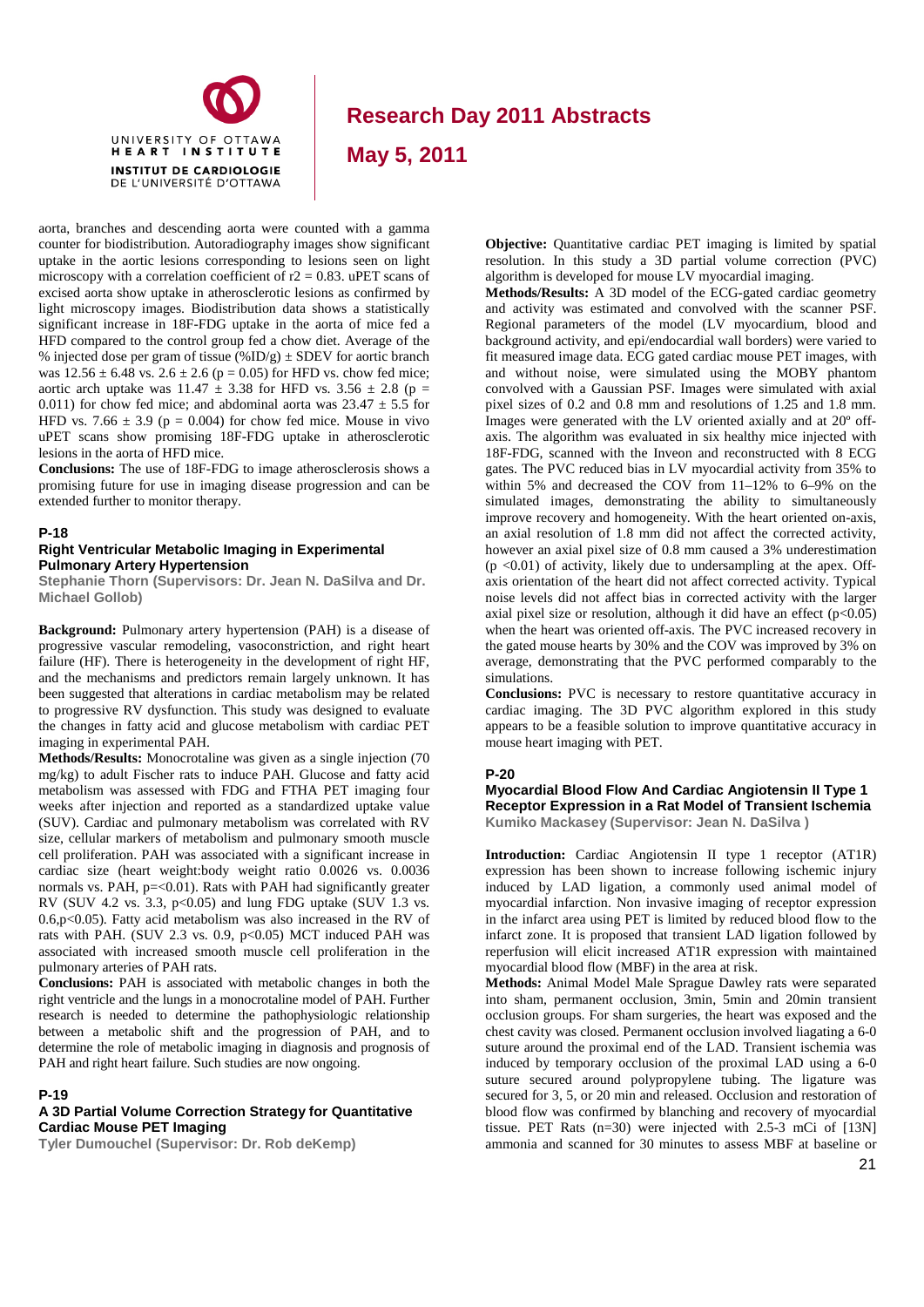

**May 5, 2011**

approximately 2 weeks after surgery. Image Analysis FlowQuant© automated analysis software was used to create polar maps of the left ventricular myocardium tracer flow values.

Protein Expression: A separate group of animals (n=26) were divided into the groups mentioned above and underwent surgeries as previously described. Two weeks after surgery, animals were sacrificed and LV infarct zone was dissected and flash frozen. AT1R expression was assessed by Western blotting.

**Results:** For each animal, MBF in the LV segment within the LAD supplied area with the lowest flow was compared to a remote segment. Ratios of the flow in these segments were similar in baseline, 3min, 5min and 20min transient ligation groups. As expected, permanent ligation caused a significant decrease in this ratio when compared to baseline. While 3min and 5min ligation groups showed similar AT¬1R expression to sham, permanent occlusion and 20min occlusion produced an 88.45% and 63.88% increase respectively.

**Conclusions:** Whereas permanent LAD occlusion caused a decrease in MBF in the infarcted area as assessed by [13N] ammonia PET scan, transient ligations displayed similar flow to baseline values. The MBF data combined with the significant increase in AT1R expression in 20min ligation group suggests AT1R imaging may be possible in this animal model. In vivo serial measurements with PET radioligands to assess the area at risk will aid in understanding the progression of disease and to guide therapy non-invasively.

#### **P-21**

#### **Parkin Functions in a Novel Vesicular Pathway Governing Mitochondrial Quality Control**

**Vincent Soubannier (Supervisor: Dr. Heidi McBride)**

Interference with the mechanisms that govern mitochondrial quality control have been linked with human diseases, including neurodegenration or heart failure. However, the mechanisms that regulate mitochondrial protein and lipid turnover are poorly understood. We have identified a novel mitochondrial quality control pathway characterized by mitochondria derived vesicles (MDVs). MDVs were induced by oxidative stress and delivered to lysosomes, as monitored by confocal microscopy. Their biogenesis can be reconstituted in vitro and is independent of DRP1-induced mitochondrial fission. Remarkably, the amount of cargo removed by the MDV pathway is comparable to the rates of degradation mediated by mitochondrial proteases. MDVs are selectively enriched for oxidized proteins, whose identity was dependent upon the type of mitochondrial stress. In particular, the induction of MDVs by intrinsic mitochondrial damage required the selective recruitment of Parkin to the vesicles. These data are the first to characterize a novel vesicle transport route between the mitochondria and lysosomes, providing new insights into the pathogenesis of Parkinson's disease.

#### **P-22**

### **Changes in the Mechanical Properties of the Artery Wall with Over-expression of Heat Shock Protein 27: Clues to Understanding Lesion Stability?**

**Charles Cuerrier (Supervisor: Dr Edward O'Brien)**

**Introduction:** The O'Brien laboratory discovered that elevated serum levels of Heat Shock Protein 27 (HSP27) attenuate experimental

atherogenesis in an ApoE-/- mouse model. Indeed, the over-expression of HSP27 (ApoE-/-HSP27o/e) reduces aortic lesion area as well as lipid and free cholesterol content in the intima. Atherosclerotic lesion development is also associated with arterial stiffening; however, advanced plaques may be prone to rupture resulting in arterial occlusion and ischemic syndromes. The aim of the present study was to examine the effect of HSP27 over-expression on the mechanical properties of the thoracic aorta in a mouse model of atherosclerosis, with a special emphasis on vascular stiffness.

**Methods/Results:** In collaboration with the Pelling laboratory, we developed an apparatus that radially stretches an arterial cross-section at a constant rate while vessel tension is recorded with a force transducer. The mechanical properties of the thoracic aortae of 1-year old ApoE-/- and ApoE-/-HSP27o/e mice fed a normal chow diet were studied. Briefly, thoracic aortae were carefully removed and transferred into a Krebs' solution maintained at 37o C. Loose connective tissue was carefully removed and the aortae were cut into 2-mm rings. Each ring was suspended horizontally between 2 wire hooks in an organ bath. The experiment consisted of 12 stretch cycles of preconditioning followed by one experimental stretch run from 0% to 100% strain. To determine arterial stiffness, ring length and wall thickness were studied before each stretching experiment. The histological composition of vessel wall was also independently assessed. Whereas there was no significant difference between the two animal groups regarding the vessel wall thickness, the Young's modulus (a material property that describes its stiffness) was increased by 40% in the aortic root  $(p<0.01)$ and 24% in the first part of the thoracic aorta  $(p<0.01)$  in ApoE-/-HSP27o/e compared to ApoE-/-mice. These results are consistent with the histological observation of an increased number of smooth muscle cells and an accumulation of collagen fibers in the artery wall with HSP27 over-expression.

**Conclusions**: In addition to increasing the amount of smooth muscle cells and collagen fibers, HSP27 over-expression increases the aortic wall stiffness in ApoE-/- mice. These data provide new clues as to how HSP27 may result in improved atherosclerotic lesion stability and perhaps the mitigation of plaque rupture. To better characterize this phenomenon, additional studies of the vessel wall mechanical properties are ongoing using an accelerated mouse model of atherosclerosis and the administration of recombinant HSP27, a novel therapeutic.

#### **P-23**

#### **Pharmacokinetics of a recombinant Atrial Natriuretic Factor Fusion Protein**

**Cody Sarch (Supervisor: Dr. Mercedes L. Kuroski deBold)**

**Introduction:** Natriuretic peptides are polypeptide hormones produced, stored and released by the atria of the heart that causes increased sodium and water excretion by the kidney, inhibits the rennin angiotensin aldosterone system (RAAS) and stimulates vasodilation. These effects are beneficial for patients with congestive heart failure and hypertension. However, with a half-life of 1-2 min, treatment using ANF is very expensive, for example iv delivery in hospital.

**Purpose:** To produce a recombinant HSA-ANF with a longer halflife and similar biological affects as native ANF.

**Objective:** To test if the HSA-ANF induced increase in plasma cGMP, a marker of ANF's biological effects, is correlated with a decrease in mean arterial blood pressure (MAP).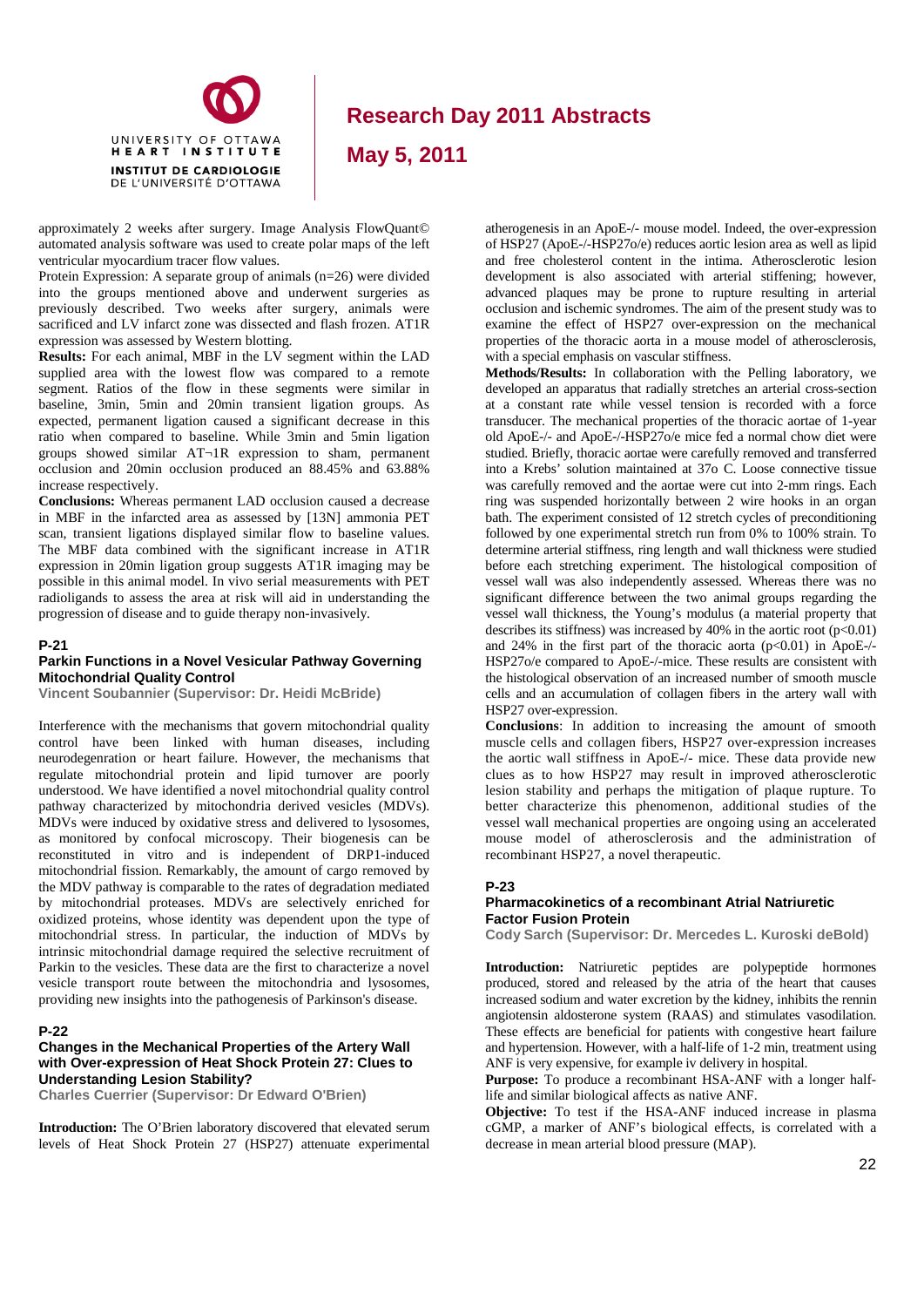

**May 5, 2011**

**Materials and Methods:** We have fused ANF to human serum albumin (HSA) in a Pichia pastoris expression system, cultured, IMAC (Immobilized metal ion affinity chromatography), HPLC purified and injected into Cd1 male mice in a dose response fashion. The HSA-ANF biological effects were monitored by measuring changes in MAP by tail sphygmomanometer. Plasma cGMP was determined by EIA.

**Results:** In vivo administration of HSA-ANF showed increasing plasma cGMP levels with increasing dosage (3.8x10-6M, 5.8x10-6M and 7.8x10-6M) injections. These circulating levels remained elevated for up to 360 min as compared to 5 min for the ANF injection (7.3x10- 8M). MAP decreased as expected in a dose related fashion.

**Conclusions:** In vivo HSA-ANF showed no side effects, a longer halflife than native ANF and similar biological actions as ANF. HSA-ANF is a promising new drug for congestive heart failure and hypertension.

## **CLINICAL SCIENCE POSTER PRESENTATIONS**

#### **P-24**

#### **Use of Bilateral Internal Thoracic Artery During Coronary Artery Bypass Graft Surgery in Canada: The BITA Survey Stefano Mastrobuoni (Supervisor: Dr. Fraser D. Rubens)**

**Background:** The Internal Thoracic Artery (ITA) is the goldstandard conduit in CABG surgery. The use of the left ITA (LITA) to the LAD is associated with significantly better outcomes compared to vein grafts. Therefore the use of the right ITA may add further benefit and in fact there is increasing clinical evidence of improved results with the use of bilateral ITAs (BITA) as compared to single ITA (SITA). However a recent report of the Society of Thoracic Surgery revealed that only a very small percentage of patients receive BITA in North America. The aim of this study was to determine the current use of BITA during CABG surgery amongst cardiac surgeons in Canada and identify the main concerns that limit the use of these conduits.

**Methods:** We developed an on-line survey with 17 questions about the use of BITA in different clinical scenarios. An invitation to participate was sent to all the adult cardiac surgeons currently in practice in Canada. Surgeons were questioned in order to figure out how often they use BITA and to identify concerns and limiting factors to a widespread use of these arterial conduits.

**Results:** One hundred and one surgeons (69%) out of 147 currently in practice across 27 different hospitals completed the survey. Forty percent of surgeons use BITA only sometimes (6-25% of cases), 37% very infrequently (<5% cases), 16% often (26-50%) and only 7% very often (>50%). The most common concerns to the use of BITA are the risk of sternal wound infection and the unknown superiority of RITA over other conduits. We found no correlation between the years in practice and the use of BITA but junior surgeons were significantly more concerned about the risk of sternal wound complications whereas senior surgeons were not convinced of the superiority of BITA. Furthermore, BITA frequent users do not consider diabetes and age a contraindication to the use of BITA as opposed to the infrequent users.

**Conclusions:** The majority of Canadian cardiac surgeons consider few clinical features such as IDDM or morbid obesity as contraindications to the use of BITA,. However the reported use of BITA is low. The main concern is the risk of sternal wound complications that has to be balanced with the benefit of two arterial grafts. A wider diffusion of this technique is warranted to improve the results of coronary surgery.

#### **P-25**

### **Assessment of Left Ventricular Diastolic Function Using Cardiac Computed Tomography**

**Mustapha Kazmi (Supervisor: Dr. Benjamin J. Chow)**

**Background:** Heart failure is a leading cause of cardiac morbidity and mortality, with diastolic dysfunction being the etiology in approximately 50% of patients. While echocardiography is currently the preferred imaging modality to detect diastolic dysfunction, the diagnosis is often challenging due to complex algorithms and the dependence of the measured parameters on filling pressures. As an emerging imaging technology, we sought to determine if cardiac computed tomography (CT) can be used to assess diastolic function. **Methods/Results:** We identified 25 patients with an echocardiographic diagnosis of diastolic dysfunction who underwent a retrospectively-gated CT. Using CT we calculated several parameters to assess diastolic function, including Peak Filling Rate, Mitral Inflow Velocities, Myocardial Velocities, and Left Atrial Volume. These parameters were also measured in 25 matched control patients. The ratio of peak filling rate to end-diastolic volume did not differentiate patients with diastolic dysfunction to controls ( $p > 0.05$ ). Mitral inflow velocities (E and A) determined by CT did not correlate well with the echocardiography measures, and could not be used to differentiate patients with diastolic dysfunction from controls ( $p >$ 0.05). Mitral annular velocities (e') measured by CT did not correlate well with the corresponding echo measurements, and also could not be used discern patients with diastolic dysfunction from controls ( $p$  > 0.05). Despite cardiac CT being more accurate for left atrial volume measurements, this parameter did not differentiate those with abnormal function and controls ( $p > 0.05$ ).

**Conclusions:** Retrospectively-gated cardiac CT is not a viable imaging modality to assess left ventricular diastolic dysfunction.

#### **P-26**

### **Stress Thallium Myocardial Perfusion Imaging Using a New Dedicated Solid State Cardiac SPECT Camera Compared to Conventional SPECT**

**Vikas Tandon (Supervisor: Dr. Terrence D. Ruddy)**

**Background:** ECG-gated single photon emission computed tomography (SPECT) has been a standard method of investigation for the purposes of cardiac risk stratification, diagnosis and prognosis. Traditionally, cardiac SPECT has been performed using standard dual-head gamma cameras with parallel hole collimators. Recently, dedicated cardiac cameras using cadmium zinc telluride (CZT) solidstate detectors and pinhole collimation have been developed and provide greater sensitivity as well as better energy and spatial resolution when used with 99mTc tracers. We report our first experience with this new technology using Thallium-201.

**Methods/Results:** We scanned 50 patients who were intermediate to high risk for coronary artery disease (CAD) using our traditional dual-head SPECT camera (Infinia, GE Healthcare) as well as our new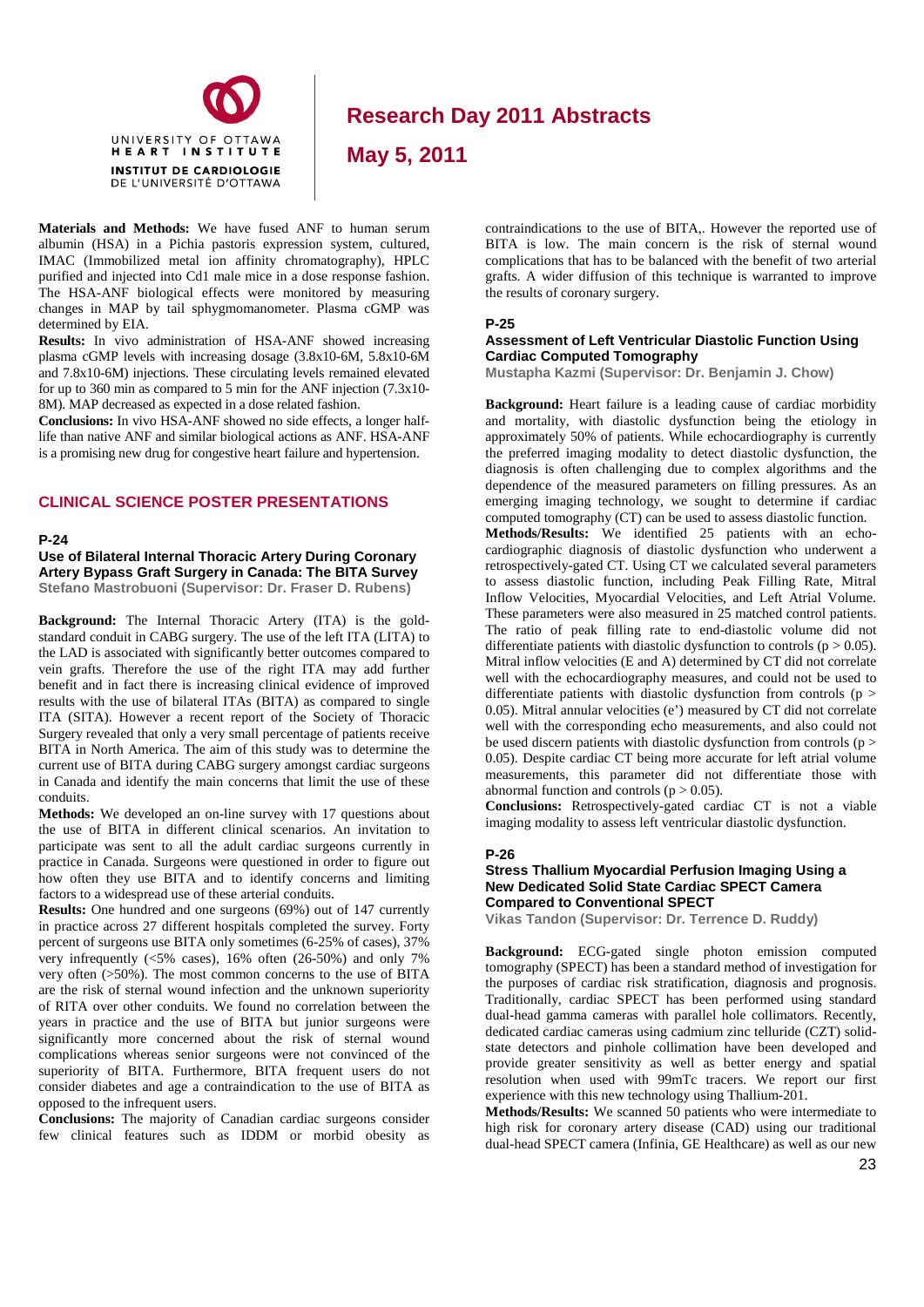

**May 5, 2011**

solid state CZT camera (GE Discovery NM 530c.) Patients underwent standard 1 day stress/redistribution protocol using Thallium-201. Images on the CZT system were acquired immediately following the images on the traditional camera. Images were randomized and blindly analyzed by 2 experienced nuclear cardiology physicians using 4DM SPECT on a HERMES workstation. Images were analyzed visually for sum stress/sum rest scores (SSS/SRS) as well as regional wall motion abnormalities. Correlation co-efficients were calculated for SSS and SRS between the two cameras and the presence of ischemia was assessed.

UNIVERSITY OF OTTAWA<br>HEART INSTITUTE **INSTITUT DE CARDIOLOGIE** DE L'UNIVERSITÉ D'OTTAWA

Among the 50 patients, the Pearson co-efficient for correlation between the two cameras was 0.90 for SSS and 0.88 for SRS  $(p<0.001$  for both). Assessment of ischemia as indicated by the summed difference score suggests a trend toward more apparent ischemia with CZT than with the traditional camera. This trend may be related to improved resolution of the CZT system or differences in the appearance of attenuation artifacts as has been seen with 99mTc labeled tetrofosmin studies.

**Conclusions:** Preliminary data show excellent correlation in summed stress and rest scores between images taken using standard SPECT gamma cameras and our new solid state CZT camera. The differences in ischemia suggest great sensitivity for obstructive CAD with the new technology and will require further investigation.

#### **P-27**

#### **Standards and Quality Assurance for the Multicenter PET Rubidium ARMI (Alternative Radiopharmaceutical for Myocardial Imaging) Trial**

**Jennifer Renaud, Cardiac PET, Cardiac Imaging Research Analyst**

**Background:** The globally reduced supply of Tc-99m motivates investigation of alternatives to SPECT myocardial perfusion imaging (MPI) for assessment of coronary artery disease (CAD). Rb-82 PET is considered to have superior accuracy and lower radiation dose for MPI. Rb-ARMI is a multicentre imaging study with an initial objective of disseminating and standardizing Rb-82 PET MPI with highly repeatable interpretation in Canadian centres using 3D PET-CT technology.

**Methods/Results:** Imaging protocols and quantitative polar-map scoring were standardized via rest and stress qualifying phantom scans at the core and recruiting sites. Subsequently, patients underwent low-dose (10 MBq/kg) rest and dipyridamole stress Rb-82 PET MPI. Sum stress & rest scores (SSS, SRS) [0–4], and sum difference scores (SDS=SSS-SRS) were visually assessed using a standardized color-map and 17-segment model (4DM, INVIA).The first 25 cases from the core and recruiting sites were co-read at the core lab to assess the variability of SSS and SDS, and clinical diagnosis between the sites and core. Pearson's correlation was used to assess statistical agreement. Scores with differences > 3 underwent a third review to reach consensus. Phantom scans consistently resulted in the expected scores of SSS=2, SRS=0, SDS=2 at all imaging sites with 6 different 3D PET-CT cameras. Comparison of clinical patient scores between the core and three of the recruiting sites resulted in good overall agreement: Pearson's R  $= 0.93$  for SSS and 0.92 for SDS. 85% of SSS scores and 89% of SDS scores had differences (site-core) = 3. The largest discrepancies occurred in cases with large defect regions; however,

these cases were all correctly identified as abnormal. Following consensus review the overall agreement improved to: Pearson's  $R =$ 0.96 for SSS and 0.95 for SDS (Figure 1). 51% of cases were diagnosed as abnormal by core and site reviews, indicating 100% consistent clinical interpretation.

**Conclusions:** Good agreement was found between scoring of the Rb-82 MPI scans at the core and recruiting sites. Agreement was further improved with consensus reading of the most discrepant cases, demonstrating improved scoring consistency with increased training and experience. This indicates that standardized and repeatable interpretation is achievable across imaging centers with different 3D PET-CT scanners, using these imaging standards and quality assurance methods.

#### **P-28**

#### **In Patients with Normal Relative Perfusion Imaging, is there a Relationship Between Calcium Score and Myocardial Flow Reserve?**

**Ilias Mylonas (Supervisor: Dr. Robert S. Beanlands)**

**Introduction:** Standard perfusion may underestimate the real extent of disease and may be unable to detect atherosclerotic microvascular dysfunction. We have shown that noninvasive quantification of myocardial flow reserve (MFR) using cardiac positron emission tomography (cPET) has prognostic value independent of relative normal myocardial perfusion imaging (MPI) even when relative MPI is normal. Likewise the calcification in coronary arteries measured as the Agatston score (AS) on cardiac computed tomography (CCT) represents a valuable tool for stratification of patients with suspected coronary artery disease (CAD) and can be considered a quantifiable marker of disease. Our objective was to determine the relationship between AS and MFR and whether AS can predict reduced MFR  $(\leq 2.5)$  in patients with normal MPI on cPET (i.e. a sum stress score  $(SSS) < 4$ ).

**Methods/Results:** 101 patients (mean age  $= 60.9 +10.4$ ; 52 males) without known CAD, who underwent cPET MPI, and had a  $SSS < 4$ , and underwent a CCT calcium score within six months of the cPET scan were included. Patients with prior coronary artery bypass, percutaneous intervention, valvular disease, or a pacemaker were not included. Patients were categorized according to normal MFR  $(>2.5$ ml/min/g) or abnormal MFR (<2.5 ml/min/g). Spearman correlation showed a weak but significant inverse correlation between calcium score and MBF (figure 1,  $r = -0.253$ ; p=0.0109). When patients were divided into 3 groups based on AS (figure 2, group 1: 0 (n=34); group 2: 1-400 (n=38); group 3: >400 (n= 29)) there was a significant difference in MFR (3.30+/- 0.98; 2.84 +/- 0.85; 2.63 +/- 0.79, respectively;  $p=0.022$ , ANOVA;  $p=0.010$  group 1 vs 3). A calcium score of 0 had a sensitivity of  $32/37$   $(87%)$  and specificity of 29/64(45%) for predicting a MFR < 2.5 ml/min/g.

**Conclusions:** In patients with normal relative MPI, AS and MFR have a significant, however weak negative correlation. Patients with low  $AS(=0)$  have significantly higher MFR than those with high AS > 400. AS was sensitive but not specific for reduced MFR. The wide variation in MFR at different levels of AS suggests that in patients with low risk relative MPI on cPET, AS and MBF provide different yet complimentary information. Larger prospective outcome studies are required to determine the incremental prognostic value of these parameters.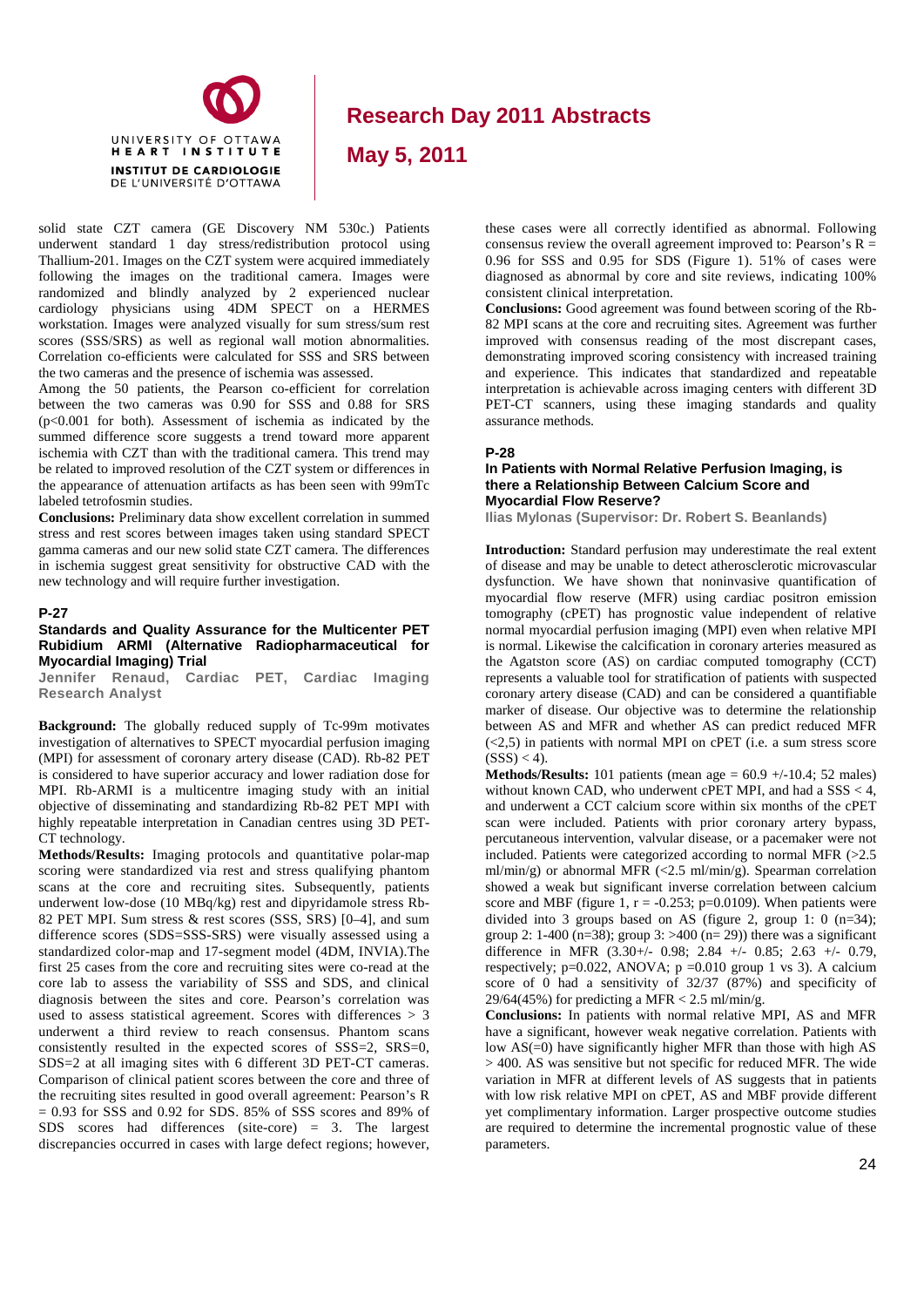

**May 5, 2011**

#### **P-29**

#### **Prevalence and Clinical Significance of Functional Mitral Stenosis after Mitral Valve Repair for Myxomatous Mitral Regurgitation**

**Kristen Chen (Supervisor: Dr. Kwan Chan)**

**Background:** Mitral valve repair (MVr) has become the standard treatment for most cases of severe myxomatous mitral regurgitation (MMR); however, some patients have exhibited evidence of significant mitral stenosis (MS) after MVr. The aim of this study was to assess the prevalence and clinical significance of this type of MS following successful MVr.

**Methods:** 85 patients who had MVr for MMR in 2001-2009 were recruited and assessed with bicycle stress echocardiogram, 6 minute walk test, SF-36 health survey and BNP measurements. We excluded patients with significant residual MMR, aortic valve disease or ventricular dysfunction. The age was  $69 \pm 20$  yrs; 59 (69 %) were male; 83 (98 %) had mitral annuloplasty with 57 (69 %) receiving a band and 26 (31 %) a full ring. In this study, MS was defined as a resting mean mitral gradient (MMG) > 4 mmHG.

**Results:** 36 (42 %) patients met the criteria for MS; they had higher resting and peak exercise right ventricular systolic pressure (RVSP) and reported worse general health with limited exercise capacity. MS was associated with the use of a full ring during MVr ( $p < .0001$ ). MS patients had elevated MMG at rest which correlated strongly with elevated peak exercise MMG ( $r = 0.74$ ,  $p < .0001$ ).

**Conclusions:** MS post MVr is common problem associated with worse general health status and exercise capacity. Patients with MS develop greater elevations in MMG and RVSP during exercise, which can be readily assessed by bicycle stress echocardiogram. The risk of MS may be reduced by limiting the use of mitral rings.

#### **P-30**

#### **Preoperative Anemia is a Risk Factor For Mortality and Morbidity Following Aortic Valve Surgery**

**Elsayed Elmistekawy (Supervisor: Dr Munir Boodhwani)**

**Objectives:** Anemic patients have been shown to have poorer outcome following non-cardiac surgery as well as coronary artery bypass surgery. However, the impact of anemia on patients undergoing aortic valve surgery has not been well studied. We sought to evaluate the effect of anemia on early outcomes following aortic valve surgery.

**Methods:** All patients undergoing non emergent aortic valve surgery (n  $= 2698$ ) with or without other concomitant procedures between 1997 to 2010 were included. Preoperative anemia was defined as per World Health Organization guidelines as hemoglobin (Hb)  $\langle 130 \text{ g/L} \rangle$  in men and Hb<120 g/L in women. Multivariable analyses were used to determine the association between anemia and postoperative outcome.

**Results:** The prevalence of preoperative anemia was 32.2%. Patients with anemia were older  $(71+12)$  years versus 66+13, p <0.001), more likely to have urgent surgery, recent MI, higher creatinine level and impaired preoperative left ventricular function. Overall unadjusted mortality was 2.8% in non-anemic patients versus 7.97 % in anemic patients. Anemic patients were more likely to require renal replacement therapy (11% versus  $3\%$ ,  $p < 0.0001$ ), and prolonged ventilation  $(24\% \text{ versus } 10\%, \text{ p } < 0.0001)$ . Lower preoperative hemoglobin was an independent predictor of mortality (odds ratio

1.19, 95% CI: 1.04 – 1.34, p = 0.007) and composite morbidity (odds ratio 1.36, 95% CI: 1.05 – 1.77, p = 0.02) after AVR. (Table 1). Mortality and composite morbidity were significantly higher with lower levels of preoperative hemoglobin.

**Conclusions:** Preoperative anemia is a common finding in patients undergoing aortic valve surgery and is an important and potentially modifiable risk factor for post-operative morbidity and mortality.

### **P-31**

## **R in V1 as a Predictor of Response to CRT**

**Mark Perrin (Supervisor: Dr. David Birnie)**

**Background:** Cardiac resynchronization therapy (CRT) reduces heart failure symptoms, improves left ventricular (LV) function, and decreases mortality in NYHA II to IV (ambulatory) heart failure with a wide QRS complex. Still, one third of patients derive no clinical benefit; substantially less demonstrate objective improvement of LV function. Previous studies have shown that a left bundle branch block (LBBB) pattern on the surface electrocardiogram is a strong predictor of response compared to the presence of a non-specific intraventricular conduction delay (NIVCD). Recent data has suggested that ECG features can further subdivide patients with 'classic' LBBB (defined according to current guidelines) into true LBBB and those with some residual left bundle conduction. We hypothesized that patients with residual left bundle conduction would have a lesser response to CRT.

**Methods/Results:** An r wave > 1mm in lead V1 (r-V1) or a q wave > 1mm in lead aVL (q-aVL) was used to identify patients with residual left bundle conduction. 40 patients were prospectively enrolled with LVEF = 35 %. NYHA II to III and a  $\overrightarrow{ORS}$  duration of = 130 ms. Patients with atrial fibrillation or RBBB were excluded. Three groups were defined: those with LBBB without an r in V1 or q in  $aVL >$ 1mm (Group  $1 - n = 12$ ); those with LBBB with an r in V1 and/or a q in  $aVL > 1$ mm (Group  $2 - n = 15$ ); and those with NIVCD (Group 3)  $-$  n = 13). The baseline QRS duration was not significantly different between the groups. The mean reduction in QRS duration with CRT was  $-8.0 \pm 11.0$  ms in Gp I,  $-0.8 \pm 8.24$  ms in Gp II (p = 0.06), and  $0.15 \pm 8.0$  ms in Gp III (p = 0.04 Gp I vs. Gp III). The mean improvement in LV EF was  $11.9 \pm 11.9$  % in Gp I and  $3.8 \pm 5.4$  % in Gp II (p < 0.02), and  $2.5 \pm 4.4$  % in Gp III (p NS for Gp II vs. Gp III). The mean percentage reduction in LVESV was  $26.4 \pm 39.2$  % in Gp I,  $14.3 \pm 22.9$  % in Gp II (p NS), and  $5.6 \pm 17.3$  % in Gp III (p NS) (All mean  $\pm$  S.D).

**Conclusions:** In patients with a classic guideline-defined LBBB, the absence of an r wave  $> 1$  mm in V1 or a q wave in aVL  $> 1$ mm (suggesting no residual left bundle conduction) was predictive of a marked improvement in left ventricular ejection fraction with CRT. Conversely, patients with LBBB and r-V1 or q-aVL responded less well. Confirming the results of previous studies, patients with NIVCD showed only small benefit with CRT. These intriguing results need to be tested in a larger sample size.

#### **P-32**

#### **Genetic Testing for CYP2C19\*2 but not for PON-1 QQ Carrier Status Predicts High On-Clopidogrel Platelet Reactivity in Patients Undergoing Percutaneous Coronary Interventions**

**Sandro Goncalves (Supervisor: Dr. Derek So)**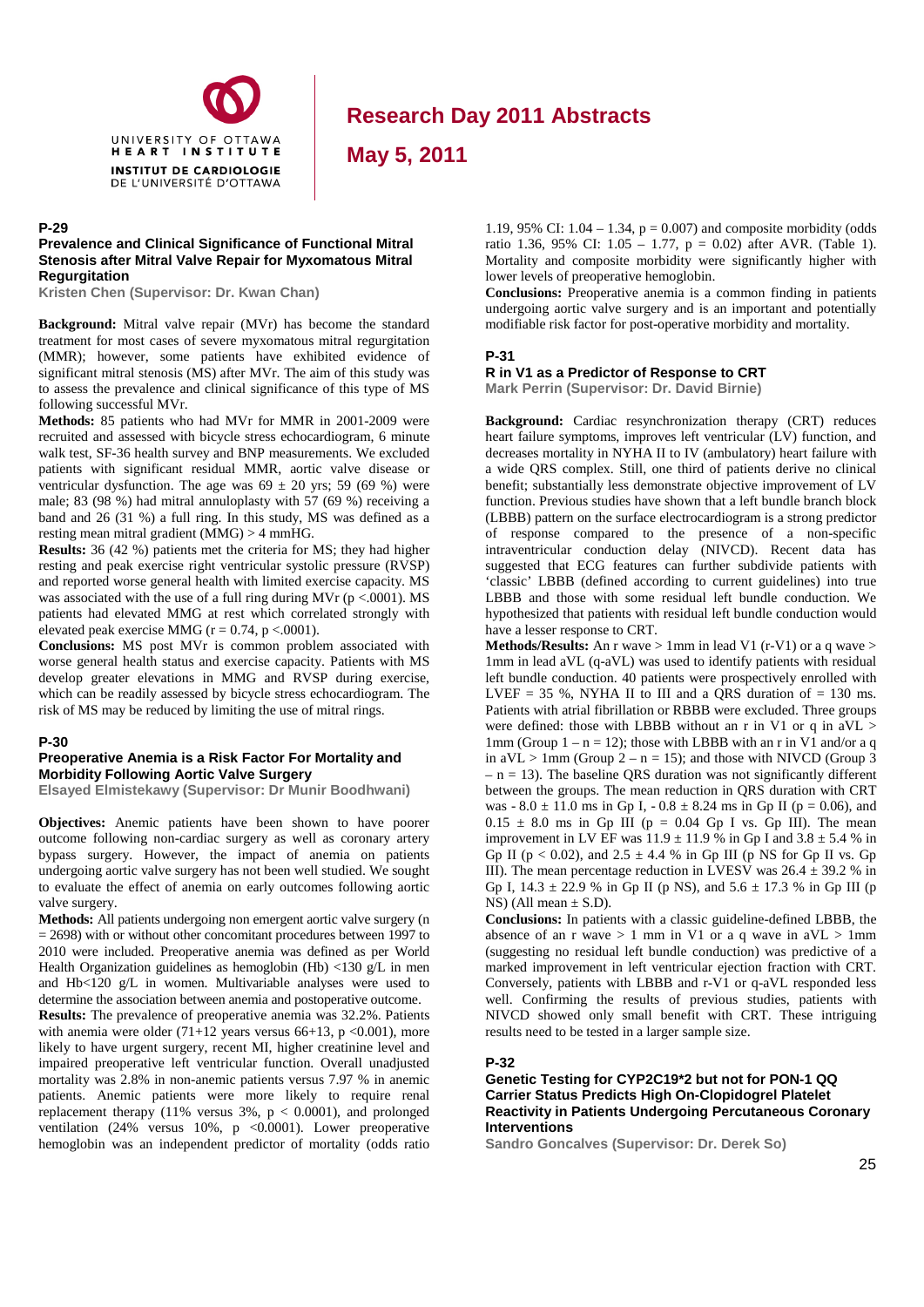

**May 5, 2011**

**Background:** High on-clopidogrel platelet reactivity (unresponsive-ness) is associated with major adverse clinical events (MACE) after percutaneous coronary intervention (PCI). Genetic factors may play a crucial role in the impairment of clopidogrel response. CYP2C19\*2, a common variant allele has been associated with MACE post PCI. Recently, another variant PON-1 QQ has been proposed to be a major determinant of clopidogrel responsiveness. We sought to assess the relative strength of these polymorphisms to platelet response to clopidogrel.

UNIVERSITY OF OTTAWA<br>HEART INSTITUTE **INSTITUT DE CARDIOLOGIE** DE L'UNIVERSITÉ D'OTTAWA

**Methods:** Patients undergoing non-emergent PCI after a 600mg bolus of clopidogrel were sequenced for  $\overline{CYP2C19*2}$  and PON-1  $\overline{OO}$ carrier status. Response to clopidogrel was measured in platelet reactivity units (PRU) using the Verify-Now P2Y12 assay.

**Results:** Of 88 patients enrolled, mean age was  $59.5 \pm 9.2$  years,  $79\%$ were male, 24% had diabetes, 32% had hypertension and 38% were smokers. CYP2C19\*2 was present in 15 (17%) and PON-1 OO in 42 (48%) of patients. PRU was significantly higher among carriers of the CYP2C19<sup>\*</sup>2 (194 ± 67 vs 127 ± 98, p= 0.01). There was no significant difference in PRU according to PON-1 QQ (128  $\pm$  100 vs 148  $\pm$  93, p = 0.32). By multivariate regression, the presence of the CYP2C19\*2 allele was independently associated with high on-clopidogrel platelet reactivity (OR 7.53 95% CI  $1.35 - 41.90$ ,  $p = 0.02$ ).

**Conclusions:** Our study confirms the association between the CYP2C19\*2 allele and high on-clopidogrel platelet reactivity. However, PON-1 status was not associated with altered clopidogrel responsiveness. These results are important to future strategies for personalized anti-platelet therapy.

### **ALLIED AND POPULATION HEALTH POSTER PRESENTATIONS**

#### **P-33**

**Implementation of Automatic Referral To Cardiac Rehabilitation: Predictors Of Participation Amy E. Mark (Supervisor: Dr. Robert Reid)**

**Background:** Cardiovascular disease (CVD) remains the leading cause of death in Canada. Cardiac rehabilitation (CR) is an essential component of secondary prevention of morbidity and mortality. Despite the known benefits of CR, it is a highly underutilized resource. As well, biases have been noted within the referral process whereby younger and males patients were more likely to receive a referral to CR. At the University of Ottawa Heart Institute (UOHI) measures have been taken to remove such biases through the implementation of automatic referral processes. The current study examined CR referral rates, and the predictors of CR referral and attendance at CR intake session.

**Methods/Results:** In 2008 an automatic referral to CR program was implemented at UOHI. Nurses systematically visited all patients admitted to UOHI and provided them with a referral to CR. Information was collected on age, sex, diagnosis, physician, location (unit) in UOHI for each patient. Attendance at CR intake sessions was recorded. Chi square analysis was used to compare CR participation between sex, diagnosis, and location in UOHI. Logistic regression was used to predict accepting CR referral and attendance at CR intake session. A total of 5666 patients were approached by the automatic referral nurses in 2008 and 2009. The rate of CR referral increased from 25% in the 2003/04 fiscal year to 72% in 2008/09.

The proportion of males accepting referral was slightly higher, 47%, compared to females,  $42\%$  (P<0.01), and 83% of males and 75% of females accepting referrals attended intake. Younger patients were more likely to accept a CR referral. Acceptance of a CR referral differed by diagnosis; 70% aortic valve repair/replacement (AVR), 64% multiple procedure (e.g., AVR with coronary artery bypass graft; CABG), 63% CABG, 40% percutaneous coronary intervention (PCI), 34% angina and 25% coronary heart failure. Compared to CABG patients, AVR patients were 1.45 (1.06-2.00) times more likely to accept a referral to CR whereas PCI, angina, arrhythmia, catheterization, coronary heart failure, myocardial infarction, and other diagnoses were 0.37 (0.32-0.43), 0.31 (0.18-0.52), 0.13 (0.05- 0.34), 0.14 (0.08-0.24), 0.22 (0.14-0.33), 0.41 (0.32-0.53), and 0.45 (0.34-0.60) less likely, respectively. Only MI (1.70, 1.05-2.76) and PCI (1.69, 1.32-2.17) patients were more likely to attend CR intake compared to CABG patients.

**Conclusions:** Automatic referral dramatically increase the proportion of patients receiving referral to CR however it still differs between sexes. The likelihood of accepting a CR referral and attending CR intake differs based on diagnosis.

#### **P-34**

#### **Patient Satisfaction with an Interactive, Voice Response-Mediated, Follow-Up and Triage System for Smoking Cessation**

**Ashley Armstrong (Supervisor: Dr. Robert Reid)**

**Background:** Interactive voice response (IVR) technology has the potential to improve follow-up with smokers after hospitalization and to enhance triage to clinical support for smoking cessation. The objective of the IVR Patient Satisfaction Questionnaire was to collect quantitative and qualitative feedback from patients regarding their experiences with the IVR system.

**Methods:** From July 2006 to October 2009, smokers admitted to the UOHI for ACS, PCI or diagnostic catherization were approached to participate in the IVR study and were randomly assigned to either (1) the usual care group; or (2) the IVR intervention group. Two-hundred and seventeen patients were randomized to the IVR group and received 8 automated telephone calls from the IVR system at 3, 14, 30, 60, 90, 120, 150 and 180 days after hospital discharge. The automated calls took the patient through a series of questions concerning current smoking status, confidence in staying smoke-free, and use of pharmacotherapy, self-help materials and other forms of cessation supports. If patients identified that they had resumed smoking or indicated that their confidence in remaining smoke-free was low, they were contacted by a smoking cessation nursecounselor. Patients randomized to the IVR group were sent a questionnaire inquiring about their satisfaction with the IVR system.

**Results:** Patients in the IVR group had a mean age of 54 years and 76% were male. Completion rates for the IVR calls at 3, 14, 30, 60, 90, 120, 150 and 180 were 82%, 87%, 86%, 86%, 81%, 76%, 79% and 72% respectively. Ninety-five IVR patients (44%) responded to the IVR Patient Satisfaction Questionnaire. Overall impression of the IVR system was favourable (79%). Patients were able to clearly hear (87%) and understand (86%) the automated system. Eighty-four percent reported the pace of the call to be just right (versus too slow or too fast), 81% reported the length of the call to be just right (versus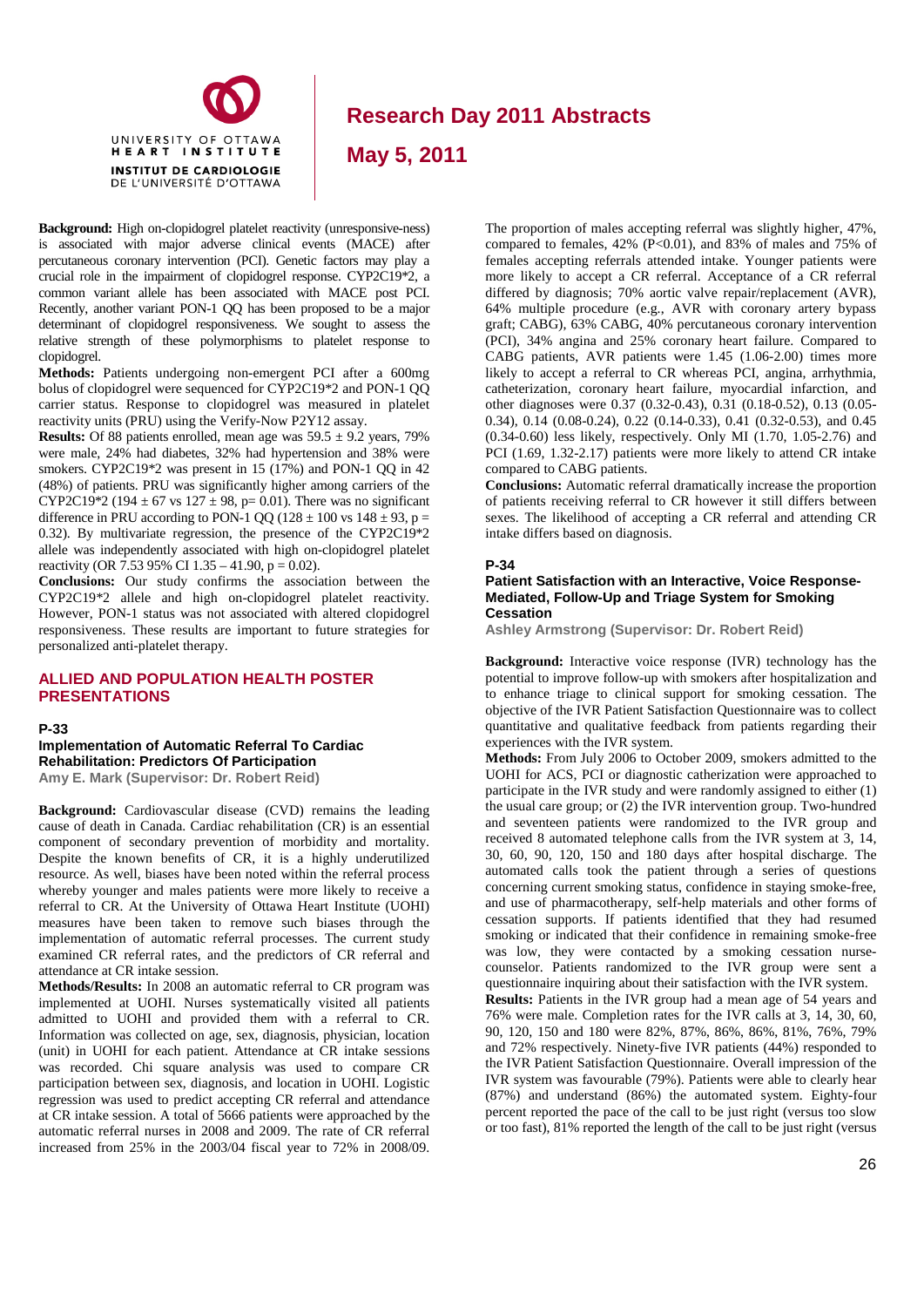

**May 5, 2011**

too short to too long) and 83% reported that they had enough time to answer the questions posed by the automated system.

**Conclusions:** Smokers with CHD were predominately in favour of an interactive voice response follow-up system to support smoking cessation post hospital discharge.

#### **P-35**

#### **Varenicline Versus Nicotine Replacement Therapy for Smoking Cessation in Patients Hospitalized with Coronary Artery Disease: A Pilot Randomized Trial**

**Debbie A. Aitken, APN, Smoking Cessation, Minto Prevention and Rehabilitation Center**

**Background:** No studies have compared varenicline versus nicotine replacement therapy (NRT) in smokers hospitalized with CAD. A pilot randomized trial assessed the feasibility of conducting a larger, superiority trial.

**Methods:** Fifty current smokers hospitalized for CAD were randomized to varenicline for 12 weeks (0.5 mg/day for 3 days; 0.5 mg twice daily for 4 days; 1 mg twice daily for 11 weeks) or transdermal NRT for 12 weeks (21 mg/day for 6 weeks; 14 mg/day for 4 weeks; 7 mg/day for 2 weeks). Participants received in-hospital counseling and telephone counseling 3, 14, 30 and 50 days after hospitalization. A priori indicators of feasibility were that:  $= 25\%$  of eligible smokers would participate; treatment completion would be  $=$ 60%; study completion would be = 80%; and there would be =  $6\%$ between-group difference in abstinence rates at 26 weeks favoring varenicline.

**Results:** Of 1243 smokers, 456 were eligible, 50 (11.0% of eligible) were randomized, and 40 (80%) completed the study. Overall, 32 (64.0%) participants completed treatment, including 17 (68.0%) assigned to varenicline and 15 (60.0%) assigned to NRT. The verified 7-d point prevalence abstinence rate at 26 weeks was 24.0% in both treatment groups ( $OR = 1.00$ ; 95% CI; 0.27 to 3.66;  $P = 1.000$ )

**Conclusions:** It is not feasible to conduct a superiority trial to compare varenicline to NRT in smokers hospitalized with CAD using the current design because there is no difference in efficacy

between treatments. Varenicline's risk/benefit profile could be evaluated in an equivalence trial.

#### **P-36**

#### **The Quit Smoking Program (QSP) at the University of Ottawa Heart Institute: Design, Patient Characteristics and Outcomes**

**Debbie Aitken, APN, Smoking Cessation, Minto Prevention and Rehabilitation Center**

**Background:** Quitting smoking is the most important step that a smoker can take for cardiovascular health. Best practice guidelines recommend the use of first-line smoking cessation medications, strategic advice and follow-up support. The Quit Smoking Program (QSP) at the University of Ottawa Heart Institute is a nursemanaged program that assists smokers to quit using these recommended interventions. Here we describe the QSP, characteristics of smokers using the program, and smoking cessation outcomes achieved.

**Methods:** All smokers entering the program from December 2006 - 2009 were included in the analysis. Smokers attended an information session followed by individual appointments with a tobacco treatment nurse specialist at  $-2$ ,  $+2$ ,  $+5$ , and  $+10$  weeks around a target quit date. Questionnaires including demographics, medical and psychiatric history, and smoking-related and motivational variables were completed. All participants received strategic advice tailored to their individual needs. The primary outcome measures included 7-day point-prevalence abstinence. Analyses were intention to treat; patients lost to follow-up were considered smokers.

**Results:** Participants ( $N = 876$ ; mean age =  $50.7(\pm 11.2)$  years; 47% male) reported smoking on average  $23$  ( $\pm$ 13.5) cigarettes per day. Mean age of first cigarette =  $19.4$  ( $\pm 7.1$ ) years. Co-morbidities included hypertension/dislipidemia (49.3%), respiratory (45.1%), cardiovascular (42.1%), depression (40.9%); gastrointestinal (33.8%); endocrine (24.4%), dermatology (23.5%); anxiety  $(23.1\%)$ ; cancer  $(14.0\%)$ ; Smokers reported a high level of importance to quit smoking at baseline session  $(M = 9.4; 0.10)$ scale), however their confidence level was lower ( $M = 6.8$ ; 0-10 scale). First line medications used were nicotine replacement therapy  $(82.5\%)$ , bupropion  $(7.7\%)$ ; varenicline  $(7.1\%)$ . On average attendance was 3 out of 4 recommended visits. The confirmed quit rate at the end of the QSP is 18%.

**Conclusions:** The QSP serves primarily smokers with long smoking histories and high levels of nicotine dependence. These participants frequently are already suffering from tobacco-related illnesses and /or psychiatric illness. Despite these challenges, the program has been able to achieve clinically important improvements in cessation outcomes.

#### **P-37**

### **Healthcare Professionals Knowledge and Attitudes about Smoking Cessation Before Implementation of the Ottawa Model for Smoking Cessation**

**Jana Kocourek, Project Coordinator and Laura Jones, Data Analyst, Minto Prevention and Rehabilitation Center**

**Background:** In 2002, the University of Ottawa Heart Institute developed the Ottawa Model for Smoking Cessation (OMSC) – an institutional program that systematically identifies and documents patient smoking status, and provides treatment. Although healthcare professionals (HCP) are encouraged to address patients' tobacco use, the integration of cessation counseling into practice has not been consistent due to differences in attitudes, beliefs and knowledge about smoking cessation (SC). The objective of this project was to describe knowledge and attitudes of HCP's regarding SC before implementation of the OMSC clinical SC program.

**Methods/Results:** Staff surveys were created based on the Theory of Planned Behavior by the OMSC program evaluation specialist. Pre-implementation surveys were completed by 819 HCP's immediately before an OMSC training session at 23 hospitals in Canada. The OMSC program was implemented within one month of surveys being completed. Statistical analyses of outcomes were completed using descriptive statistics (frequencies) in SPSS statistical software. Eighty two percent of HCP's surveyed were nurses of which 88% did not use tobacco. Outcomes are presented in the table below.

**Conclusions:** A majority of hospital staff possess positive attitudes towards implementing a smoking cessation program in their